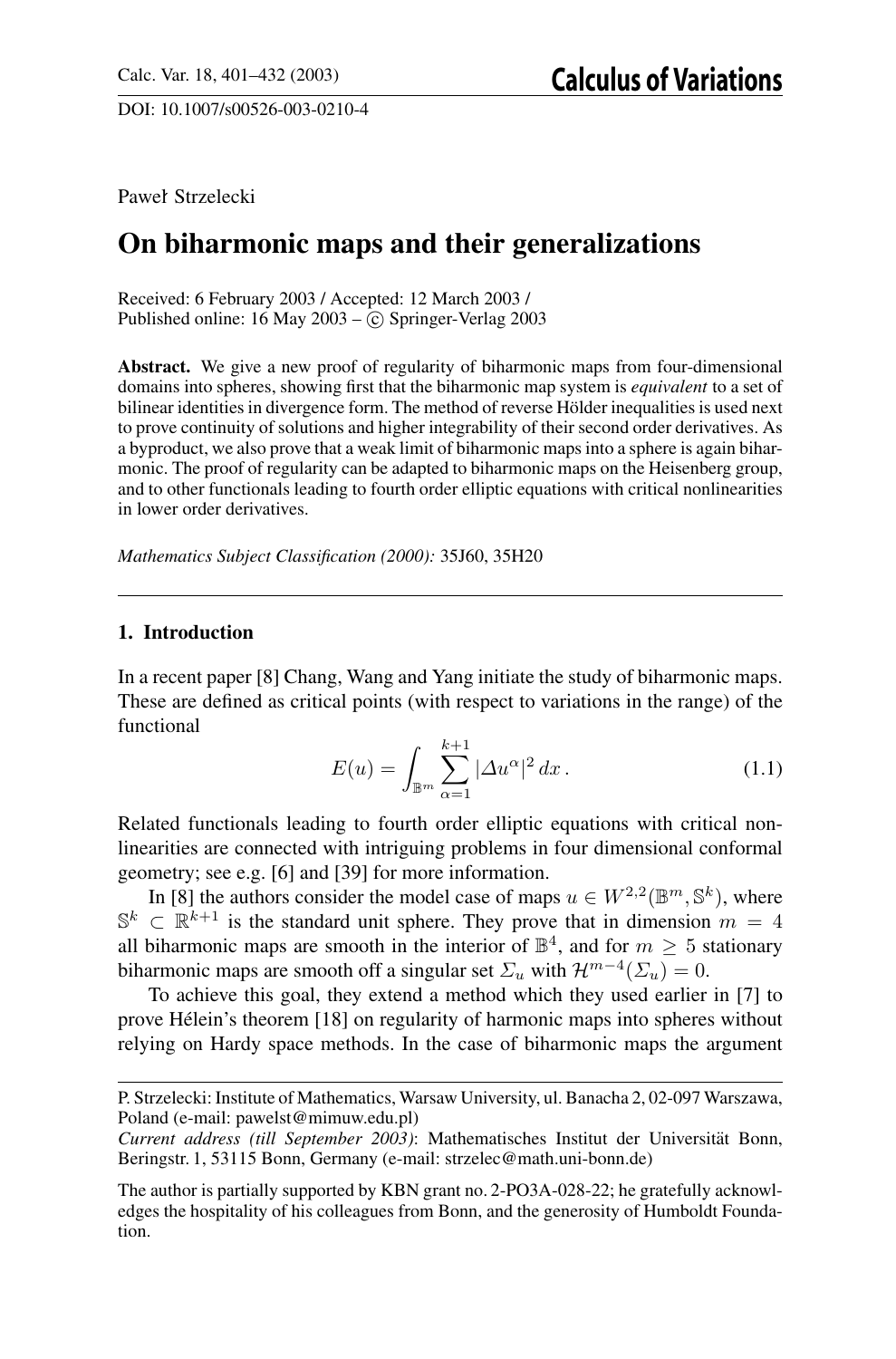becomes quite intricate; one first has to rewrite the right hand side of the Euler equation

$$
-\Delta^2 u^{\alpha} \tag{1.2}
$$

$$
=u^{\alpha}\sum_{\beta=1}^{k+1}\Bigl(\bigl(\Delta u^{\beta}\bigr)^{2}+\Delta\bigl(\bigl|\nabla u^{\beta}\bigr|^{2}\bigr)+2\nabla u^{\beta}\cdot\nabla\Delta u^{\beta}\Bigr), \quad \alpha=1,\ldots,k+1,
$$

as a linear combination of six different nonlinear terms in "divergence form". Then, u is decomposed into  $u = u_0 + u_1 + u_2 + u_3$ , where  $\Delta^2 u_0 = 0$ , and  $\Delta^2 u_i = \nabla^i F_i$ for  $i = 1, 2, 3$  and suitably chosen  $F_i$ . Chang, Wang and Yang use a clever argument based on singular integral estimates for the auxiliary linear equations. In dimension  $m = 4$  this leads to a decay estimate

$$
\left(\oint_{B_r} |u - u_{B_r}|^{p^*} dx\right)^{1/p^*} + r \left(\oint_{B_r} |\nabla u|^p dx\right)^{1/p} \le Cr^{\beta}
$$

for  $\beta \in (0,1)$  and  $r < r_0$ . The exponent p is strictly smaller than 4 (i.e. the natural one). This gives Hölder continuity of  $u$ . Next, using estimates in Morrey– Campanato spaces and linear regularity theory, one obtains the following.

**Theorem 1.1 (Chang et al., [8])** *Every biharmonic map*  $u \in W^{2,2}(\mathbb{B}^4, \mathbb{S}^k)$  *is of class*  $C^{\infty}$  *in the interior of*  $\mathbb{B}^{4}$ *.* 

In dimensions  $m \geq 5$  one has to add a monotonicity formula to control the decay of the BMO norm of  $u$  on a large set; this leads to the aforementioned partial regularity.

A careful inspection of the initial part of the proof in [8, pages 1115–1118] reveals that a single identity in "diveregence form", namely

$$
\operatorname{div} E^{\alpha\beta} = 0 \qquad \text{in } \mathcal{D}'(\mathbb{B}^m), \tag{1.3}
$$

where  $E^{\alpha\beta} = u^{\beta}\nabla\Delta u^{\alpha} - u^{\alpha}\nabla\Delta u^{\beta} - \Delta u^{\alpha}\nabla u^{\beta} + \Delta u^{\beta}\nabla u^{\alpha}$ , is equivalent to the equation of biharmonic maps into spheres. This equivalence is not explicitly stated in [8], and does not seem to be fully exploited there.

This is our starting point. We show that  $(1.3)$  is an equivalent form of the biharmonic map equation, and this observation implies immediately that a  $W^{2,2}$ weak limit of biharmonic maps is also a biharmonic map. Next, we use (1.3) to rewrite the biharmonic map equation as

$$
N(u^{\alpha}) = \sum_{\beta=1}^{k+1} \nabla u^{\beta} \cdot E^{\alpha \beta}, \qquad \alpha = 1, 2, \dots, k+1.
$$
 (1.4)

Here,  $N(u^{\alpha})$  is a quasilinear fourth order elliptic operator. For the purposes of this introduction it is convenient to imagine that

$$
N(u^{\alpha}) = \Delta^2 u^{\alpha} - \text{div} \left( |\nabla u|^2 \nabla u^{\alpha} \right) + \text{ an unimportant perturbation.}
$$

The left hand side of (1.4) has a familiar form, reminiscent of various applications of Hardy space methods – growing out from the famous paper of Coifman, Lions,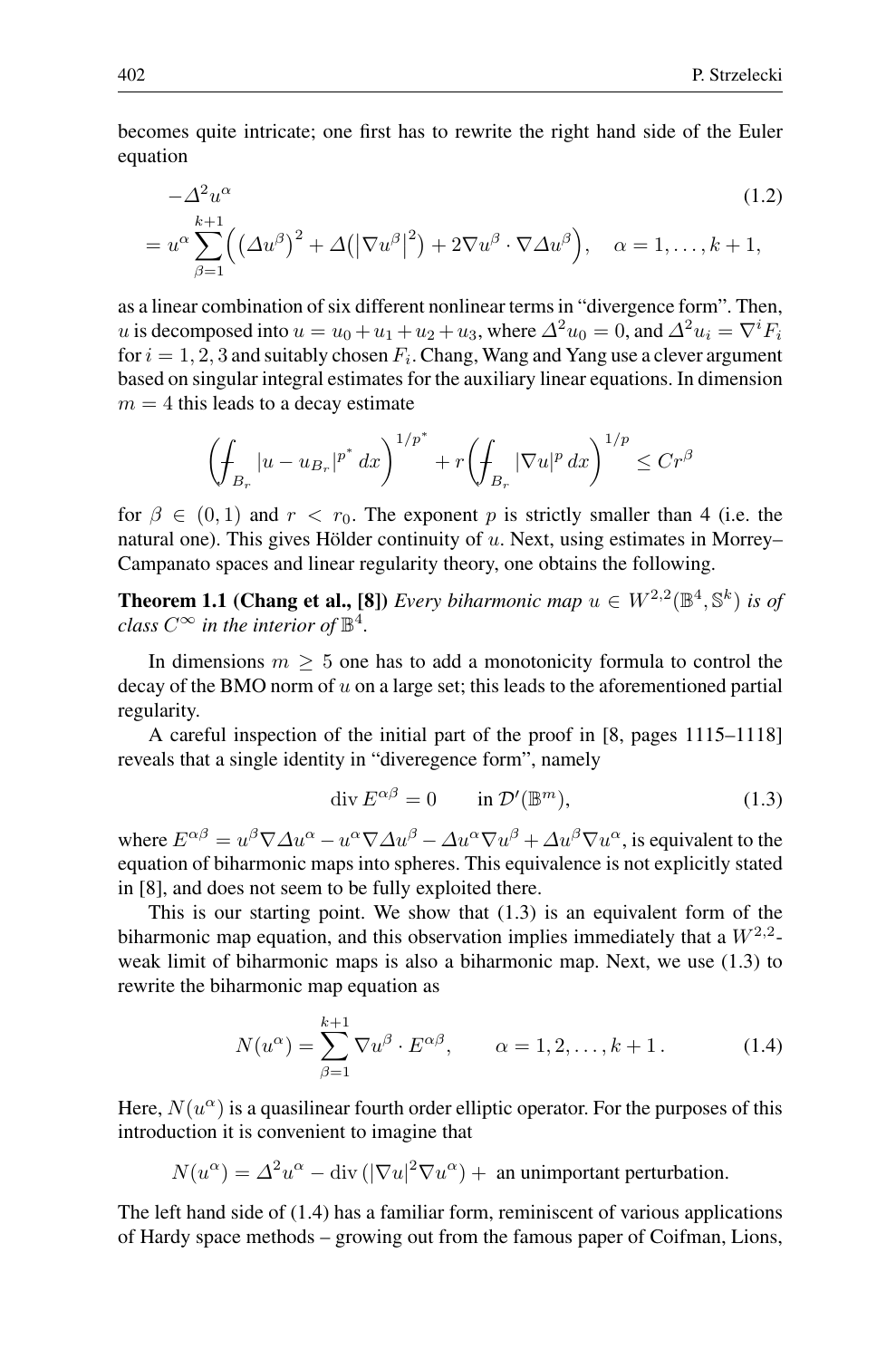Meyer and Semmes  $[9]$  — to nonlinear elliptic equations: harmonic and p-harmonic maps, surfaces of prescribed mean curvature, H-systems in higher dimensions etc., see e.g. Hélein's book [20] for numerous comments and references. However, the situation here is slightly different. For every map  $u \in W^{2,2}(\mathbb{B}^m, \mathbb{S}^k)$  we have  $|\nabla u|^2 = -\sum_{\alpha} u^{\alpha} \Delta u^{\alpha} \leq |\Delta u|$ , so that  $\nabla u \in L^4$ , but it is not a priori clear whether  $E^{\alpha\beta} \in L^{4/3}$  (as we do not know if  $D^3u$  exists in  $L^{4/3}$ ) – and [9, Theorem II.1, p. 2] cannot be directly applied to conclude that  $N(u^{\alpha})$  indeed belongs to a local Hardy space.

Nevertheless, we set off from (1.4) to give a new proof of Theorem 1.1. In contrast to Chang, Wang and Yang, we work with natural exponents. The crucial step is to show that  $|D^2u|^2$  satisfies a weak reverse Hölder inequality. This leads to Hölder continuity of solutions. Moreover, one can use the improved integrability of  $|D^2u|^2$  and  $|\nabla u|^4$  to show that the right hand side of (1.2) belongs locally to  $L^p$ for some  $p > 1$ . A rather standard bootstrap argument allows then to show that u is in fact a classical solution; smoothness follows from Schauder theory.

The main difficulty we have to overcome is the estimate of the right hand side of (1.4). At first glance, this expression – when appropriately interpreted via integration by parts – behaves, roughly speaking, like an  $L<sup>1</sup>$  function comparable to  $|\Delta u|^2$ . A toy example of the H-surface equation  $\Delta u = 2Hu_{x_1} \wedge u_{x_2}$ , where  $u \in W^{1,2}(\mathbb{B}^2, \mathbb{R}^3)$ , shows that in an analogous situation instead of the trivial  $L^{\infty}$ – $L^1$  estimate

$$
\left| \int_{B} \varphi \cdot u_{x_1} \wedge u_{x_2} \right| \leq \sup_{B} |\varphi| \int_{B} |\nabla u|^2 dx, \qquad \varphi \in C_0^{\infty}(B) \tag{1.5}
$$

one may (and should) use the Wente inequality

$$
\left| \int_B \varphi \cdot u_{x_1} \wedge u_{x_2} \right| \leq C \|\nabla \varphi\|_{L^2(B)} \int_B |\nabla u|^2 dx. \tag{1.6}
$$

The advantage of (1.6) comes from the fact that points in  $\mathbb{R}^2$  have zero capacity: one may find a sequence  $(\varphi_j)_{j=1,2,...} \subset C_0^{\infty}$  such that

$$
0 \le \varphi_j \le 1, \quad \sup \varphi_j \equiv 1, \quad \|\nabla \varphi_j\|_{L^2} \to 0, \quad \text{diam}(\text{supp}\,\varphi_j) \to 0.
$$

Now, Wente inequality follows from the duality of Hardy space and BMO combined with the results of Coifman et al. [9] and the imbedding  $W^{1,2}(\mathbb{R}^2) \subset BMO$  (which is a direct consequence of Poincaré inequality). However, one does not need here the full strength of Hardy space–BMO duality. It is enough to know that the determinant  $du^1 \wedge du^2$  generates a linear functional on  $W_0^{1,2}(B)$  for each ball B, and that the norm of this functional does not exceed a constant multiple of  $\int_B |\nabla u|^2$ .

We follow that track in the case of biharmonic maps. Though we cannot directly conclude that  $\Lambda = \nabla u^{\beta} E^{\alpha \beta}$  is in the Hardy space, it is possible to show that locally  $\Lambda$  can be viewed as a functional  $\Lambda \in (W_0^{2,2})^*$ , with  $||\Lambda|| \leq C ||\Delta u||_{L^2}^{3/2}$ . We achieve this in Lemma 3.1; its proof is the *only* place where the cancellation property  $\text{div } E^{\alpha\beta} = 0$  is absolutely necessary. The argument is fairly elementary and draws inspiration from [30] and [17]. Whitney decomposition and careful analysis of Riesz potentials serve as main tools.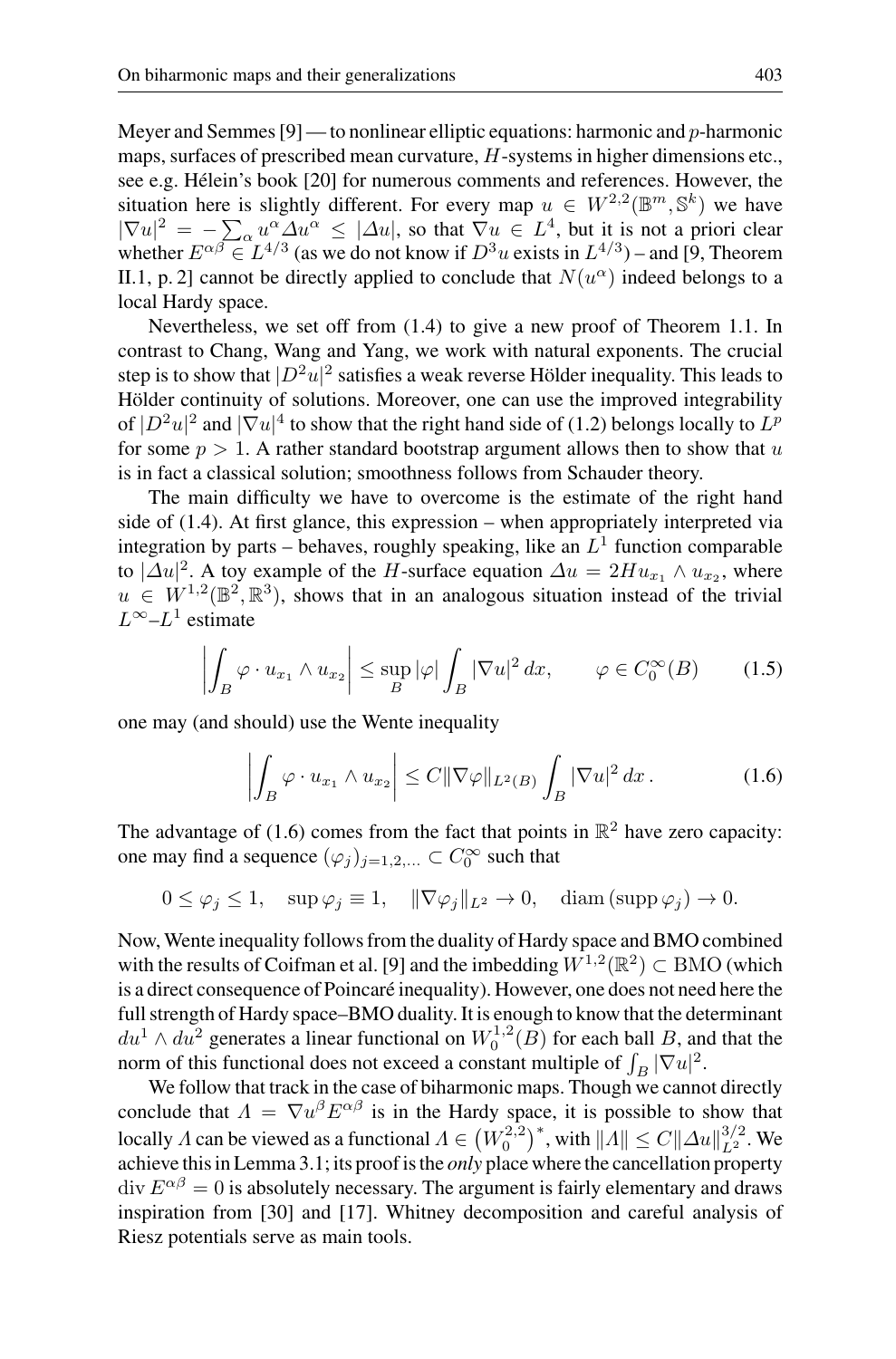The rest is fairly routine. Lemma 3.1 is sufficient to obtain a reverse Hölder inequality in a more or less standard way (and would be also sufficient to prove continuity of solutions by Widman's hole filling trick). Continuity and smoothness follow by standard bootstrap methods. One also sees that the linearity of  $\Delta^2$  does not play any role in the initial stage: in the proof of continuity of solutions we could replace  $N(u^{\alpha})$  by any reasonable monotone fourth order operator. This opens way to generalizations: (a) to  $p$ -biharmonic maps, defined as critical points of  $\int |\Delta u|^p dx$  in  $W^{2,p}(\mathbb{B}^m,\mathbb{S}^k)$  – these turn out to be regular in dimension  $m=2p$ , (b) to biharmonic maps on the Heisenberg group. Here are a couple of results in these directions.

**Theorem 1.2** *If*  $u \in W^{2,p}(\mathbb{B}^m, \mathbb{S}^k)$  *is a critical point of the energy functional*  $E_p(u) = \int_{\mathbb{B}^m} |\Delta u|^p dx$ , and  $2p = m \geq 3$ , then *u* is Hölder continuous in the *interior* of  $\mathbb{B}^m$ *.* 

**Theorem 1.3** *Assume that*  $u \in W_X^{2,2}(\Omega, \mathbb{S}^k)$ *, where*  $\Omega$  *is an open domain in the* Heisenberg group  $\mathbb{H}_1$ , and  $W_X^{2,2}$  denotes the Folland–Stein Sobolev space. If  $u$  is *a critical point of the energy functional*  $E_2(u) = \int_{\Omega} |\Delta_X u|^2 dx$ , where  $\Delta_X$  is the *subelliptic Laplace operator, then* u *is smooth in* Ω*.*

**Theorem 1.4** *Assume that*  $u \in W_X^{2,p}(\Omega, \mathbb{S}^k)$ , where  $\Omega$  is an open domain in a *Carnot group* G *of homogeneous dimension* Q*. If* u *is a critical point of the energy functional*  $E_p(u) = \int_{\Omega} |\Delta_X u|^p dx$ , where  $\Delta_X$  *is the subelliptic Laplace operator on*  $\mathbb{G}$ *, and*  $2p = Q$ *, then u is Hölder continuous in*  $\Omega$ *.* 

Our motivation was, partially, to contribute to the theory of subelliptic generalizations of variational problems associated with nonlinear geometric elliptic systems. This has recently been an active field of research; it seems to be a widespread belief that numerous regularity results regarding (quasi)minima of variational integrals with appropriate growth conditions, and harmonic or  $p$ -harmonic maps, have their subelliptic counterparts. To support this judgment, let us just mention here the work of Capogna and Garofalo [5], Jost and Xu [23], C.Y. Wang [34], Xu and Zuilly  $[38]$ , and Hajrasz and the author  $[17]$ ; the reader is referred to these papers for a more thorough bibliography. The present paper can be seen as yet another drop in that stream.

However, we believe that the method used here to prove Theorem 1.1 is interesting in its own right. The duality estimate from Lemma 3.1 is applicable in a situation where the duality of  $\mathcal{H}^1$  and BMO is not a priori available as a tool. We plan to investigate in future possible extensions of this approach to other higher order elliptic systems with critical nonlinearities.

One can easily imagine more results resembling Theorems 1.2–1.4 above. In fact, we conjecture that if  $A$  is an arbitrary  $\ell$ -th order elliptic operator with constant coefficients acting on  $C^{\infty}(\mathbb{R}^m,\mathbb{R}^{k+1})$ , then critical points  $u \in W^{\ell,p}(\mathbb{B}^m,\mathbb{S}^k)$  of the energy

$$
E_{\mathcal{A}}(u) = \int_{\mathbb{B}^m} |\mathcal{A}u|^p \, dx
$$

are regular whenever  $p = m/\ell > 1$ .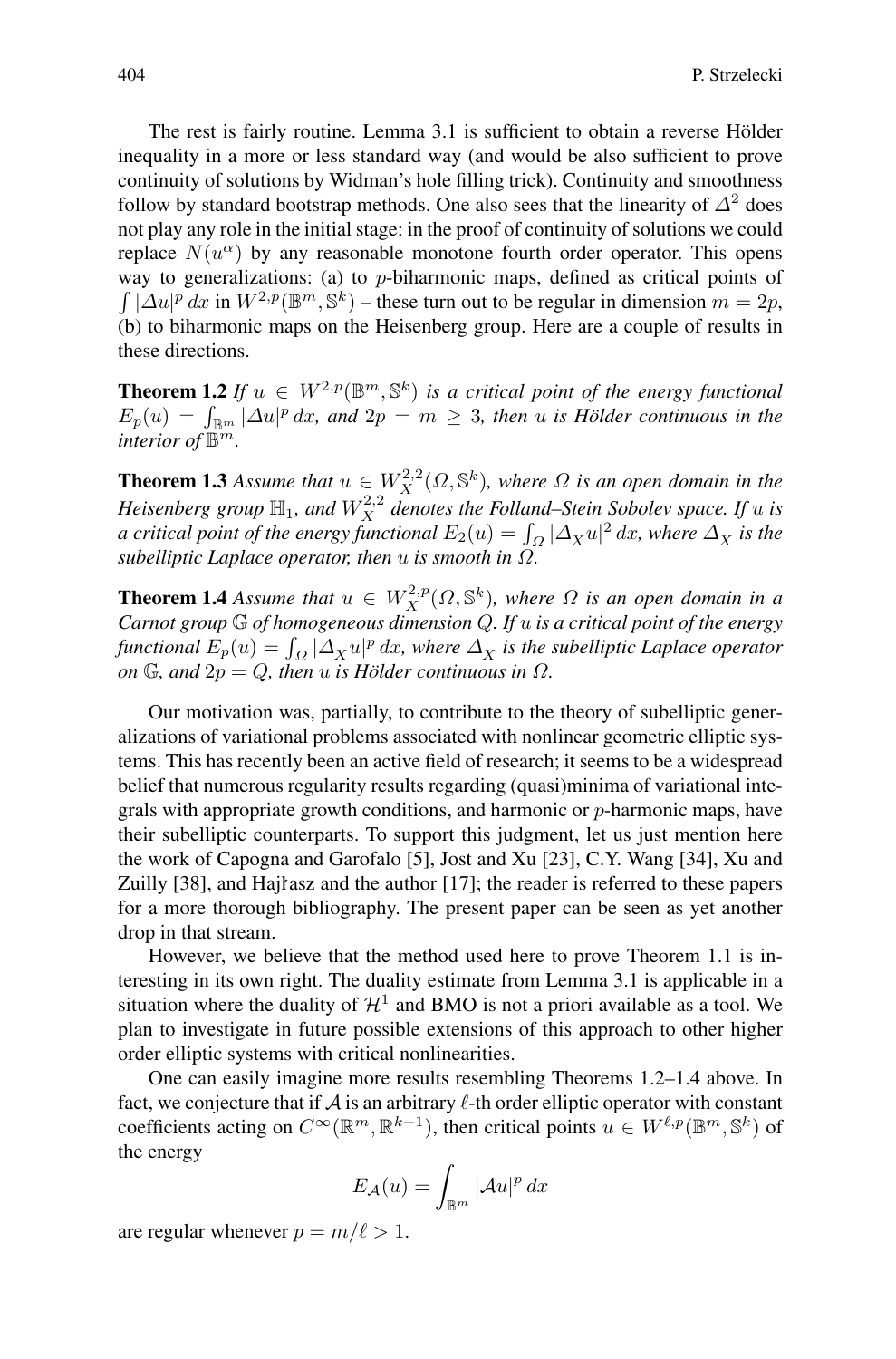**The notation** throughout the paper is more or less standard. Barred integrals denote averages, i.e.  $f_A f dx = |A|^{-1} \int_A f dx$ , where |A| is the Lebesgue measure. Sometimes we also use the shortcut  $f_A = \int_A f dx$ . For various exponents p, q, s etc.  $\in (1,\infty)$  we write  $p', q', s'$  etc. to denote their Hölder conjugates;  $p_*$  an exponent for which p is the Sobolev conjugate, i.e.  $p_* = mp/(m + p)$  if the dimension is equal to  $m$ . The letter  $C$  traditionally stands for a general constant which can change its value even in a single string of estimates.

We use upper Greek indices to denote coordinates of various mappings into Euclidean spaces. The summation convention is *not* employed.

In Sect. 5.1, to render the exposition more or less self-contained, we recall briefly a few facts concerning calculus on homogeneous groups.

**Added in proof.** When this work has been completed and submitted for publication, the author has learned that C.Y. Wang obtained, in a series of recent preprints [35], [36] and [37], another new proof of Theorem 1.1 and of Proposition 2.1. Moreover, using different methods (estimates in Lorentz spaces), C. Y. Wang extended Theorem 1.1 to arbitrary compact Riemannian target manifolds.

#### **2. The Euler equation and weak convergence**

Let us consider a map  $u \in W^{2,2}(\mathbb{B}^m,\mathbb{S}^k)$  which is a critical point of the functional

$$
E(u) = \int_{\mathbb{B}^m} \sum_{\alpha=1}^{k+1} |\Delta u^{\alpha}|^2 dx
$$

with respect to variations in the range. To derive the Euler–Lagrange equation, we differentiate  $E(\pi \circ (u + t\varphi))$  at  $t = 0$ , where  $\varphi \in C_0^{\infty}(\mathbb{B}^m, \mathbb{R}^{k+1})$  is a smooth test map and  $\pi(y) = y/|y|$  denotes the nearest point projection onto  $\mathbb{S}^k$ . This computation yields

$$
\frac{d}{dt}\Big|_{t=0} E(\pi \circ (u + t\varphi)) = 2 \int_{\mathbb{B}^m} \left\langle \Delta u, \Delta \Big(\frac{d}{dt}\Big|_{t=0} \pi \circ (u + t\varphi) \Big) \right\rangle dx
$$

$$
= 2 \int_{\mathbb{B}^m} \left\langle \Delta u, \Delta \Big(\varphi - \langle u, \varphi \rangle u \Big) \right\rangle dx \tag{2.1}
$$

$$
= 0,
$$

or equivalently

$$
\int_{\mathbb{B}^m} \Delta u^{\alpha} \Delta \zeta \, dx = \sum_{\gamma=1}^{k+1} \int_{\mathbb{B}^m} \Delta u^{\gamma} \Delta (u^{\gamma} u^{\alpha} \zeta) \, dx
$$
\nfor all  $\alpha = 1, \ldots, k+1$  and  $\zeta \in C_0^{\infty}(\mathbb{B}^m)$ .

\n(2.2)

Note that  $\varphi - \langle u, \varphi \rangle u$  in (2.1) is the tangential part of  $\varphi$ . Hence, the geometric interpretation of the Euler equation is clear:  $\Delta^2 u$  is orthogonal to  $T\mathbb{S}^k$  a.e.

Several integrations by parts show that for sufficiently regular maps (2.2) takes the form (1.2); see [8, page 1115] for details. To prove that all weak solutions of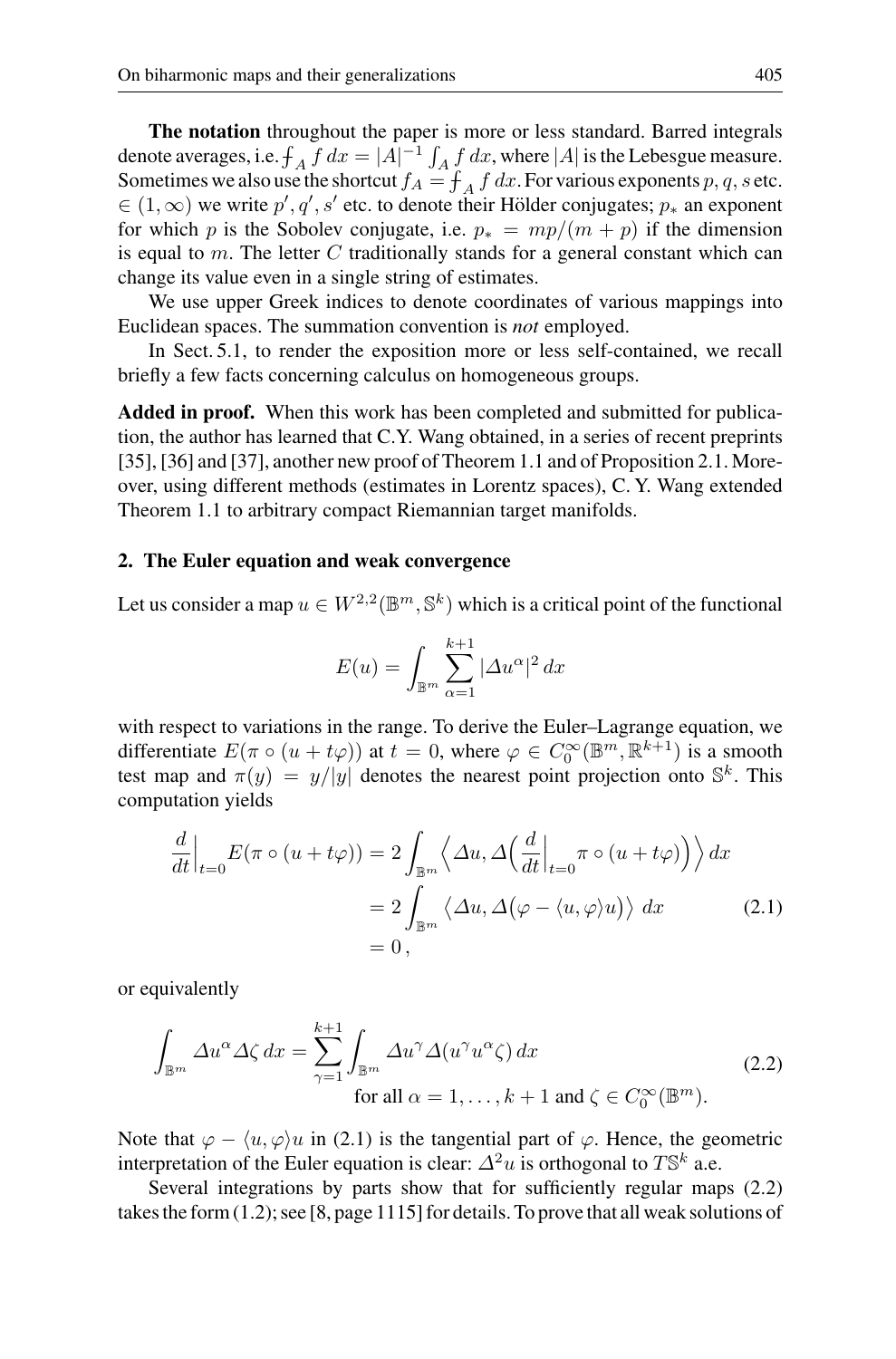this last system are in fact smooth, the authors of [8] rewrite the right hand side as a linear combination of three different sorts of nonlinear terms in "divergence form".

An inspection of the long formal computations in [8] reveals that the biharmonic map equation is *equivalent* to a system of identities in divergence form. This equivalence is fully analogous to the equivalence between the equation  $-\Delta u = |\nabla u|^2 u$ of harmonic maps into  $\mathbb{S}^k$  and the system

$$
\operatorname{div}\left(u^{\alpha}\nabla u^{\beta} - u^{\beta}\nabla u^{\alpha}\right) = 0, \qquad \alpha, \beta = 1, \dots, k+1;
$$

see [18], [20] for comments on the relationships of these equations to the symmetries of  $\mathbb{S}^k$ . One can use this form of the biharmonic map equation to suggest a different proof of regularity, and to obtain a simple theorem on weak limits of biharmonic maps.

To make things precise, we need some notation. For  $\alpha, \beta = 1, \ldots, k + 1$  let

$$
E^{\alpha\beta} \colon = u^{\beta} \nabla \Delta u^{\alpha} - u^{\alpha} \nabla \Delta u^{\beta} - \Delta u^{\alpha} \nabla u^{\beta} + \Delta u^{\beta} \nabla u^{\alpha}. \tag{2.3}
$$

For  $u \in W^{2,2}(\mathbb{B}^m,\mathbb{S}^k)$  we interpret  $E^{\alpha\beta}$  in the sense of distributions as follows:

$$
\langle E^{\alpha\beta}, \varphi \rangle : = \int_{\mathbb{B}^m} \left( \Delta u^{\beta} \big( \mathrm{div} \left( u^{\alpha} \varphi \right) + \varphi \nabla u^{\alpha} \big) - \Delta u^{\alpha} \big( \mathrm{div} \left( u^{\beta} \varphi \right) + \varphi \nabla u^{\beta} \big) \right) dx \tag{2.4}
$$

for test vector fields  $\varphi \in C_0^{\infty}(\mathbb{B}^m,\mathbb{R}^m)$ . To shorten the notation, we set

$$
L(w, V) : = \text{div}(wV) + \nabla w \cdot V \qquad \text{for } w \in C_0^{\infty}(\mathbb{B}^m), V \in C_0^{\infty}(\mathbb{B}^m, \mathbb{R}^m).
$$
\n(2.5)

Note that one has simply  $L(w, \nabla \zeta) = \Delta(\zeta w) - \zeta \Delta w$ ; however, for reasons that will become transparent later, we want to exclude second order derivatives of  $w$ from the notation. We also write

$$
\Phi(v, w; V) := \Delta v L(w, V) - \Delta w L(v, V), \qquad (2.6)
$$

and record the obvious growth estimate

$$
|\Phi(u^{\alpha}, u^{\beta}; V)| \le 4|\Delta u|(|\nabla u| |V| + |\text{div } V|), \qquad u \in W^{2,2}(\mathbb{B}^m, \mathbb{S}^k). \tag{2.7}
$$

In the new notation, (2.4) becomes simply

$$
\langle E^{\alpha\beta}, \varphi \rangle = \int_{\mathbb{B}^m} \varPhi(u^{\beta}, u^{\alpha}; \varphi) \, dx \,, \qquad \varphi \in C_0^{\infty}(\mathbb{B}^m, \mathbb{R}^m) \,. \tag{2.8}
$$

Computing formally the divergence of both sides of (2.3), we obtain div  $E^{\alpha\beta}$  =  $u^{\beta}\Delta^2 u^{\alpha} - u^{\alpha}\Delta^2 u^{\beta} = 0$ ; the second equality holds since  $\Delta^2 u$  is parallel to u. The formal identity div  $E^{\alpha\beta} = 0$  is interpreted as

$$
\int_{\mathbb{B}^m} \Phi(u^{\beta}, u^{\alpha}; \nabla \zeta) dx = 0 \quad \text{for all } \zeta \in C_0^{\infty}(\mathbb{B}^m). \tag{2.9}
$$

This is the desired equivalent form of the biharmonic map equation.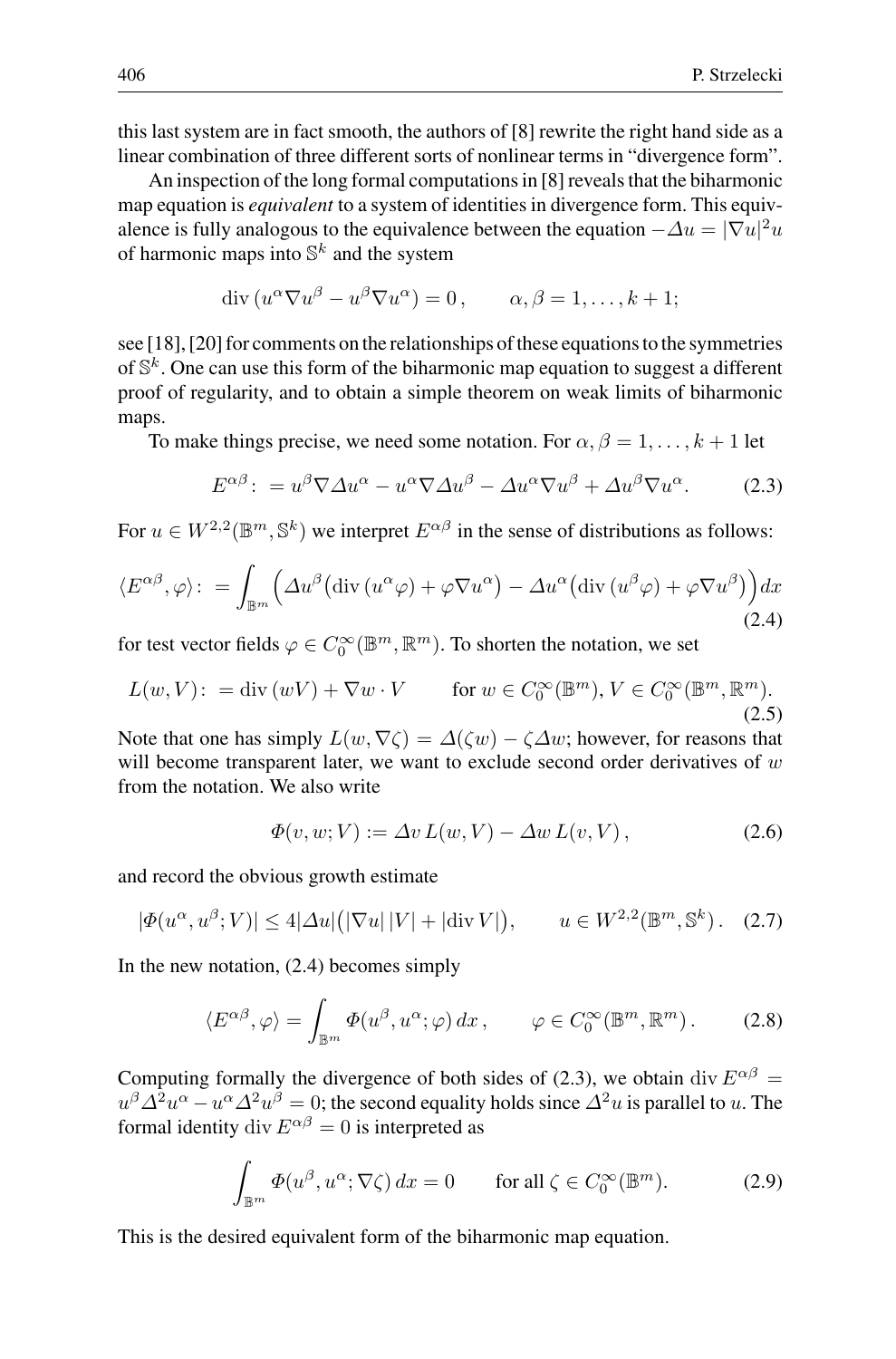**Lemma 2.1** *Let*  $u \in W^{2,2}(\mathbb{B}^m, \mathbb{S}^k)$ . The following conditions are then equiva*lent:*

(i) u *is biharmonic, i.e. (2.2) holds;* (ii) *identity (2.9)* holds for all  $\alpha$ ,  $\beta = 1, \ldots, k + 1$ 

*Remark*. There is a strong analogy here with harmonic maps into spheres. Namely, condition (2.9) can be written down also for mappings u with lower integrability assumptions. If  $u \in W^{2, \frac{3}{2}}(\mathbb{B}^m, \mathbb{S}^k)$ , then  $|\nabla u| \in L^3$ , and formula (2.8) makes sense. The old example  $u(x) = |x|^{-1}x$ , proposed by Giusti and Miranda [14], and used in the context of harmonic maps ever since Hildebrandt, Kaul and Widman [21], gives a map of class  $W^{2,p}(\mathbb{B}^m,\mathbb{S}^{m-1})$  for every  $p \in [1,m/2)$ , and satisfies (2.9). Indeed, an elementary computation shows that in this case

$$
E^{\alpha\beta} = -\frac{2(m-1)}{|x|^2} \Big( u^{\beta} \nabla u^{\alpha} - u^{\alpha} \nabla u^{\beta} \Big) \,,
$$

and

$$
\langle E^{\alpha\beta}, \nabla \zeta \rangle = (m-1) \int_{\mathbb{B}^m} \left( \frac{\partial \zeta}{\partial x_\alpha} \frac{\partial}{\partial x_\beta} (|x|^{-2}) - \frac{\partial \zeta}{\partial x_\beta} \frac{\partial}{\partial x_\alpha} (|x|^{-2}) \right) dx = 0,
$$

as  $D^2 \zeta$  is symmetric for  $\zeta \in C_0^{\infty}(\mathbb{B}^m)$ .

Thus, for maps that are merely in  $W^{2,p}$  with some  $p < 2 = m/2$  conditions (i) and (ii) of the lemma are obviously not equivalent, and the system (2.9) does not lead to regularity. (In the case of generalized harmonic maps, L. Almeida [2] and R. Moser [26] give  $\varepsilon$ -regularity results for weak solutions  $u: \Omega \to \mathbb{S}^k$  of the counterpart of (2.9), i.e. of div  $(u^{\alpha} \nabla u^{\beta} - u^{\beta} \nabla u^{\alpha}) = 0.$ 

**Proof of Lemma 2.1.** (i)  $\Rightarrow$  (ii). Inserting  $\zeta = u^{\beta} \varphi$  in (2.2), we obtain

$$
\int_{\mathbb{B}^m} \Delta u^{\alpha} \Delta(u^{\beta} \varphi) dx = \sum_{\gamma=1}^{k+1} \int_{\mathbb{B}^m} \Delta u^{\gamma} \Delta(u^{\gamma} u^{\alpha} u^{\beta} \varphi) dx.
$$

The right hand side is symmetric with respect to  $\alpha$  and  $\beta$ . Thus, switching the role of  $\alpha$  and  $\beta$ , and substracting two identities, we check that

$$
0 = \int_{\mathbb{B}^m} \Delta u^{\beta} \Delta (u^{\alpha} \varphi) dx - \int_{\mathbb{B}^m} \Delta u^{\alpha} \Delta (u^{\beta} \varphi) dx
$$
  
= 
$$
\int_{\mathbb{B}^m} \Delta u^{\beta} L(u^{\alpha}, \nabla \varphi) dx - \int_{\mathbb{B}^m} \Delta u^{\alpha} L(u^{\beta}, \nabla \varphi) dx.
$$

This is (2.9).

(ii)  $\Leftarrow$  (i). Fix  $\zeta \in C_0^{\infty}(\mathbb{B}^m)$  and insert  $\varphi = \varphi^{\beta}$ :  $\qquad \zeta u^{\beta}$  in (2.9). Summing with respect to  $\beta$ , and using the identities

$$
\sum_{\beta=1}^{k+1} (u^{\beta})^2 = 1, \qquad \sum_{\beta=1}^{k+1} u^{\beta} \nabla u^{\beta} = 0, \qquad \sum_{\beta=1}^{k+1} u^{\beta} \Delta u^{\beta} = -|\nabla u|^2, \qquad (2.10)
$$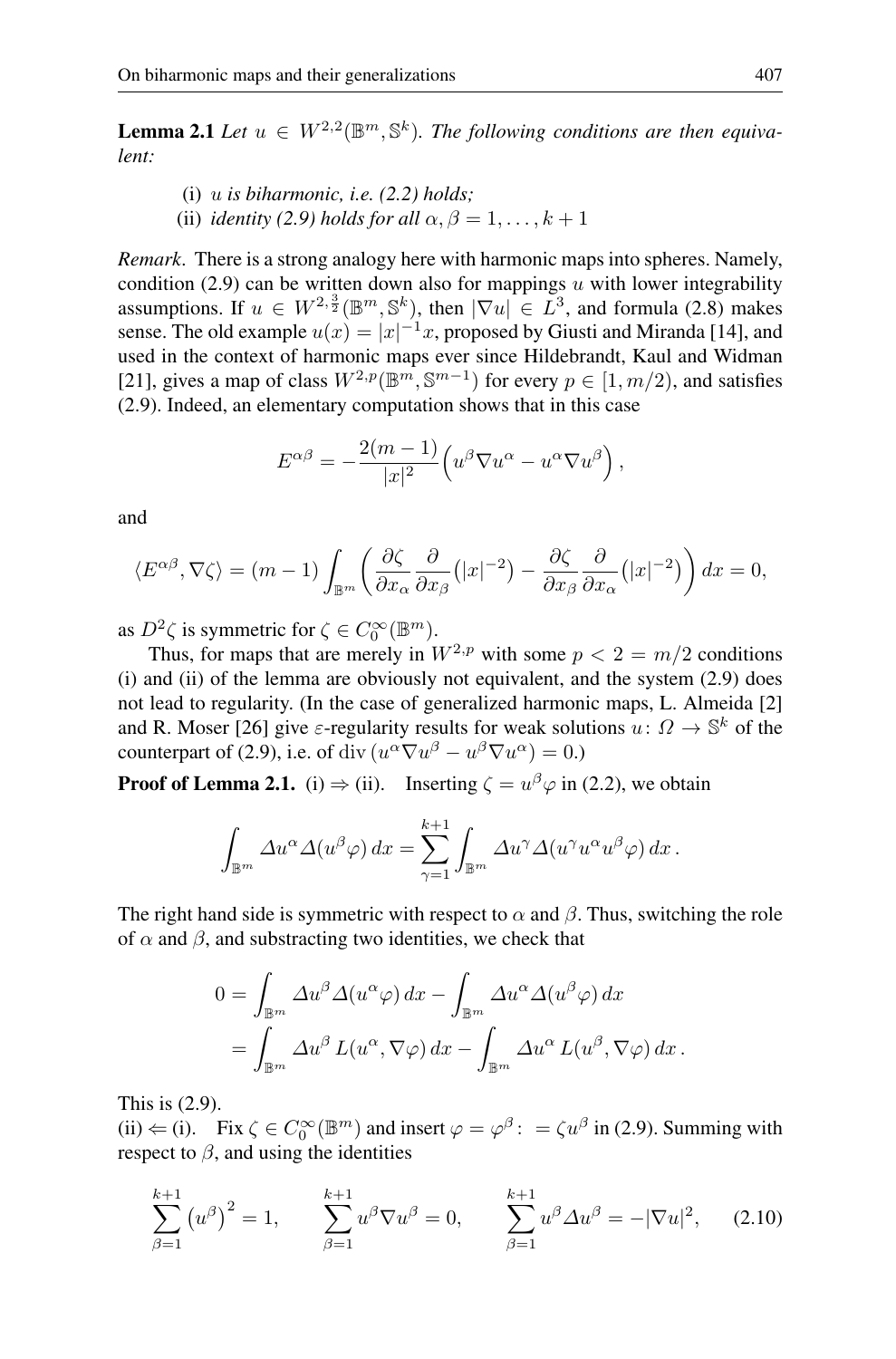which hold for all maps  $u \in W^{2,2}(\mathbb{B}^m, \mathbb{S}^k)$ , we obtain

$$
\sum_{\beta=1}^{k+1} \operatorname{div} (u^{\beta} \nabla \varphi^{\beta}) = \Delta \zeta,
$$
  

$$
\sum_{\beta=1}^{k+1} \Delta u^{\alpha} \nabla u^{\beta} \cdot \nabla \varphi^{\beta} = \zeta |\nabla u|^2 \Delta u^{\alpha} = -\zeta \Delta u^{\alpha} \sum_{\beta=1}^{k+1} u^{\beta} \Delta u^{\beta}.
$$

Thus,

$$
\sum_{\beta=1}^{k+1} \Phi(u^{\beta}, u^{\alpha}, \nabla \varphi^{\beta}) = \sum_{\beta=1}^{k+1} \left( \Delta u^{\beta} L(u^{\alpha}, \nabla \varphi^{\beta}) - \Delta u^{\alpha} L(u^{\beta}, \nabla \varphi^{\beta}) \right)
$$

$$
= -\Delta u^{\alpha} \Delta \zeta + \sum_{\beta=1}^{k+1} \Delta u^{\beta} \nu^{\beta}, \qquad (2.11)
$$

where  $\nu^{\beta} = \zeta u^{\beta} \Delta u^{\alpha} + L(u^{\alpha}, \nabla \varphi^{\beta}) = \Delta(\zeta u^{\beta} u^{\alpha})$ . Integrating both sides of  $(2.11)$ , we obtain  $(2.2)$ .

This lemma has an immediate consequence. It turns out that the following analogue of weak compactness of harmonic maps into spheres (see [20, Theorem 2.5.1]) is true.

**Proposition 2.1** *If*  $(u_i)_{i=1,2,...} \subset W^{2,2}(\mathbb{B}^m,\mathbb{S}^k)$  *is a weakly convergent sequence of biharmonic maps, then*  $u = \lim u_i$  *is also biharmonic.* 

*Proof.* Applying Rellich–Kondrashov's theorem, and passing to a subsequence if necessary, we may assume that  $(\nabla u_j)_{j=1,2,...}$  and  $(u_j)_{j=1,2,...}$  converge in the strong topology of  $L^2$  to  $\nabla u$  and u, respectively. Thus, it follows from the definition of  $\Phi$  that

$$
0 = \int_{\mathbb{B}^m} \Phi(u_j^{\beta}, u_j^{\alpha}; \nabla \varphi) \, dx \xrightarrow{j = \infty} \int_{\mathbb{B}^m} \Phi(u^{\beta}, u^{\alpha}; \nabla \varphi) \, dx
$$

for each  $\varphi \in C_0^{\infty}$ . Hence, u satisfies condition (ii) of the last Lemma.

We conclude this section with one more equivalent form of the biharmonic map equation. It shall be useful in the sequel.

As in the proof of Lemma 2.1, we obtain from (2.9)

$$
\sum_{\beta=1}^{k+1} \int_{\mathbb{B}^m} \Phi(u^{\beta}, u^{\alpha}, \varphi \nabla u^{\beta}) dx = -\sum_{\beta=1}^{k+1} \int_{\mathbb{B}^m} \Phi(u^{\beta}, u^{\alpha}, u^{\beta} \nabla \varphi) dx \qquad (2.12)
$$

$$
= \sum_{\beta=1}^{k+1} \int_{\mathbb{B}^m} \Delta u^{\alpha} L(u^{\beta}, u^{\beta} \nabla \varphi) dx - \sum_{\beta=1}^{k+1} \int_{\mathbb{B}^m} \Delta u^{\beta} L(u^{\alpha}, u^{\beta} \nabla \varphi) dx.
$$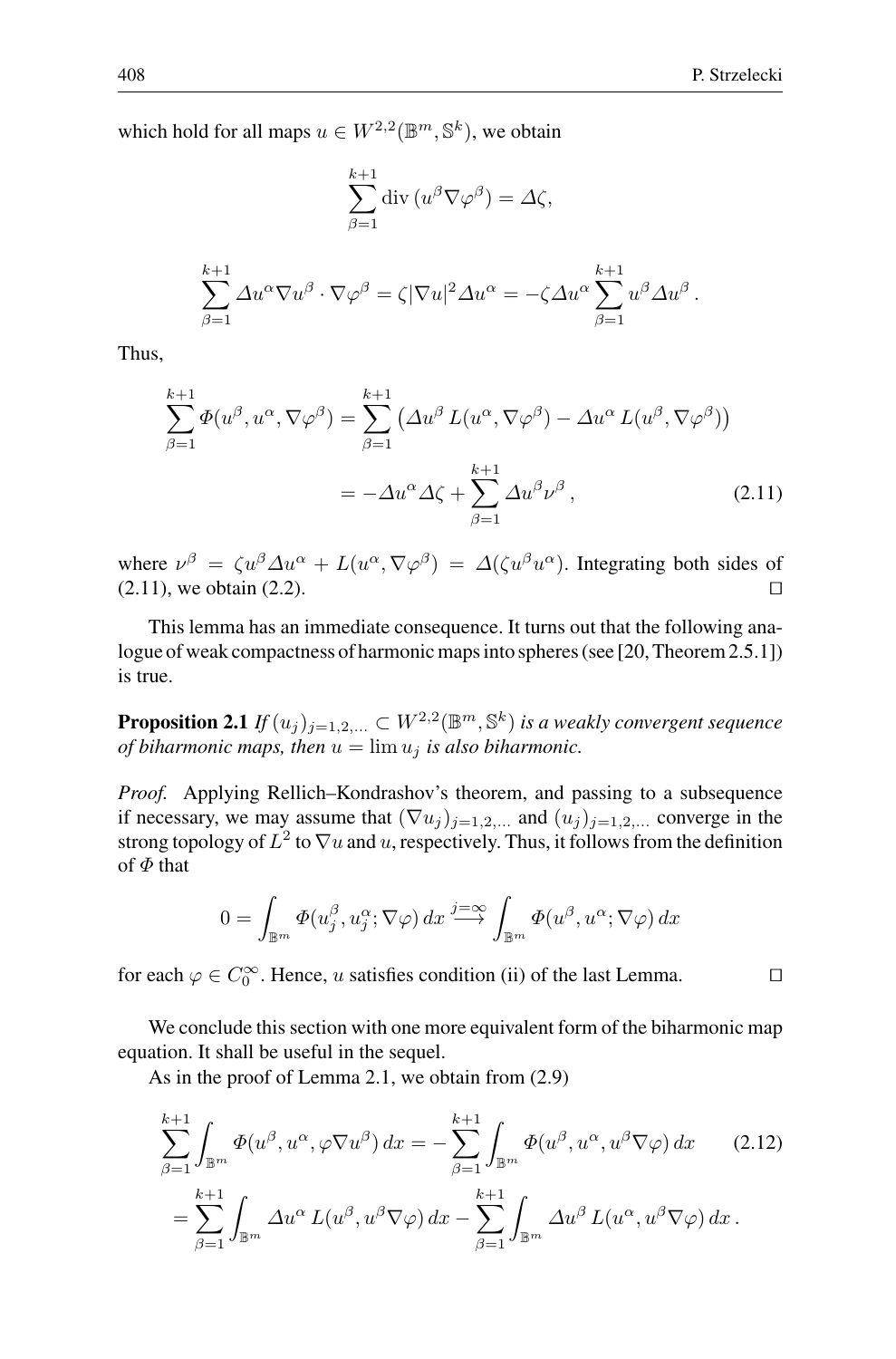Now,  $\Delta u^{\alpha} \sum_{\beta=1}^{k+1} L(u^{\beta}, u^{\beta} \nabla \varphi) = \Delta u^{\alpha} \Delta \varphi$ , whereas the second integrand

$$
-\sum_{\beta=1}^{k+1} \Delta u^{\beta} L(u^{\alpha}, u^{\beta} \nabla \varphi)
$$
  
= 
$$
-\sum_{\beta=1}^{k+1} \Delta u^{\beta} (u^{\beta} \nabla u^{\alpha} \cdot \nabla \varphi) - \sum_{\beta=1}^{k+1} \Delta u^{\beta} \operatorname{div} (u^{\alpha} u^{\beta} \nabla \varphi)
$$
  

$$
\stackrel{(2.10)}{=} |\nabla u|^2 u^{\alpha} \Delta \varphi + 2|\nabla u|^2 \nabla u^{\alpha} \nabla \varphi - \sum_{\beta=1}^{k+1} u^{\alpha} \Delta u^{\beta} \nabla u^{\beta} \nabla \varphi.
$$

Hence, (2.12) leads to

$$
\int_{\mathbb{B}^4} \left( \Delta u^{\alpha} + |\nabla u|^2 u^{\alpha} \right) \Delta \varphi \, dx + 2 \int_{\mathbb{B}^4} |\nabla u|^2 \nabla u^{\alpha} \nabla \varphi \, dx \n- \sum_{\beta=1}^{k+1} \int_{\mathbb{B}^4} u^{\alpha} \Delta u^{\beta} \nabla u^{\beta} \nabla \varphi \, dx = \sum_{\beta=1}^{k+1} \int_{\mathbb{B}^4} \Phi(u^{\alpha}, u^{\beta}; \varphi \nabla u^{\beta}) \, dx
$$
\n(2.13)

for every  $\alpha = 1, 2, ..., k + 1$  and every test function  $\varphi \in C_0^{\infty}(\mathbb{B}^4)$ . By a density argument, (2.13) holds for all  $\varphi \in W_0^{2,2} \cap W^{1,4} \cap L^\infty$ . Note that formally (2.13) reads

$$
N(u^{\alpha}) = \sum_{\beta=1}^{k+1} \nabla u^{\beta} \cdot E^{\alpha \beta}, \qquad \alpha = 1, 2, \dots, k+1,
$$
 (2.14)

with

$$
N(u^{\alpha}) : = \Delta(\Delta u^{\alpha} + |\nabla u|^2 u^{\alpha}) - 2 \text{div} (|\nabla u|^2 \nabla u^{\alpha})
$$
  
+ 
$$
\sum_{\beta=1}^{k+1} \text{div} (u^{\alpha} \Delta u^{\beta} \nabla u^{\beta}), \qquad (2.15)
$$
  

$$
E^{\alpha\beta} : = u^{\beta} \nabla \Delta u^{\alpha} - u^{\alpha} \nabla \Delta u^{\beta} - \Delta u^{\alpha} \nabla u^{\beta} + \Delta u^{\beta} \nabla u^{\alpha}.
$$

Here  $N(u^{\alpha})$  is a quasilinear elliptic operator, equal to  $\Delta^2$  plus a lower order perturbation. Due to the identity  $\sum_{\alpha} u^{\alpha} \nabla u^{\alpha} = 0$  some terms cancel when the system (2.14) is tested with  $\varphi \approx u^{\alpha}$ , and one can treat  $N(u^{\alpha})$  more or less in the same way as  $\Delta^2 u^{\alpha} - \text{div} \left( |\nabla u|^2 \nabla u^{\alpha} \right)$ ; see the next Section for details.

The right hand side has the familiar "div-curl" form. However, one cannot directly apply [9, Theorem II.1, p. 2] to conclude from (2.14) that  $N(u^{\alpha})$  belongs to the Hardy space  $\mathcal{H}^1(\mathbb{R}^m)$ , since it is not a priori assumed that  $D^3u \in L^{4/3}$ .

# **3. Proof of Theorem 1.1**

In this Section we present a proof of regularity of biharmonic maps from  $\mathbb{B}^4$  into  $\mathbb{S}^k$ . We use the biharmonic map equation in the form (2.14), and a direct approach to regularity. To obtain continuity of solutions, and higher integrability of  $\Delta u$  and  $\nabla u$ , we employ the method of weak reverse Hölder inequalities. Higher regularity follows from a classical bootstrap argument, relying on  $L^p$  theory of elliptic systems with constant coefficients.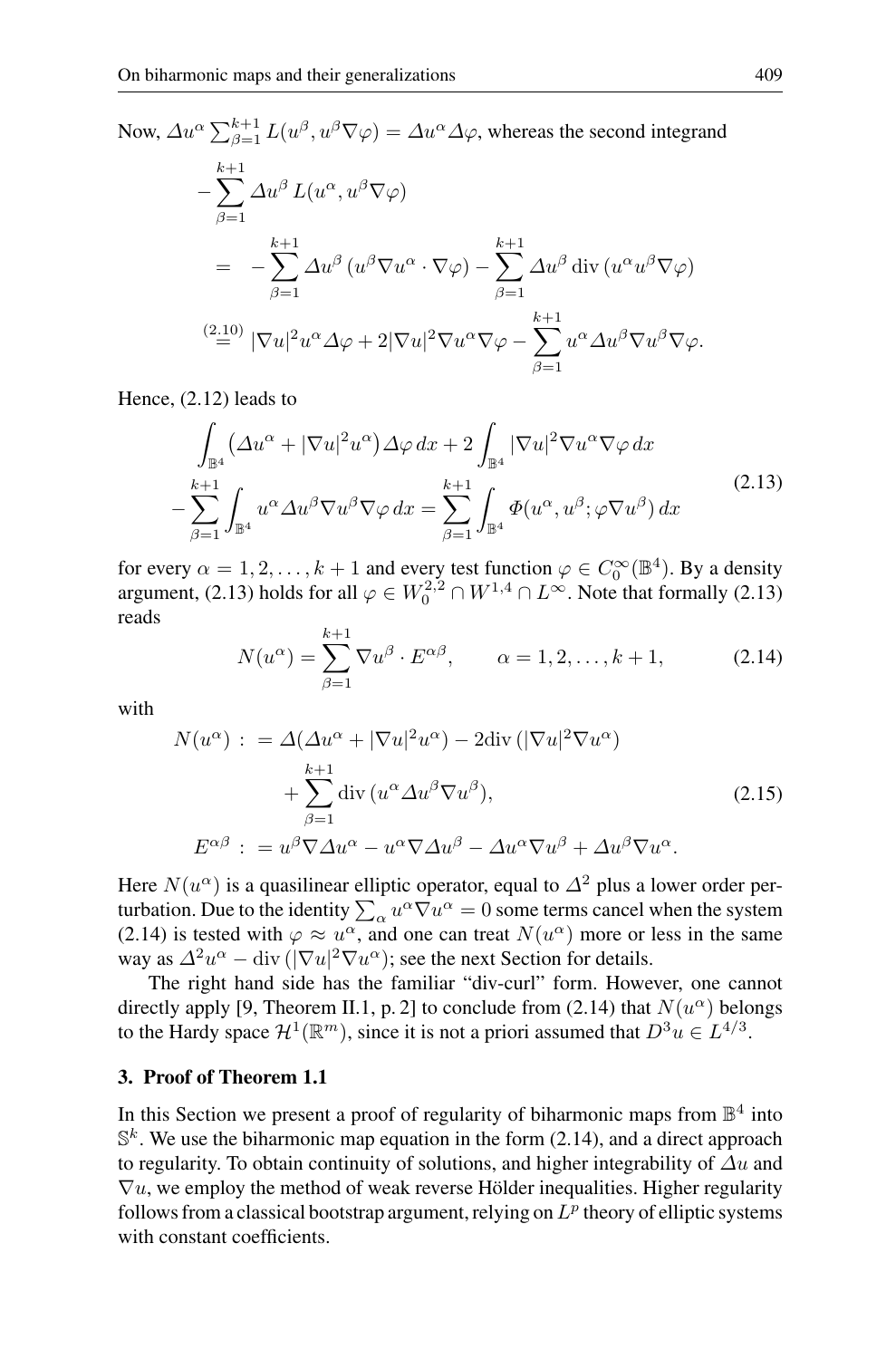## *3.1. Weak reverse Holder inequalities ¨*

The derivation of a reverse Hölder inequality for biharmonic maps is also fairly standard, up to the following lemma, which allows us to cope with the critical nonlinearity.

**Lemma 3.1** *Assume that*  $a \in \mathbb{B}^4$  *and*  $2r <$  dist  $(a, \partial \mathbb{B}^4)$ *. Let*  $u \in W^{2,2}(\mathbb{B}^4, \mathbb{S}^k)$ *be a weakly biharmonic map, and let* Φ *be defined by (2.5), (2.6) . Then, for every* test function  $\varphi \in W_0^{2,2}(B(a,4r/3))$  and all  $\alpha,\beta \in \{1,2,\ldots,k+1\}$  we have

$$
\left| \int_{B_{2r}} \Phi(u^{\beta}, u^{\alpha}; \varphi \nabla u^{\beta}) \, dx \right| \le C \left( \int_{B_{2r}} |\Delta \varphi|^2 \, dx \right)^{\frac{1}{2}} \left( \int_{B_{2r}} |\Delta u|^2 \, dx \right)^{\frac{3}{4}}, \tag{3.1}
$$

*where* C *is an absolute constant.*

*Remarks.* (1) Observe that for  $\varphi \approx u$  we obtain here the obvious term  $\int |\Delta u|^2 dx$ times a factor which tends to zero as  $r \to 0$ . (2) The lack of homogeneity (note the exponent  $\frac{3}{4}$  in the right side) is due to the trivial bound  $|u - u_B| \le 2$ , which is employed in the proof of Lemma 3.1 to simplify some computations.

A fairly elementary, self-contained proof is given in the last Section of the paper. We shall now take this (crucial) lemma for granted, and go ahead to the next one.

**Lemma 3.2** *Every weakly biharmonic map*  $u \in W^{2,2}(\mathbb{B}^4, \mathbb{S}^k)$  *satisfies the inequality*

$$
\int_{B_r} |D^2 u|^2 dx \le C \left( \int_{B_{2r}} |D^2 u|^{8/5} dx \right)^{5/4} \n+ C \left( \int_{B_{2r}} |\Delta u|^2 dx \right)^{1/4} \int_{B_{2r}} |D^2 u|^2 dx
$$

*for all balls*  $B_r \equiv B(a, r) \subset B_{2r} \equiv B(a, 2r) \subset \mathbb{B}^4$ , where C is some absolute *constant.*

*Proof.* We test (2.13) with  $\varphi \equiv \varphi^{\alpha}$ :  $= \zeta^2(u^{\alpha} - T_1u^{\alpha})$ , where  $\zeta$  is a standard smooth cutoff function,  $\zeta \equiv 1$  on  $B(a, r)$ ,  $\zeta \equiv 0$  off  $B(a, 4r/3)$ ,  $|D^k \zeta| \le Cr^{-k}$ for  $k = 1, 2$ , and  $T_1u^{\alpha}$  denotes the averaged Taylor polynomial of  $u^{\alpha}$ , i.e.

$$
T_1 u^{\alpha}(x) = \int_{B_{2r}} u^{\alpha}(y) dy + \left( \int_{B_{2r}} \nabla u^{\alpha}(y) dy \right) \cdot (x - a).
$$

Next, we sum the resulting equalities over  $\alpha = 1, 2, \ldots, k + 1$ .

*Estimates of left hand side* of (2.13) are a bit lengthy but otherwise completely routine. The leading terms (those which contain  $\zeta^2 (\Delta u^{\alpha})^2$  or  $\zeta^2 |\nabla u|^2 |\nabla u^{\alpha}|^2$  or  $\zeta^2|\nabla u|^2u^\alpha \varDelta u^\alpha)$  sum to

$$
\int_{B_{2r}} \zeta^2 (|\Delta u|^2 + |\nabla u|^4) \, dx
$$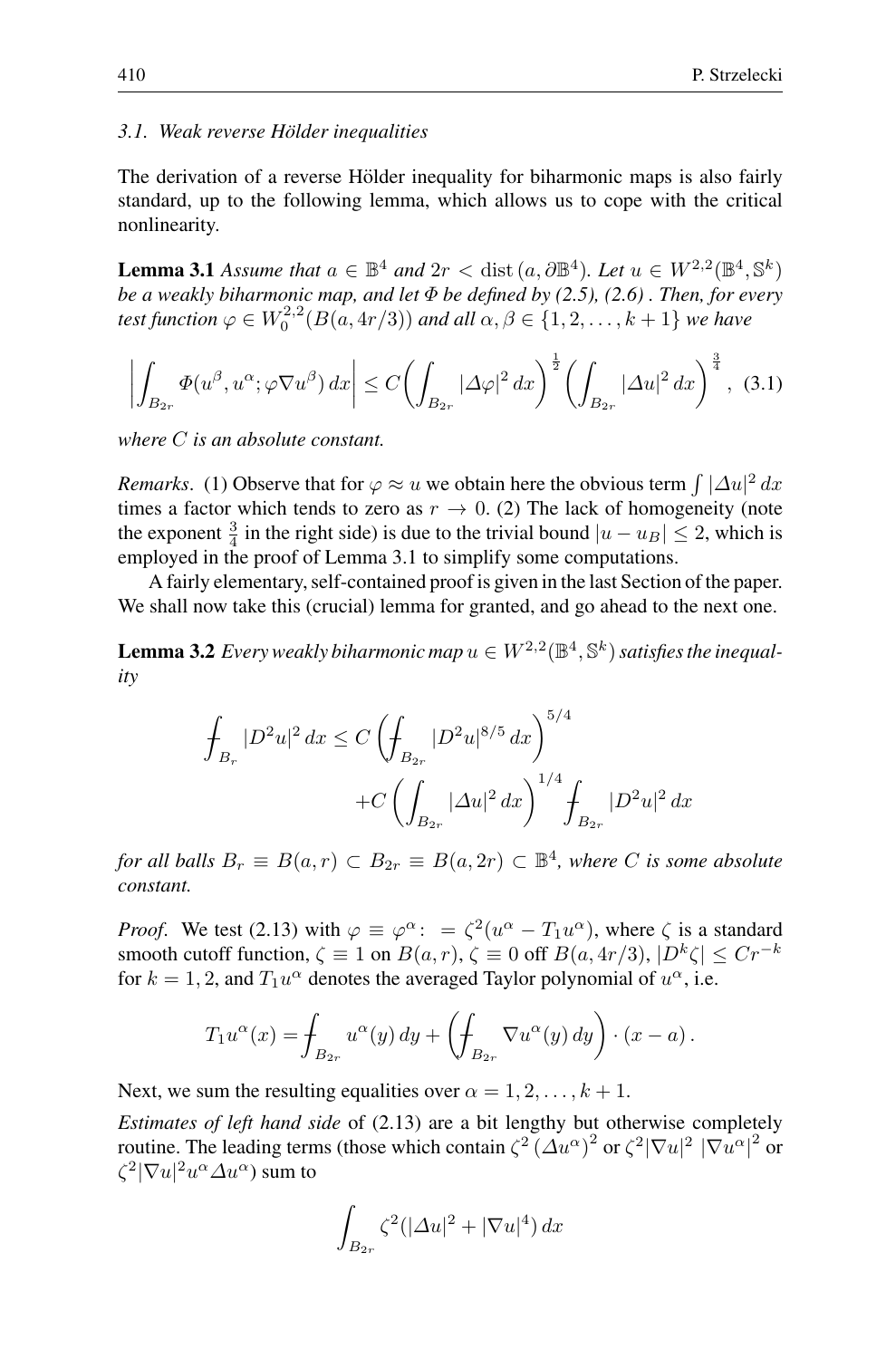(recall that  $\sum u^{\alpha} \Delta u^{\alpha} = -|\nabla u|^2$ ). Besides that, there are lots of lower order terms. We estimate each of them in a standard manner, applying Hölder and Sobolev inequalities, and choosing the exponents appropriately. Here are some details. First, for  $p = 4$  and  $p' = 4/3$ ,

$$
\left| \int_{B_{2r}} (\Delta u^{\alpha} + |\nabla u|^2 u^{\alpha}) (u^{\alpha} - T_1 u^{\alpha}) \Delta(\zeta^2) dx \right|
$$
  
\n
$$
\leq C r^2 \left( \int_{B_{2r}} |\Delta u|^{p'} dx \right)^{1/p'} \left( \int_{B_{2r}} |u - T_1 u|^p dx \right)^{1/p} \quad \text{as } |\nabla u|^2 \leq |\Delta u|
$$
  
\n
$$
\leq C r^4 \left( \int_{B_{2r}} |\Delta u|^{4/3} dx \right)^{3/4} \left( \int_{B_{2r}} |D^2 u|^{4/3} dx \right)^{3/4} \quad \text{as } p' = (p_*)_* = \frac{4}{3}
$$
  
\n
$$
\leq C r^4 \left( \int_{B_{2r}} |D^2 u|^{4/3} dx \right)^{3/2}.
$$

Proceeding in a similar way, we obtain

$$
\left| \int_{B_{2r}} \left( |\Delta u| + |\nabla u|^2 \right) \nabla (\zeta^2) \cdot \nabla (u^{\alpha} - T_1 u^{\alpha}) \, dx \right|
$$
  
+ 
$$
\left| \int_{B_{2r}} \left( |\Delta u| + |\nabla u|^2 \right) |\nabla u| \, |\nabla (\zeta^2)| \, |u^{\alpha} - T_1 u^{\alpha}| \, dx \right|
$$
  

$$
\leq C r^4 \left( \int_{B_{2r}} |D^2 u|^s \, dx \right)^{2/s} \qquad \text{for } s = \frac{8}{5},
$$

and

$$
\left| \int_{B_{2r}} |\nabla u|^2 u^{\alpha} (u^{\alpha} - T_1 u^{\alpha}) \Delta(\zeta^2) dx \right| \leq C r^4 \left( \int_{B_{2r}} |D^2 u|^p dx \right)^{2/p} \quad \text{for } p = \frac{4}{3}.
$$

Finally, for  $m^{\alpha} = \int_{B_{2r}} \nabla u^{\alpha} dx$  we have

$$
\left| |m^{\alpha}| \int_{B_{2r}} \left( |\Delta u| + |\nabla u|^2 \right) |\nabla u| \zeta^2 \, dx \right| \leq C r^4 \left( \int_{B_{2r}} |D^2 u|^q \, dx \right)^{2/q} \quad \text{for } q = \frac{3}{2}.
$$

After a quick glance at the above inequalities – choosing the largest of all exponents appearing in the right hand sides and applying Hölder inequality – one concludes that

$$
\sum_{\alpha=1}^{k+1} \langle N(u^{\alpha}), \varphi^{\alpha} \rangle \ge \int_{B_{2r}} \zeta^2 (|\Delta u|^2 + |\nabla u|^4) dx
$$
\n
$$
-Cr^4 \left( \int_{B_{2r}} |D^2 u|^{8/5} dx \right)^{5/4}.
$$
\n(3.2)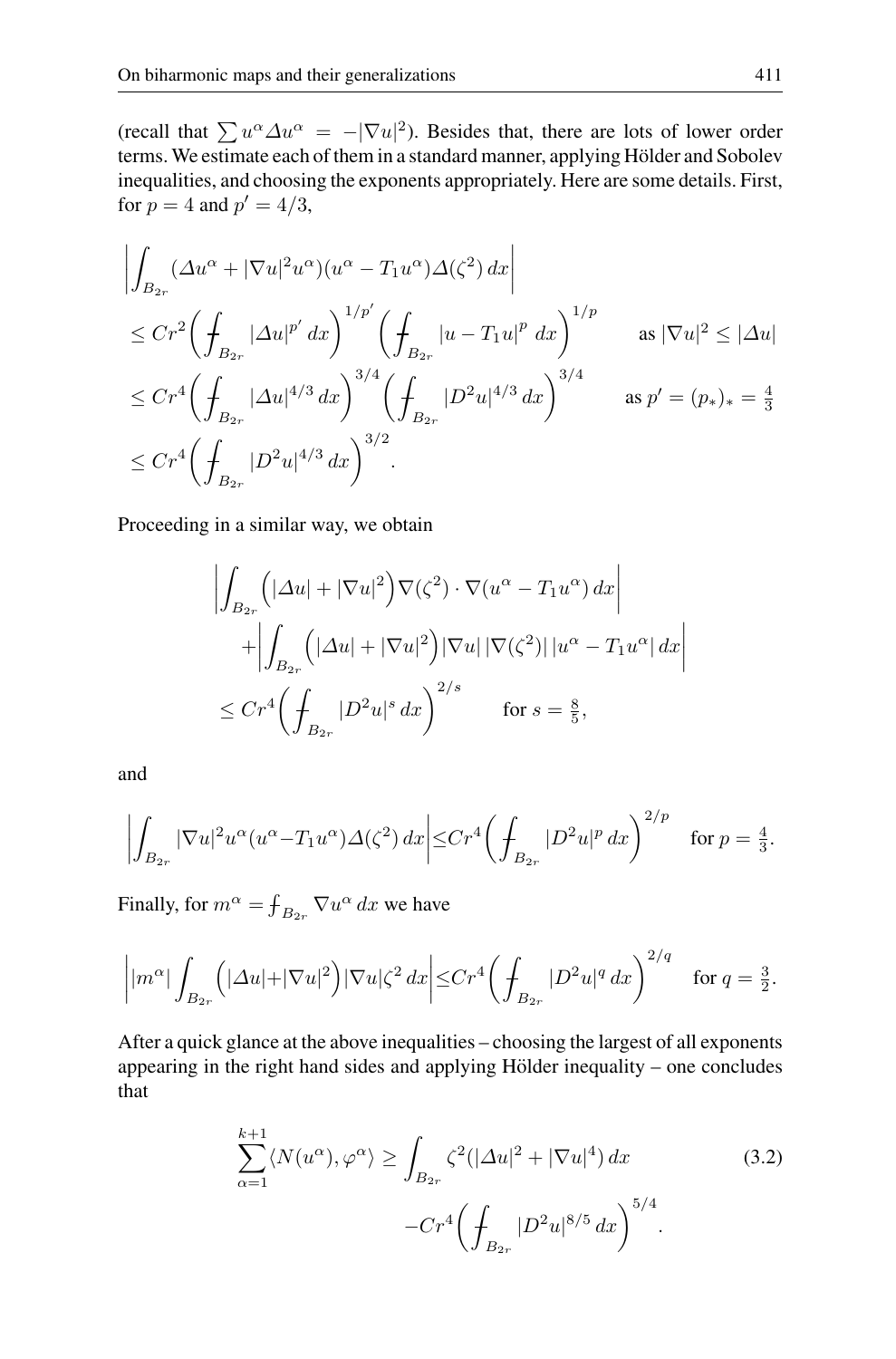Next, one replaces the term  $\int \zeta^2 |\Delta u|^2$  by a positive multiple of  $\int_{B_r} |D^2 u|^2$ . To achieve this, set, for sake of brevity,  $v^{\alpha}$ : =  $u^{\alpha} - T_1 u^{\alpha}$  and check that

$$
\int_{B_{2r}} \zeta^2 |\Delta u^{\alpha}|^2 dx = \int_{\mathbb{R}^4} \zeta^2 |\Delta v^{\alpha}|^2 dx
$$
\n
$$
\geq \frac{1}{8} \int_{\mathbb{R}^4} |\Delta(\zeta v^{\alpha})|^2 dx - \int_{\mathbb{R}^4} (\Delta \zeta)^2 (v^{\alpha})^2 dx - \int_{\mathbb{R}^4} |\nabla \zeta|^2 |\nabla v^{\alpha}|^2 dx
$$
\n
$$
\geq \frac{1}{8} \int_{\mathbb{R}^4} |\Delta(\zeta v^{\alpha})|^2 dx - Cr^4 \left( \int_{B_{2r}} |D^2 u^{\alpha}| dx \right)^2
$$
\n
$$
- Cr^4 \left( \int_{B_{2r}} |D^2 u^{\alpha}|^{4/3} dx \right)^{3/2}
$$
\n
$$
\geq \frac{1}{8} \int_{\mathbb{R}^4} |\Delta(\zeta v^{\alpha})|^2 dx - Cr^4 \left( \int_{B_{2r}} |D^2 u^{\alpha}|^{8/5} dx \right)^{5/4}
$$
\n(3.3)

(we used Sobolev inequality to obtain the third line). Now, an easy Fourier transform argument shows that for all  $i, j$  we have

$$
\int_{\mathbb{R}^4} |\Delta(\zeta v^{\alpha})|^2 dx \ge \int_{\mathbb{R}^4} |\partial_{ij}^2(\zeta v^{\alpha})|^2 dx
$$
\n
$$
\ge \int_{B_r} |\partial_{ij}^2(\zeta v^{\alpha})|^2 dx = \int_{B_r} |\partial_{ij}^2 u^{\alpha}|^2 dx.
$$
\n(3.4)

Hence, using (3.2) and (3.3), and dropping the nonnegative term  $|\nabla u|^4$  in the integrand, we obtain

$$
\sum_{\alpha=1}^{k+1} \langle N(u^{\alpha}), \varphi^{\alpha} \rangle \ge \lambda_0 \int_{B_r} |D^2 u|^2 \, dx - Cr^4 \bigg( \int_{B_{2r}} |D^2 u|^{8/5} \, dx \bigg)^{5/4}, \quad (3.5)
$$

where  $\lambda_0 > 0$  is an absolute positive constant.

*Estimates of the right hand side.* We apply directly Lemma 3.1. This is the only place where the special structure of the biharmonic map equation – and cancellation properties resulting from it – are used. Invoking Sobolev and Hölder inequalities to get rid of the derivatives of  $\zeta$ , and splitting the different terms with the help of Young inequality, we obtain

$$
\sum_{\alpha,\beta=1}^{k+1} \left| \int_{B_{2r}} \Phi(u^{\alpha}, u^{\beta}; \varphi^{\alpha} \nabla u^{\beta}) dx \right|
$$
  
\n
$$
\leq C \sum_{\alpha=1}^{k+1} \left( \int_{B_{2r}} |\Delta \varphi^{\alpha}|^{2} dx \right)^{1/2} \left( \int_{B_{2r}} |\Delta u|^{2} dx \right)^{3/4}
$$
  
\n
$$
\leq C r^{4} \left( \int_{B_{2r}} |\Delta u|^{2} dx \right) \left( \int_{B_{2r}} |\Delta u|^{2} dx \right)^{1/4} + C r^{4} \left( \int_{B_{2r}} |D^{2} u|^{8/5} dx \right)^{5/4}.
$$

Combining this inequality with  $(3.5)$  we conclude the proof.  $\Box$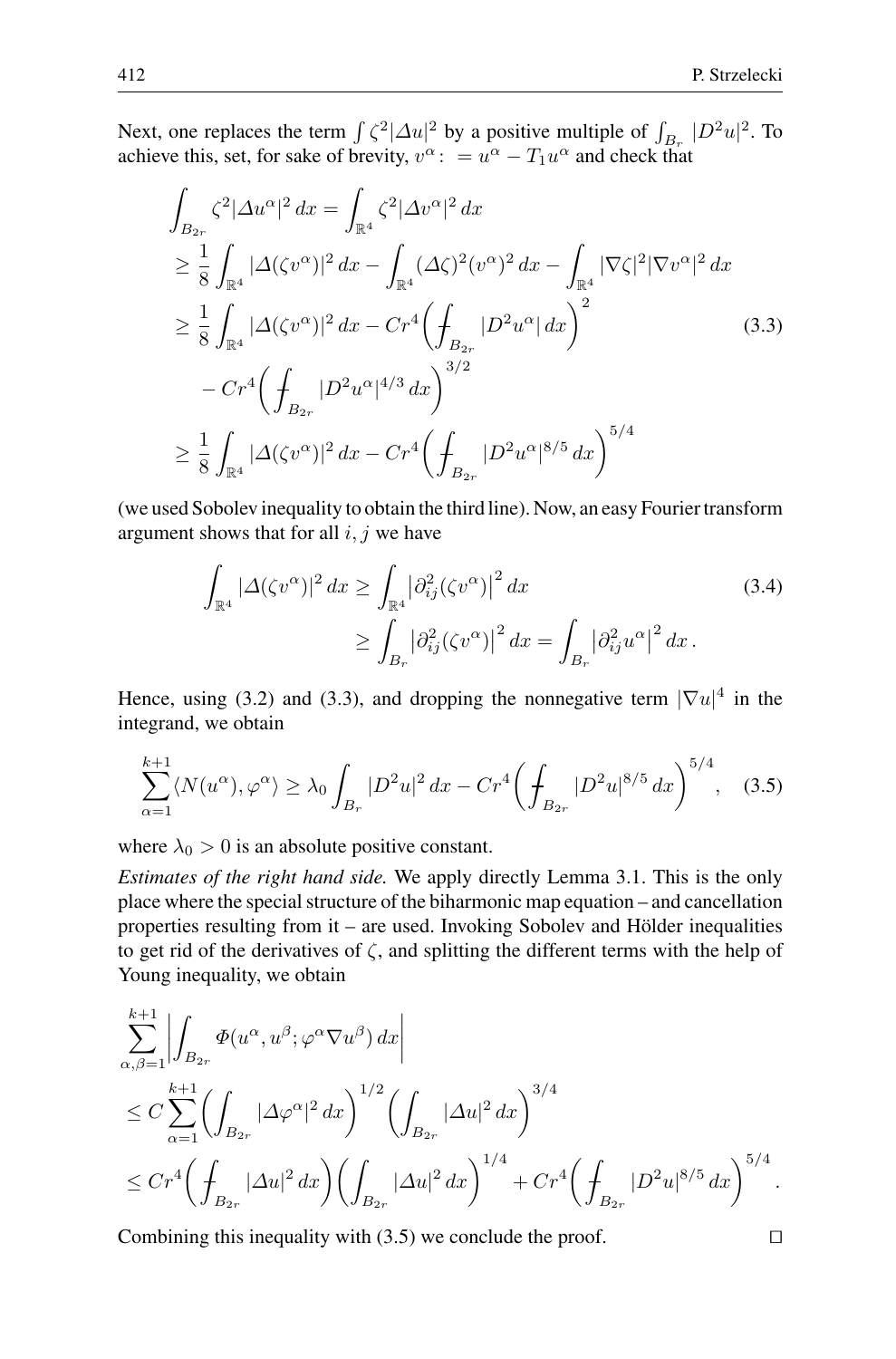Now, by the absolute continuity of the integral, the coefficient  $\left(\int_{B_{2r}} |\Delta u|^2\right)^{1/4}$ is uniformly small for small radii. Thus, we may apply the Gehring–Giaquinta– Modica higher integrability lemma, see [13, Chapter V, Thm. 1.2] or [3, Chapter 1.3], to conclude that  $|D^2u|^2 \in L^s_{\text{loc}}$  for some  $s > 1$ . Since  $|\nabla u|^2 \leq |\Delta u|$  a.e., we obtain  $|\nabla u| \in L^{4s}_{loc}$ . Continuity of u follows from Sobolev imbedding theorem. More precisely,  $u \in C^{\gamma_0}$  for  $\gamma_0 = 1 - 2/s$ .

*Remark.* The above reasoning can be slightly modified. Namely, using Poincaré inequalities instead of Sobolev inequalities in all estimates of lower order terms – and remembering that all derivatives of the cutoff function  $\zeta$  are nonzero only on the annulus  $B_{2r} \setminus B_r$  – one obtains, via a standard hole-filling trick, a decay estimate of the form

$$
\int_{B_r} |D^2 u|^2 \, dx \le \lambda \int_{B_{2r}} |D^2 u|^2 \, dx \,, \qquad 0 < r < r_0,
$$

where  $r_0$  is a small number and  $\lambda < 1$ . This leads to "Dirichlet growth" estimates in a scale invariant form. We hope to exploit this observation in a further study, to obtain boundary regularity of biharmonic maps.

#### *3.2. From Holder continuity to smoothness ¨*

We proceed here as in the familiar proof of smoothness of harmonic maps on planar domains (once higher integrability of the gradient is established).

First of all, some information about third order derivatives of  $u$  is necessary. Now, combining (2.13) with the growth estimate (2.7), and performing one integration by parts, we check that

$$
\left| \int_{\mathbb{B}^4} \Delta u^{\alpha} \Delta \varphi \, dx \right| \le C \left( \| D^2 u \|_{L^2}^{3/2} \| \nabla \varphi \|_{L^4} + \| D^2 u \|_{L^2}^2 \| \varphi \|_{\infty} \right), \quad (3.6)
$$

$$
\varphi \in C_0^{\infty}(\mathbb{B}^4).
$$

By Sobolev imbedding theorem, (3.6) implies that the distribution  $\Delta^2 u^{\alpha}$  extends to a continuous linear functional on all  $W^{1,q}$  with  $q > 4$ . Setting  $w^{\alpha} = \Delta u^{\alpha}$ , and invoking the representation of elements of  $(W^{1,q})^*$  given e.g. in [1, Theorem 3.8, p. 48], one can use boundedness of Riesz transforms in  $L^{q'}$  to check that the gradients  $\nabla(w^{\alpha} * \varphi_{\varepsilon})$  of the smooth convolution approximation  $w^{\alpha} * \varphi_{\varepsilon}$  of  $w^{\alpha}$ satisfy the Cauchy condition in  $L^{q'}_{\text{loc}}$ . Thus,  $\Delta u^{\alpha} \in W^{1,p}_{\text{loc}}$  for every  $p = q' < 4/3$ . Combining this statement with higher integrability of  $\nabla u$  and  $D^2 u$  we see that the right hand side of the Euler equation (1.2), i.e.

$$
R_{\alpha}(u): = u^{\alpha} \sum_{\beta=1}^{k+1} \left( \left( \Delta u^{\beta} \right)^{2} + \Delta \left( \left| \nabla u^{\beta} \right|^{2} \right) + 2 \nabla u^{\beta} \cdot \nabla \Delta u^{\beta} \right)
$$

is integrable with a power strictly greater than 1. Hence,

$$
-\Delta^2 u^\alpha = R_\alpha(u) \in L_{\text{loc}}^{p_0} \qquad \text{for some } p_0 > 1. \tag{3.7}
$$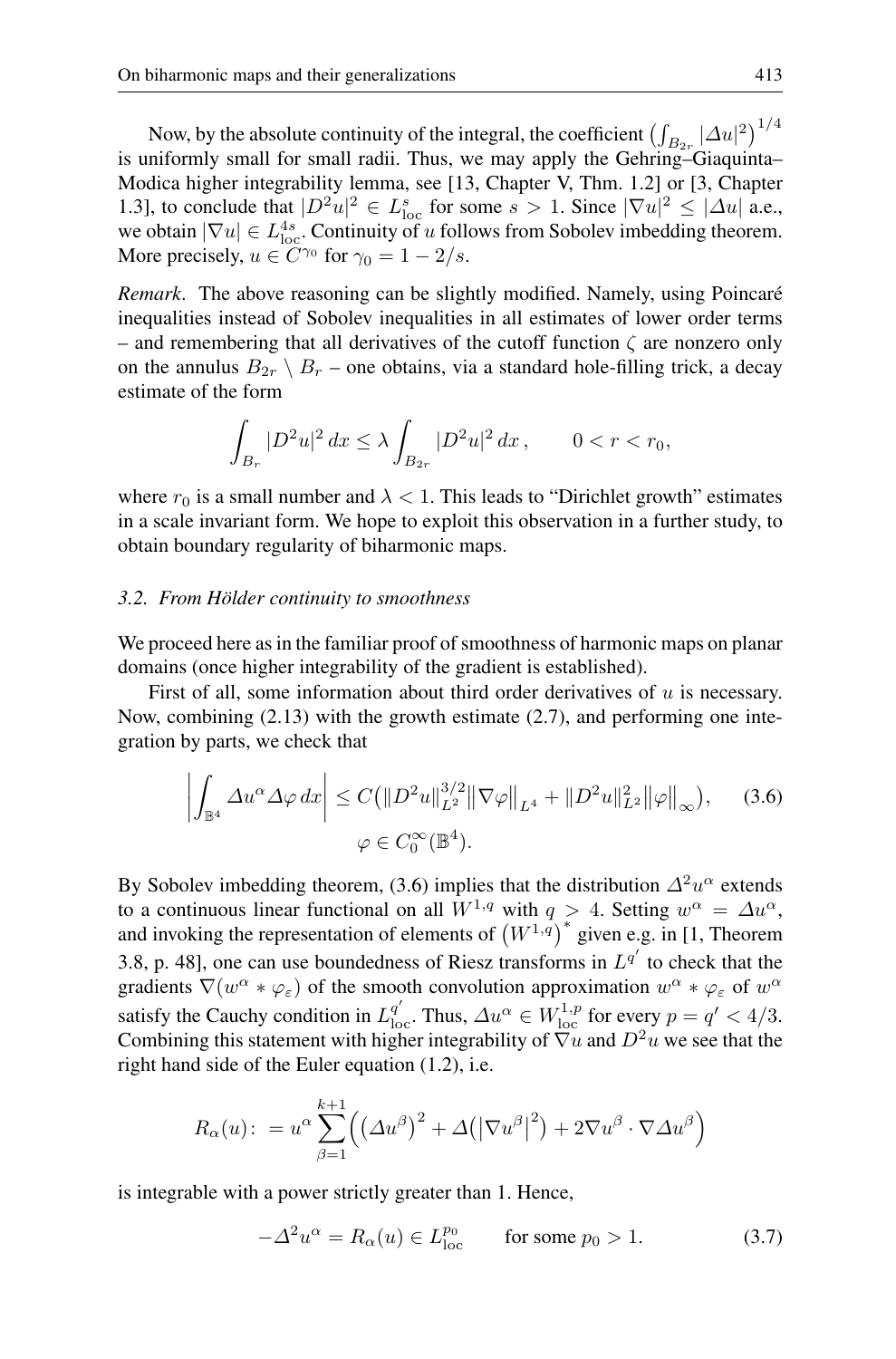We may assume that  $2^{k+3}/(2^{k+3}-1) < p_0 < 2^{k+2}/(2^{k+2}-1)$  for some fixed  $k \geq 1$ . Invoking now continuity of Riesz transforms on  $L^p$  and Sobolev imbedding theorem, we conclude that

$$
D^4 u \in L_{\text{loc}}^{p_0}, \quad D^i u \in L_{\text{loc}}^{\kappa_i p_0} \ (i = 1, 2, 3) \qquad \text{if } p_0 < \frac{4}{3}, \tag{3.8}
$$

where  $\kappa_i$ : = 4/(4 – (4 – i)p<sub>0</sub>). Thus, by Hölder inequality

$$
-\Delta^2 u^{\alpha} = R_{\alpha}(u) \in L_{\text{loc}}^{p_1} \quad \text{for} \quad p_1 = \frac{p_0}{2 - p_0}.
$$
 (3.9)

Repeating  $k$  times the reasonig which leads from (3.7) to (3.9), we obtain

$$
-\Delta^2 u^{\alpha} = R_{\alpha}(u) \in L_{\text{loc}}^{p_k} \quad \text{for} \quad p_k = \frac{p_0}{2^k - (2^k - 1)p_0} \in \left(\frac{8}{7}, \frac{4}{3}\right).
$$

Thus,  $D^4u^{\alpha} \in L_{loc}^{p_k}$ , and the condition  $p_k \in (\frac{8}{7}, \frac{4}{3})$  combined with Sobolev imbedding yields

$$
D^3 u^{\alpha} \in L_{loc}^{q_1}, \quad D^2 u^{\alpha} \in L_{loc}^{s_1}, \quad Du^{\alpha} \in L_{loc}^{r_1}, \quad -\Delta^2 u^{\alpha} = R_{\alpha}(u) \in L_{loc}^{t_1},
$$

with some exponents  $q_1 > 8/5$ ,  $s_1 > 8/3$ ,  $r_1 > 8$ ,  $t_1 > 4/3$ . In the next step we obtain

$$
D^3 u^{\alpha} \in L_{\text{loc}}^{q_2}, \quad D^2 u^{\alpha} \in L_{\text{loc}}^{s_2}, \quad Du^{\alpha} \in C^{\gamma_1}, \quad R_{\alpha}(u) \in L_{\text{loc}}^{t_2},
$$

for  $q_2 = 4t_1/(4-t_1) > 2$ ,  $s_2 = 4q_2/(4-q_2) > 4$ ,  $\gamma_1 = 1 - 4/s_2 > 0$ ,  $t_2 > 2$ . Another iteration yields

$$
D^3 u^{\alpha} \in L_{\text{loc}}^{q_3}, \quad D^2 u^{\alpha} \in C^{\gamma_2}, \quad -\Delta^2 u^{\alpha} = R_{\alpha}(u) \in L_{\text{loc}}^{q_3},
$$

where  $q_3 = 4t_2/(4-t_2) > 4$ ,  $\gamma_2 = 1 - 4/q_3 > 0$ . Hence,  $u \in W^{4,q_3}$ , and  $D^3u \in C^{\gamma_3}$  with  $\gamma_3 = \gamma_2 = 1 - 4/q_3 > 0$ .

Therefore,  $u \in C^{3,\gamma_3}$  is a classical solution of  $-\Delta^2 u^{\alpha} = R_{\alpha}(u)$ , where the right hand side is also Hölder continuous. Smoothness of  $u$  follows now from Schauder theory.

#### **4.** *p***-biharmonic maps**

The regularity proof described in Sects. 2 and 3 can be generalized to other functionals leading to fourth order elliptic systems with critical nonlinearities in lower order terms. What really matters is the structure of these nonlinearities; the semi-linearity of the whole system is not that important.

In this section, we present the proof of Theorem 1.2. Consider the functional

$$
E_p(u) = \int_{\mathbb{B}^m} |\Delta u|^p \, dx \tag{4.1}
$$

defined for maps  $u \in W^{2,p}(\mathbb{B}^m, \mathbb{S}^k)$ , with  $m \geq 3$  and  $2 < 2p \leq m$ . We say that  $u \in W^{2,p}(\mathbb{B}^m, \mathbb{S}^k)$  is *p-biharmonic* if and only if

$$
\frac{d}{dt}\Big|_{t=0} E(\pi \circ (u + t\varphi)) = 0 \quad \text{for all } \varphi \in C_0^{\infty}(\mathbb{B}^m, \mathbb{R}^{k+1}), \qquad (4.2)
$$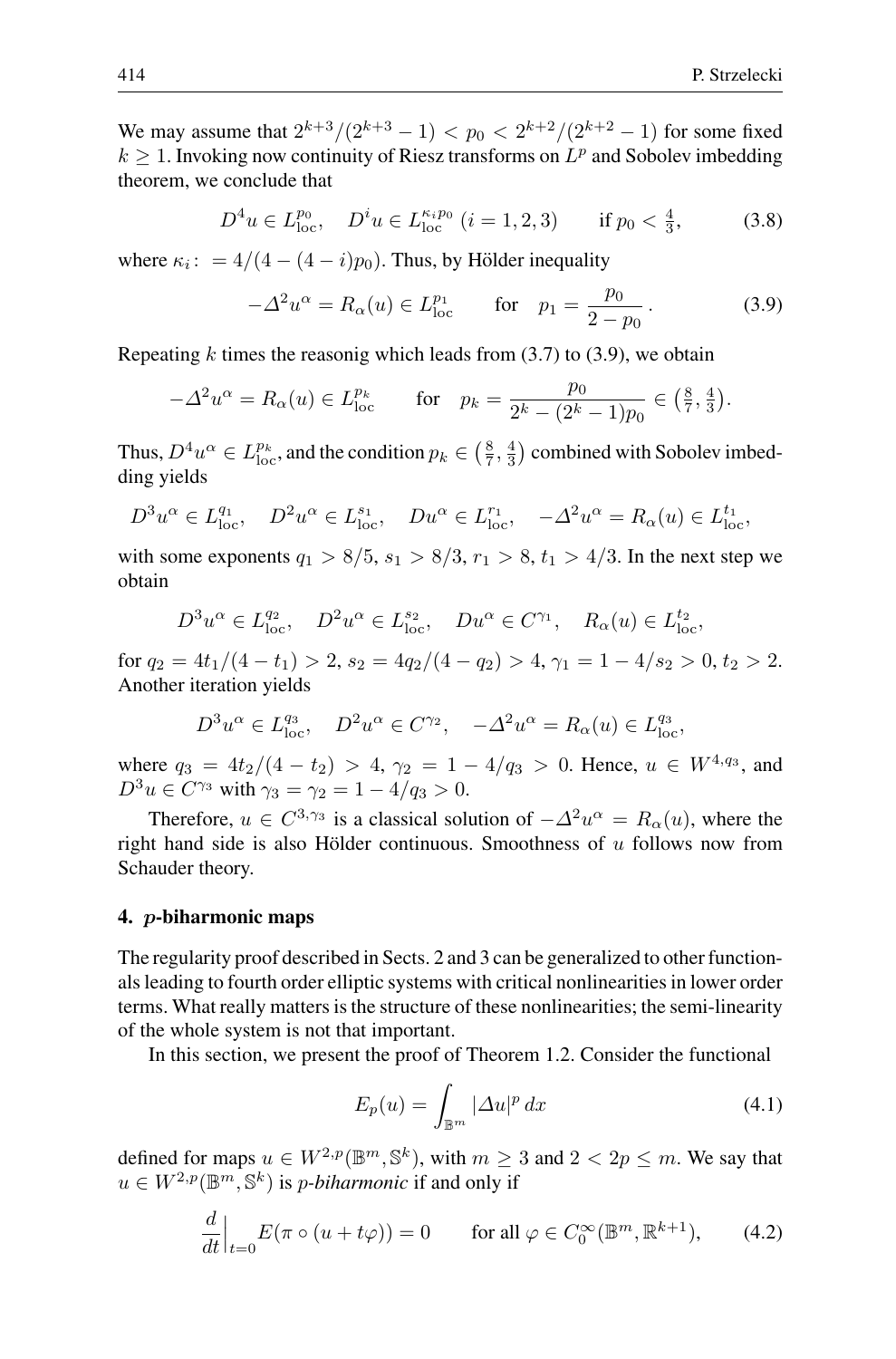where  $\pi(y) = y/|y|$ . A simple computation shows that this condition is equivalent to

$$
\int_{\mathbb{B}^m} |\Delta u|^{p-2} \Delta u^{\alpha} \Delta \zeta \, dx = \sum_{\gamma=1}^{k+1} \int_{\mathbb{B}^m} |\Delta u|^{p-2} \Delta u^{\gamma} \Delta (u^{\gamma} u^{\alpha} \zeta) \, dx
$$
\n
$$
\text{for } \alpha = 1, \dots, k+1 \text{ and } \zeta \in C_0^{\infty}(\mathbb{B}^m).
$$
\n(4.3)

Geometrically, (4.3) means that  $\Delta(|\Delta u|^{p-2}\Delta u)$  is orthogonal to  $T\mathbb{S}^k$  a.e.

As in Sect. 2, we exhibit a set of identities "in divergence form" which are equivalent to (4.3).

**Lemma 4.1** *A map*  $u \in W^{2,p}(\mathbb{B}^m, \mathbb{S}^k)$  *is p-biharmonic if and only if* 

$$
\int_{\mathbb{B}^m} \Phi_p(u^{\beta}, u^{\alpha}; \nabla \zeta) dx = 0 \quad \text{for all } \alpha, \beta \text{ and all } \zeta \in C_0^{\infty}(\mathbb{B}^m), \qquad (4.4)
$$

*where*

$$
\Phi_p(u^{\beta}, u^{\alpha}; V) := |\Delta u|^{p-2} \Phi(u^{\beta}, u^{\alpha}; V) \tag{4.5}
$$

*for* Φ *defined by (2.6), (2.5).*

The proof is almost identical to the proof of Lemma 2.1; we omit the details. Using (4.4), we rewrite the equation in a form analogous to (2.14). Inserting  $\zeta =$  $u^{\beta} \varphi$  in (4.4) and summing with respect to  $\beta$ , we obtain

$$
\sum_{\beta=1}^{k+1} \int_{\mathbb{B}^m} \Phi_p(u^{\beta}, u^{\alpha}, \varphi \nabla u^{\beta}) dx = -\sum_{\beta=1}^{k+1} \int_{\mathbb{B}^m} \Phi_p(u^{\beta}, u^{\alpha}, u^{\beta} \nabla \varphi) dx \quad (4.6)
$$
  
=  $J_1 + J_2 + J_3 + J_4$ ,

where

$$
J_1 = -\sum_{\beta=1}^{k+1} \int_{\mathbb{B}^m} |\Delta u|^{p-2} \Delta u^{\beta} \nabla u^{\alpha} \cdot u^{\beta} \nabla \varphi \, dx
$$
  
\n
$$
= \int_{\mathbb{B}^m} |\Delta u|^{p-2} |\nabla u|^2 \nabla u^{\alpha} \cdot \nabla \varphi \, dx \quad \text{as } |\nabla u|^2 = -(u, \Delta u),
$$
  
\n
$$
J_2 = -\sum_{\beta=1}^{k+1} \int_{\mathbb{B}^m} |\Delta u|^{p-2} \Delta u^{\beta} \text{div} (u^{\alpha} u^{\beta} \nabla \varphi) \, dx,
$$
  
\n
$$
J_3 = \sum_{\beta=1}^{k+1} \int_{\mathbb{B}^m} |\Delta u|^{p-2} \Delta u^{\alpha} \nabla u^{\beta} \cdot u^{\beta} \nabla \varphi \, dx = 0 \quad \text{as } u \perp \nabla u,
$$
  
\n
$$
J_4 = \sum_{\beta=1}^{k+1} \int_{\mathbb{B}^m} |\Delta u|^{p-2} \Delta u^{\alpha} \text{div} (u^{\beta} u^{\beta} \nabla \varphi) \, dx
$$
  
\n
$$
= \int_{\mathbb{B}^m} |\Delta u|^{p-2} \Delta u^{\alpha} \Delta \varphi \, dx.
$$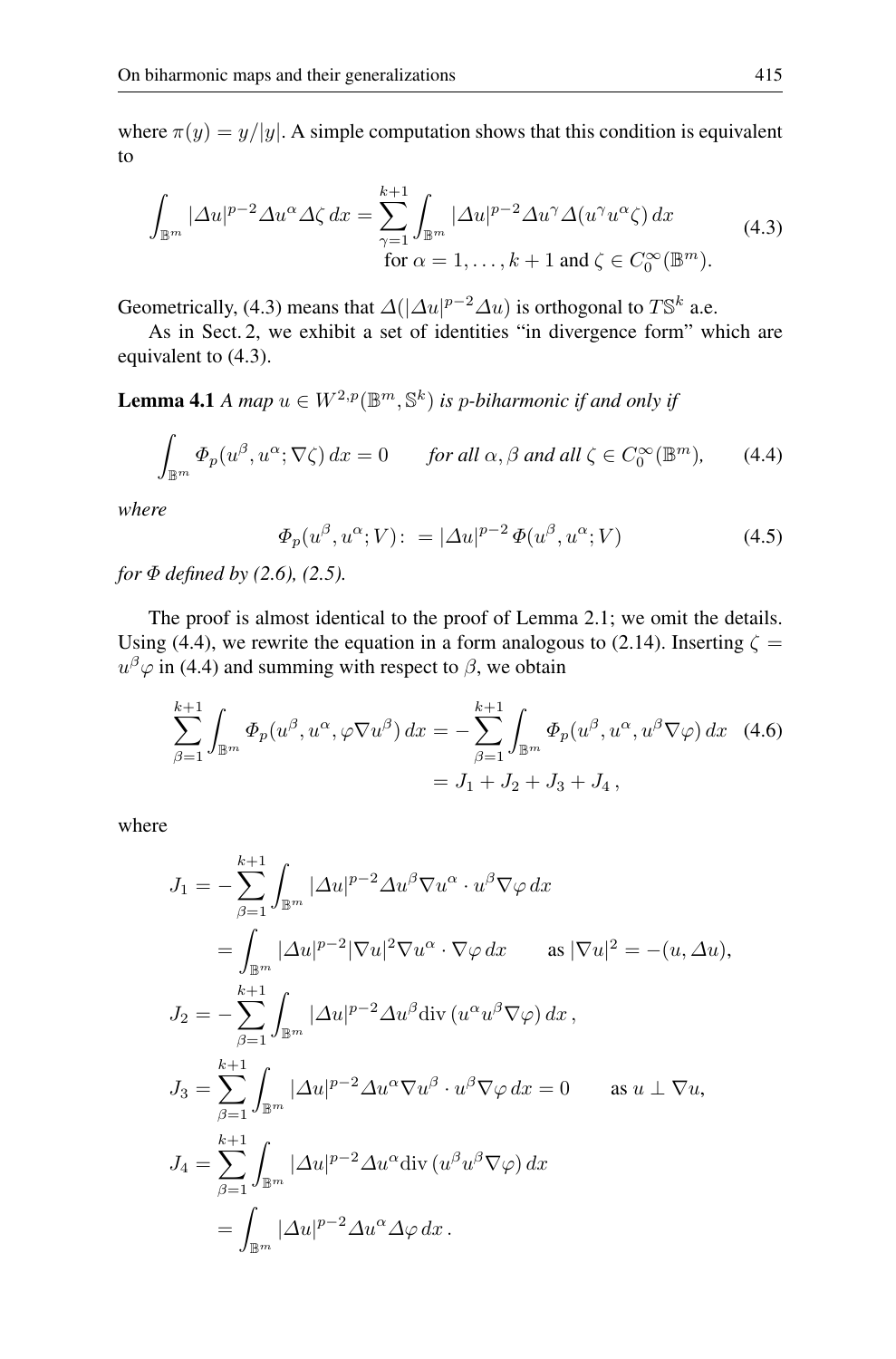Now,

$$
J_2 = -\sum_{\beta=1}^{k+1} \int_{\mathbb{B}^m} |\Delta u|^{p-2} u^{\alpha} \Delta u^{\beta} \nabla u^{\beta} \nabla \varphi \, dx
$$

$$
+ J_1 + \int_{\mathbb{B}^m} |\Delta u|^{p-2} |\nabla u|^2 u^{\alpha} \Delta \varphi \, dx.
$$

Thus, (4.6) leads to the identity

$$
\int_{\mathbb{B}^m} |\Delta u|^{p-2} \left(\Delta u^{\alpha} + |\nabla u|^2 u^{\alpha}\right) \Delta \varphi \, dx \n+ \int_{\mathbb{B}^m} |\Delta u|^{p-2} \left(2|\nabla u|^2 \nabla u^{\alpha} - \sum_{\beta=1}^{k+1} u^{\alpha} \Delta u^{\beta} \nabla u^{\beta}\right) \cdot \nabla \varphi \, dx \qquad (4.7)
$$
\n
$$
= \sum_{\beta=1}^{k+1} \int_{\mathbb{B}^m} \Phi_p(u^{\beta}, u^{\alpha}, \varphi \nabla u^{\beta}) \, dx
$$

for every  $\alpha = 1, 2, ..., k + 1$  and every test function  $\varphi \in C_0^{\infty}(\mathbb{B}^m)$ . By a density argument, (4.7) holds for all

$$
\varphi \in W_0^{2,p} \cap W^{1,2p} \cap L^{\infty}.
$$

From now on we assume that  $m = 2p$ . Our goal now will be to derive a reverse Hölder inequality for  $u$ . To estimate the right hand side of  $(4.7)$  we need an analogue of Lemma 3.1.

**Lemma 4.2** *Assume that*  $m = 2p$ ,  $a \in \mathbb{B}^m$  *and*  $0 < 2r <$  dist  $(a, \partial \mathbb{B}^m)$ *. Let*  $u \in W^{2,p}(\mathbb{B}^m, \mathbb{S}^k)$  *be a weakly p-biharmonic map, and let*  $\Phi_p$  *be defined as in* Lemma 4.1. Then, for every test function  $\varphi \in W_0^{2,2}(B(a, 4r/3))$  and all  $\alpha, \beta \in$  $\{1, 2, \ldots, k + 1\}$  *we have* 

$$
\left| \int_{B_{2r}} \Phi_p(u^{\beta}, u^{\alpha}; \varphi \nabla u^{\beta}) \, dx \right| \le C \left( \int_{B_{2r}} |\Delta \varphi|^p \, dx \right)^{\frac{1}{p}} \left( \int_{B_{2r}} |\Delta u|^p \, dx \right)^{1 - \frac{1}{2p}}.
$$
\n
$$
(4.8)
$$

*Remark*. For smooth  $\varphi$ , using trivial growth properties of  $\Phi_p$ , one can estimate  $\int \Phi_p(u^{\beta}, u^{\alpha}; \varphi \nabla u^{\beta})$  by const  $\cdot \int |\Delta u|^p$ . Note that (4.8) is much better for  $\varphi \approx u$ and for small balls.

We postpone the proof of this Lemma to the last Section and pass directly to reverse Hölder inequalities for  $|\Delta u|^p$ .

**Lemma 4.3** *For*  $m = 2p$  *every p*-biharmonic map  $u \in W^{2,p}(\mathbb{B}^m, \mathbb{S}^k)$  *satisfies the inequality*

$$
\int_{B_r} |D^2 u|^{\frac{m}{2}} dx \le C \left( \int_{B_{2r}} |D^2 u|^{\frac{m}{2} \cdot \frac{m}{m+1}} dx \right)^{\frac{m+1}{m}} + C \left( \int_{B_{2r}} |D^2 u|^{\frac{m}{2}} dx \right)^{\frac{1}{m}} \int_{B_{2r}} |D^2 u|^{\frac{m}{2}} dx.
$$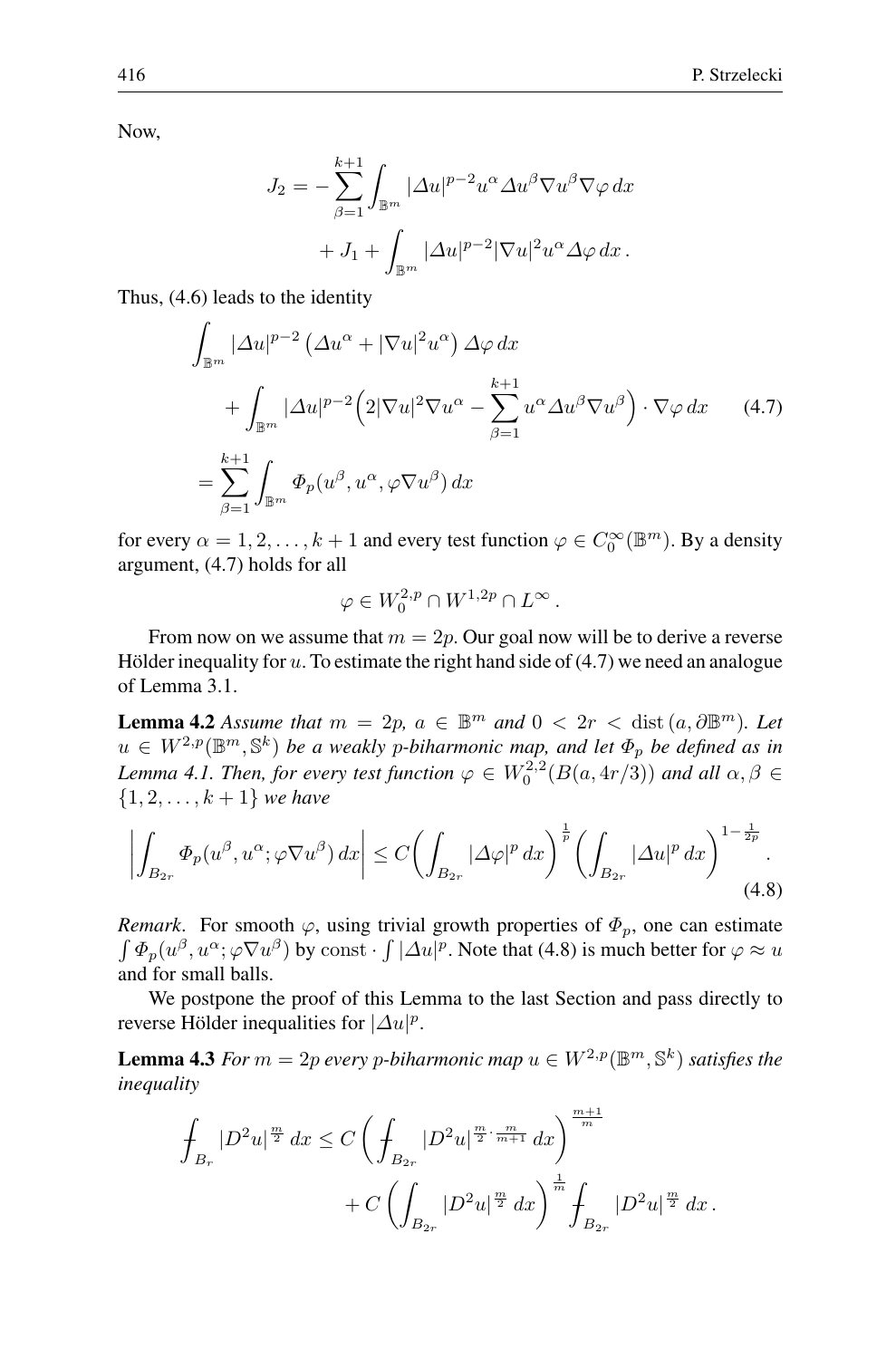*The constant* C *depends on the dimension only.*

*Proof*. The reasoning is very similar to the proof of Lemma 3.2; thus, we omit some of the details. One tests (4.7) with

$$
\varphi^{\alpha} : = \zeta^{p} (u^{\alpha} - T_1 u^{\alpha}),
$$

where  $T_1u^{\alpha}$  stands, as before, for the averaged first order Taylor polynomial of  $u^{\alpha}$ . Next, the summation with respect to  $\alpha$  is performed. Those terms from the left hand side which contain critical powers of  $u$  and its derivatives, i.e.

$$
|\varDelta u|^{p-2}(\varDelta u^{\alpha})^2, \quad \text{or} \quad |\varDelta u|^{p-2}|\nabla u|^2|\nabla u^{\alpha}|^2, \quad \text{or} \quad |\varDelta u|^{p-2}|\nabla u|^2u^{\alpha}\varDelta u^{\alpha},
$$

sum to

$$
\int_{\mathbb{B}^m} \zeta^p (|\Delta u|^p + |\Delta u|^{p-2} |\nabla u|^4) \, dx \ge \int_{B_{2r}} \zeta^p |\Delta u|^p \, dx.
$$

Keeping in mind that  $\sum_{\alpha} u^{\alpha} \nabla u^{\alpha} = 0$ , we check that the lower order terms resulting from the left-hand side of (4.7) do not exceed a constant multiple of  $I_1+I_2+I_3+I_4$ , where

$$
I_1 = \frac{1}{r} \int_{B_{2r}} |\Delta u|^{p-1} |\nabla (u - T_1 u)| dx ,
$$
  
\n
$$
I_2 = \frac{1}{r} \int_{B_{2r}} |\Delta u|^{p-1} |\nabla u| |u - T_1 u| dx ,
$$
  
\n
$$
I_3 = \frac{1}{r^2} \int_{B_{2r}} |\Delta u|^{p-1} |u - T_1 u| dx ,
$$
  
\n
$$
I_4 = \left| \int_{B_{2r}} \nabla u \, dx \right| \cdot \int_{B_{2r}} |\Delta u|^{p-1} |\nabla u| dx .
$$

Applying Hölder inequality and Sobolev imbedding, we obtain

$$
I_{1} \leq Cr^{m-1} \left( \int_{B_{2r}} |\Delta u|^{s'(p-1)} dx \right)^{1/s'} \left( \int_{B_{2r}} |\nabla u - (\nabla u)_{B_{2r}}|^{s} dx \right)^{1/s}
$$
  

$$
\leq Cr^{m} \left( \int_{B_{2r}} |\Delta u|^{s'(p-1)} dx \right)^{1/s'} \left( \int_{B_{2r}} |D^{2} u|^{s} dx \right)^{1/s_{*}}
$$
  

$$
\leq Cr^{m} \left( \int_{B_{2r}} |D^{2} u|^{\frac{m}{2} \cdot \frac{m}{m+1}} dx \right)^{\frac{m+1}{m}}
$$
when  $s = m^{2}/(m+2)$ . (4.9)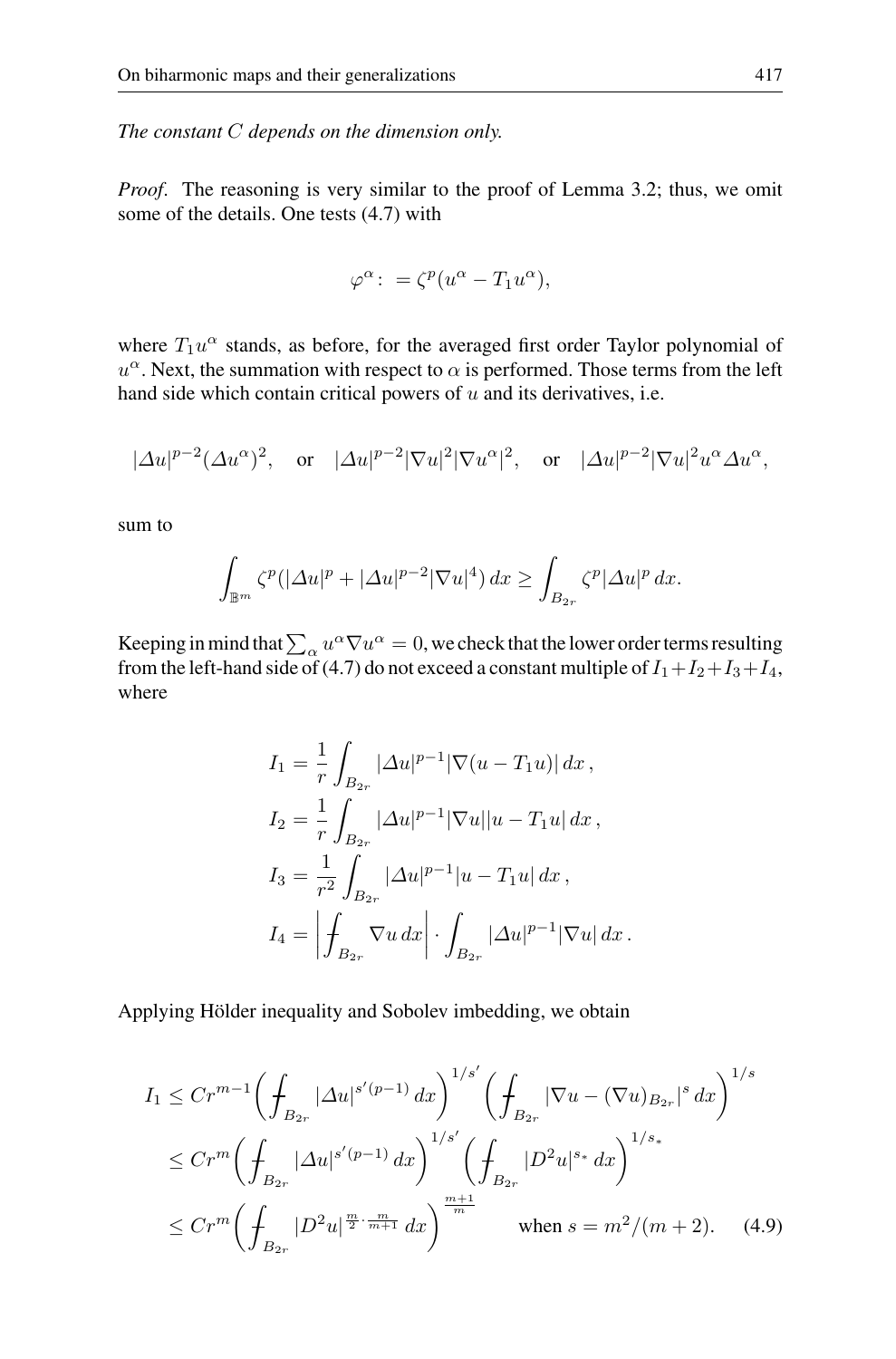To deal with  $I_2$ , recall that  $|\nabla u| \leq |\Delta u|^{\frac{1}{2}}$ , and estimate

$$
I_2 \leq Cr^{m-1} \left( \int_{B_{2r}} |\Delta u|^{s'(p-\frac{1}{2})} dx \right)^{1/s'} \left( \int_{B_{2r}} |u - T_1 u|^s dx \right)^{1/s}
$$
  
\n
$$
\leq Cr^m \left( \int_{B_{2r}} |\Delta u|^{s'(p-\frac{1}{2})} dx \right)^{1/s'} \left( \int_{B_{2r}} |\nabla u - (\nabla u)_{B_{2r}}|^{s_*} dx \right)^{1/s_*}
$$
  
\n
$$
\leq Cr^m \left( \int_{B_{2r}} |\Delta u|^{s'(p-\frac{1}{2})} dx \right)^{1/s'} \left( \int_{B_{2r}} |\Delta u|^{s_*/2} dx \right)^{1/s_*}
$$
  
\n
$$
= Cr^m \left( \int_{B_{2r}} |\Delta u|^{\frac{m}{2} \cdot \frac{m}{m+1}} dx \right)^{\frac{m+1}{m}} \quad \text{when } s = m^2.
$$
 (4.10)

The integrals  $I_3$  and  $I_4$  satisfy estimates analogous to (4.9) (to deal with  $I_4$ , one needs only Hölder inequality). We leave the details to the reader.

Next, to obtain a counterpart of (3.5) with exponent 2 replaced by  $m/2$ , one has to use boundedness of Riesz transforms on  $L^{m/2}$ . The resulting estimate of the left hand side of (4.7) is combined with Lemma 4.1; this completes the whole  $argument.$ 

It follows from Lemma 4.2 that  $|D^2u|^{m/2}$  satisfies the assumptions of Theorem 1.2 in [13, Chapter V]. Thus,  $|D^2u|^{m/2}$  is integrable with some power  $s > 1$ , and since  $|\nabla u|^m \leq |\Delta u|^{m/2}$ , we conclude that  $|\nabla u|$  is integrable with a power larger than the dimension, m. Hence, by Sobolev imbedding theorem,  $u$  is Hölder continuous. This completes the proof of Theorem 1.2.

#### **5. Mappings on Carnot groups**

In this section we show that the theorem of Chang, Wang and Yang can be generalized to biharmonic maps on the Heisenberg group. The method of proof remains unchanged; we follow the pattern from Sect. 3. Analogously, Theorem 1.2 has a counterpart on general Carnot groups.

Basic definitions, notations and most important facts concerning calculus on Carnot groups are gathered in Sect. 5.1. For more detailed discussions of these topics we refer to Folland and Stein [12], Gromov [15], and Varopoulos, Saloff-Coste and Coulhon [33]. The proof of Theorem 1.3 is presented in Sect. 5.2, and the proof of Theorem 1.4 – in Sect. 5.3.

## *5.1. Basic concepts*

*The space, distance and measure.* A *Carnot group*, or a *stratified group* G is a connected and simply connected Lie group <sup>G</sup> whose Lie algebra **g** is stratified in the following sense:  $\mathbf{g} = \bigoplus_{i=1}^{s} V_i$ , where  $[V_1, V_i] = V_{i+1}$ , with  $V_i$ :  $= \{0\}$  for  $i > s$ . We assume that  $V_i \neq \{0\}$ .  $\mathbb{G}$  is then nilpotent of step s  $i>s$ . We assume that  $V_s \neq \{0\}$ ; G is then nilpotent of step s.

Every Carnot group is diffeomorphic to  $\mathbb{R}^n$  for  $n := \sum_{j=1}^s \dim V_s$ . (The exponential map is a global diffeomorphism from  $\boldsymbol{g}$  to  $\mathbb{G}$ ; so, fixing a basis  $(X_{\ell})$  of **g**, one obtains a natural identification  $\mathbb{G} \equiv \mathbb{R}^n$ ,  $\mathbb{G} \ni g = \exp(\sum x_\ell X_\ell) \mapsto x =$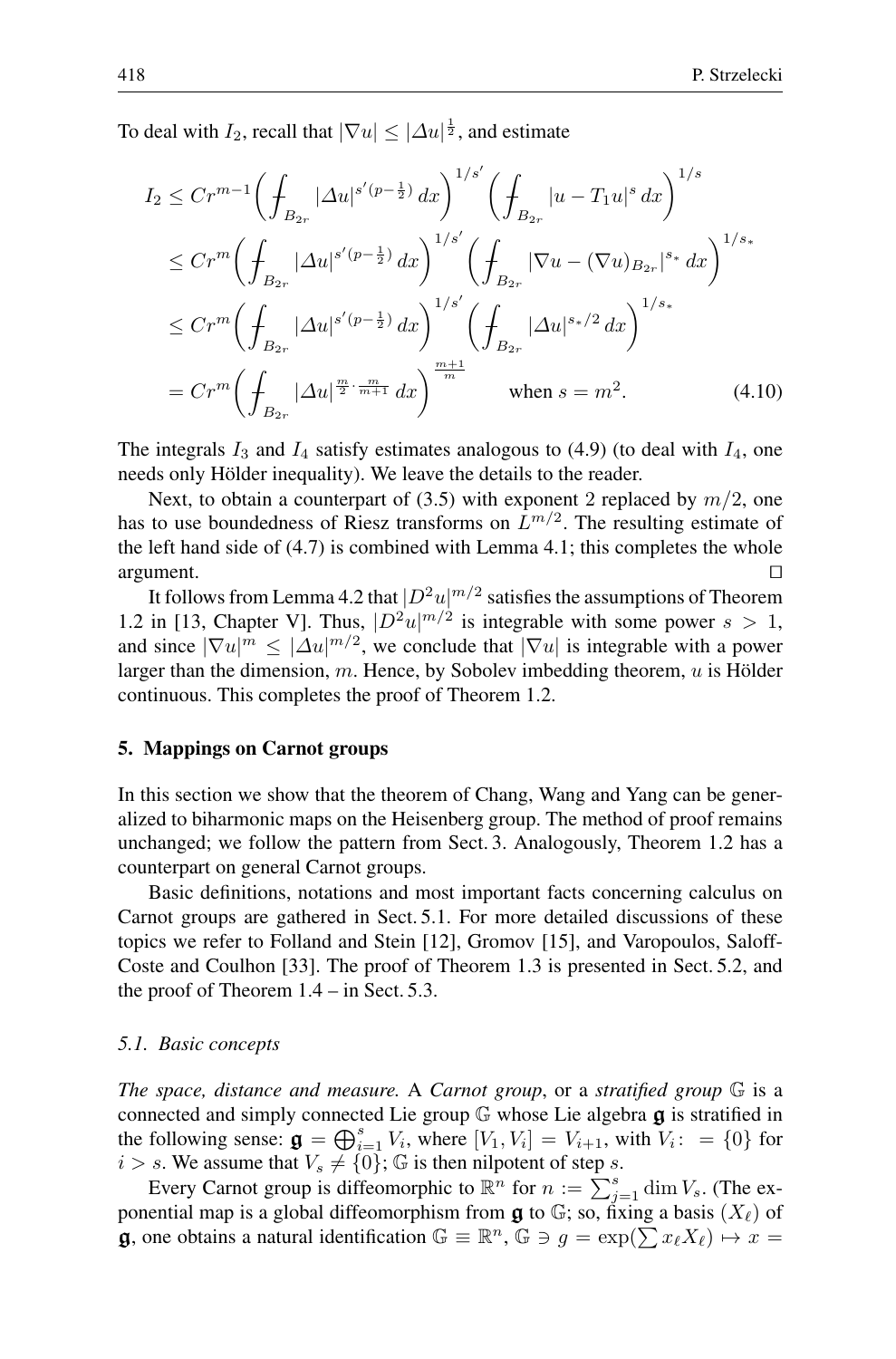$(x_{\ell}) \in \mathbb{R}^n$ .) However, the natural distance associated to the stratification of **g** is, in general, not equivalent to any Riemannian metric on  $\mathbb{R}^n$ .

It is clear from the definition that every basis of  $V_1$  generates the whole of  $\boldsymbol{g}$ . In what follows, we fix a basis  $X_1, X_2, \ldots, X_l$  of  $V_1$ , and extend this basis to a fixed basis  $X_1, \ldots, X_l, \ldots, X_n$  of the whole Lie algebra  $\mathfrak{g}$ . For every  $j = 1, \ldots, n$  we denote by  $d_i$  the length of  $X_i$  as a commutator of  $(X_i)_{i\leq l}$ . Each  $X_i$  is identified with the corresponding left invariant vector field on G. The Lebesgue measure on  $\mathbb{R}^n$  coincides with the bi-invariant Haar measure on  $\mathbb{G}$  (we identify  $\mathbb{G} \equiv \mathbb{R}^n$  in the way described above, using the basis  $(X_i)$ ).

There is a natural distance, the so-callled *Carnot-Carathéodory* (or CC for short) distance, associated with this family of vector fields. Namely, an absolutely continuous curve  $\gamma: [0, T] \to \mathbb{G}$  is called *admissible* if for every  $t \in [0, T]$  we have

$$
\dot{\gamma}(t) = \sum_{j=1}^{l} c_j(t) X_j(\gamma(t)), \quad \text{where} \quad \sum_{j=1}^{l} c_j(t)^2 \le 1.
$$

The CC distance  $\rho(x, y)$  of two points  $x, y \in \mathbb{G}$  is defined as the infimum of those  $T > 0$  for which there exist an admissible curve  $\gamma : [0, T] \to \mathbb{G}$  joining  $x = \gamma(0)$ and  $y = \gamma(T)$ . In other words,  $\rho(x, y)$  is the shortest possible travel time from x to y with at most unit speed, along curves tangent to span  $(X_1, \ldots, X_l)$ . The metric  $\rho$  is well defined, as every two points of  $\mathbb G$  can be joined by a piecewise smooth admissible curve (this is the accessibility theorem of Chow and Rashevsky).

Throughout the rest of Sect. 5,  $B(x, r)$  always stands for a ball in the Carnot-Carathéodory metric.

The CC metric is in general not equivalent to the Euclidean metric. However, it turns out that for every bounded set  $E \subset \mathbb{G}$  there exists a constant  $C > 0$  such that

$$
C^{-1}|x - y| \le \rho(x, y) \le C|x - y|^{1/s}, \quad x, y \in \mathbb{G},
$$

where  $|\cdot|$  denotes the Euclidean norm on  $\mathbb{R}^n \equiv \mathbb{G}$ .

There is a one-parameter family of dilations  $\delta_r$ ,  $r > 0$ , on  $\mathbb{G}$ . One sets  $\delta_r X =$  $r^i X$  for  $X \in V_i$ ; this map extends to a linear automorphis of **g**, and, using the exponential map to an automorphism of  $\mathbb{G}$ . The CC metric is left invariant and exponential map, to an automorphism of G. The CC metric is left invariant and commutes with the dilations  $\delta_r$ , i.e.  $\rho(\delta_r x, \delta_r y) = r \rho(x, y)$  for  $x, y \in \mathbb{G}$ .

The *homogeneous dimension* Q of G is defined as

$$
Q = \sum_{j=1}^{s} j \dim V_j. \tag{5.1}
$$

In Sobolev and Poincaré inequalities on  $\mathbb{G}$ , this number plays a role analogous to the Euclidean dimension in the classical case. This is due to the behaviour of Lebesgue measure under the dilations  $\delta_r$ : we have

$$
|\delta_r(E)| = r^Q |E| \text{ for } E \subset \mathbb{G}; \quad |B(x, r)| = Cr^Q \text{ for all } x \in \mathbb{G}, r > 0. \tag{5.2}
$$

Here is the simplest nontrivial example of a Carnot group.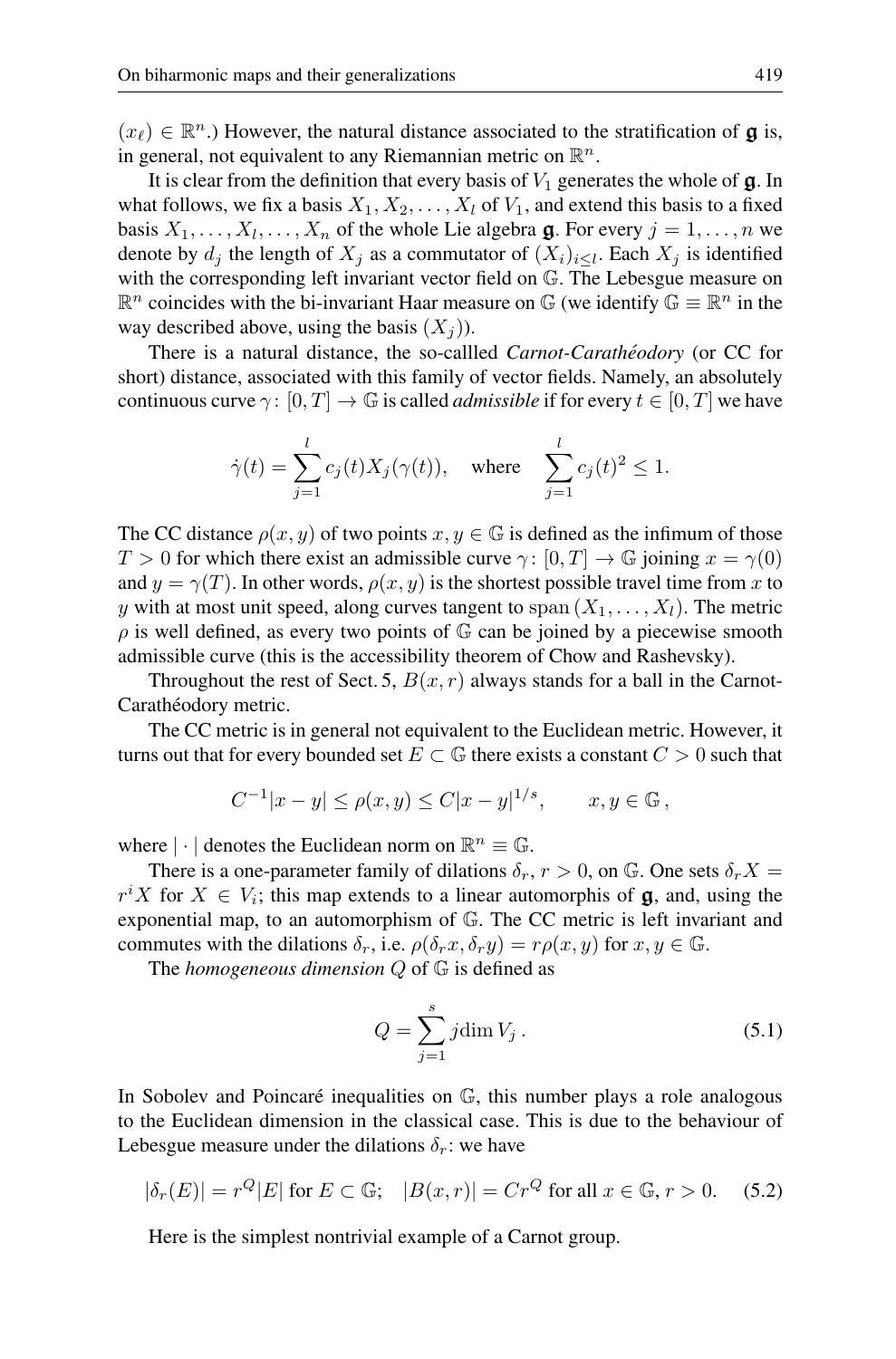**Example (Heisenberg group).** In  $\mathbb{H}_1 = \mathbb{C} \times \mathbb{R} = \mathbb{R}^3$ , with points denoted by  $(x_1, x_2, t)$ , or  $(z, t)$ , where  $z = x_1 + ix_2$ , consider the multiplication

$$
(z_1,t_1)(z_2,t_2)=\left(z_1+z_2,t_1+t_2+2\,\mathrm{Im}(z_1\bar{z_2})\right).
$$

The vector fields

$$
X_1 = \frac{\partial}{\partial x_1} + 2x_2 \frac{\partial}{\partial t}, \qquad X_2 = \frac{\partial}{\partial x_2} - 2x_1 \frac{\partial}{\partial t}, \qquad X_3 \equiv T = \frac{\partial}{\partial t} \qquad (5.3)
$$

form the basis of all left-invariant vector fields. Since  $X_1, X_2$ , and  $[X_1, X_2] = -4T$ span the tangent space  $\mathbb{R}^3$  at every point, the Lie algebra  $\mathbf{h} = V_1 \oplus V_2$ , where  $V_1 = \text{span}(X_1, X_2)$  and  $V_2 = \text{span } T$ . We have  $d_1 = d_2 = 1$  and  $d_3 = 2$ . The homogeneous dimension of  $\mathbb{H}_1$  is  $Q = 2 + 2 = 4$  (it turns out to be the Hausdorff dimension of  $\mathbb{H}_1$  w.r.t. the CC metric associated to  $X_1, X_2$ ).

In order to get a glimpse of the behaviour of  $\rho$  on  $\mathbb{H}_1$ , consider the so-called homogeneous norm  $||(z, t)|| = (t^2 + |z|^4)^{1/4}$ . One can show that  $d(x, y) := ||x^{-1}y||$ is a metric which is bi-Lipschiz equivalent to  $\rho$ . In particular  $\rho(0, x) \approx d(0, x) =$  $(t^2 + |z|^4)^{1/4}$  if  $x = (z, t)$ . Thus, the CC balls are definitely non-isotropic: they become flatter and flatter in the t direction as the radius tends to zero.

*Sobolev spaces, polynomials and Sobolev–Poincare inequalities. ´* We follow the notation introduced above. Let  $\Omega \subset \mathbb{G}$  be a bounded open domain. A function  $u: \Omega \to \mathbb{R}$  belongs to the Folland–Stein Sobolev space  $W_X^{2,p}(\Omega)$  if and only if  $u \in L^p(\Omega)$  and the distributional derivatives

$$
X_i u, X_i X_j u \in L^p(\Omega) \qquad \text{for all } 1 \le i, j \le l = \dim V_1
$$

(recall that  $X_1, \ldots, X_l$  form a basis of  $V_1$ ). We write  $Xu = (X_1u, \ldots, X_lu)$ ,  $X^2u = (X_iX_ju)_{i,j=1,...,l}$ , and set

$$
|Xu| = \left(\sum_{i=1}^{l} |X_i u|^2\right)^{1/2}, \qquad |X^2u| = \left(\sum_{1 \le i,j \le l} |X_i X_j u|^2\right)^{1/2}.
$$

The space  $W_X^{2,p}(\Omega, \mathbb{S}^k)$  is defined as the set of those  $u = (u^1, \ldots, u^{k+1}) \in$  $\left(W_X^{2,p}(Q)\right)^{k+1}$  for which the pointwise constraint  $|u|^2 = 1$  is satisfied a.e.

It is known that counterparts of Poincaré inequalities and Sobolev inequalities hold on Carnot groups; Hajlasz and Koskela  $[16]$  provide a very useful and readable survey of this topic, and give rich references to earlier original works. If  $B \subset \mathbb{G}$  is a CC ball of radius  $r$ , then

$$
\left(\int_{B} |u - u_{B}|^{p} dx\right)^{1/p} \le Cr \left(\int_{B} |Xu|^{p_{*}} dx\right)^{1/p_{*}}
$$
\n(5.4)

Here,  $p \in [\frac{Q}{Q-1}, \infty)$ , and  $p_* \colon = Qp/(p+Q)$ , where  $Q$  denotes the homogeneous dimension of  $\mathbb{G}$ . The Poincaré inequality, see Jerison [22],

$$
\left(\int_B |u - u_B|^p \, dx\right)^{1/p} \le Cr \left(\int_B |Xu|^p \, dx\right)^{1/p}, \qquad 1 \le p < \infty,\tag{5.5}
$$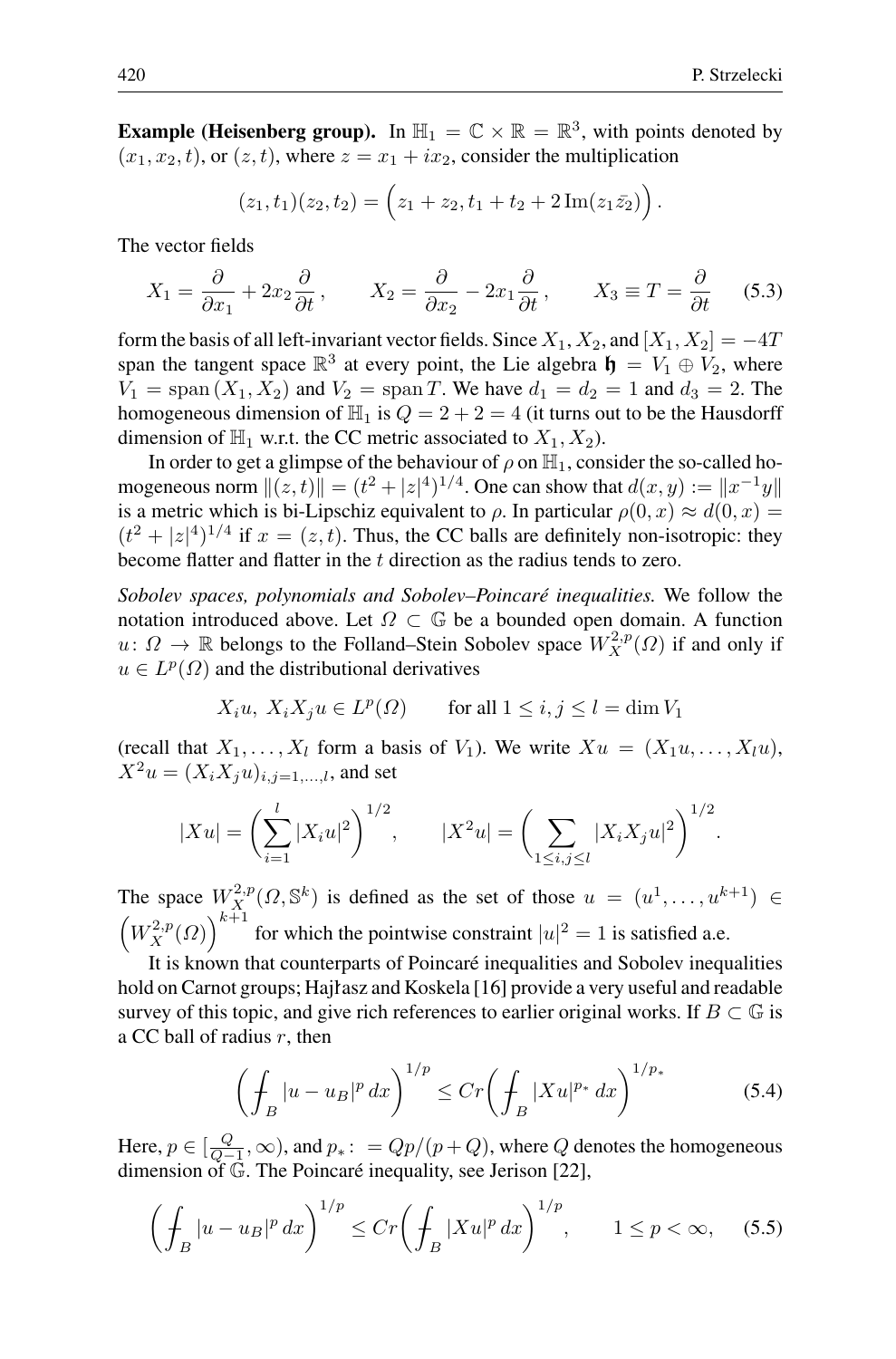follows from  $(5.4)$  and Hölder inequality.

To state higher order Sobolev inequalities, one needs an appropriate generalization of the notion of the Taylor polynomial. Now, to define polynomials on  $\mathbb{G}$ , one takes the basis  $(\xi_i)_{i=1,\dots,n}$  of  $\mathfrak{g}^*$  which is dual to  $(X_i)_{i=1,\dots,n}$ . Let  $\eta_i: = \xi_i \circ \exp^{-1}$ ; these are global coordinates on G. A function  $P: \mathbb{G} \to \mathbb{R}$ is a polynomial if, by definition,  $P \circ \exp$  is a polynomial on the Lie algebra  $\mathbf{g}$ . Equivalently,  $P$  is a polynomial if

$$
P(x) = \sum_{J=(j_1,...,j_n)} c_J \eta^J(x), \qquad \eta^J: = \eta_1^{j_1} \cdots \eta_n^{j_n},
$$

where the coefficients  $c_J$  are real and vanish for all but finitely many  $J \in \mathbb{N}^n$ . The order, or homogeneous degree, of P is equal to  $\max\{d(J): c_J \neq 0\}$ , where  $d(J) = \sum_{\ell=1}^n j_\ell d_\ell$  for  $J = (j_1,\ldots,j_n)$ ,  $d_\ell$  being the length of  $X_\ell$  as a commutator.

The set of all polynomials on G of homogeneous degree  $\lt k$  is denoted by  $\mathcal{P}_k$ . To carry out the computations from Sect. 3 also in the subelliptic case, we need a few properties of  $\mathcal{P}_2$ . Lu [25, Section 2] proves that for every ball B contained in a fixed bounded domain  $\Omega \subset \mathbb{G}$  there exists a linear map

$$
\pi_{\!\stackrel{\phantom{.}}{B}}\colon W^{2,1}_X(\varOmega)\to \mathcal{P}_2
$$

such that

$$
\sup_{x \in B} |\pi_B u(x)| \le C \int_B |u(x)| dx,
$$

with a constant C independent of u and B, and moreover  $\pi_B P = P$  for every  $P \in \mathcal{P}_2$ . It follows from [25, Theorem 2.8] that for every  $1 \leq q \leq \infty$  we have

$$
||X^{i}(\pi_{B} u)||_{L^{q}(B)} \le C||X^{i} u||_{L^{q}(B)}, \qquad i = 0, 1,
$$
\n(5.6)

with a constant independent of  $u$  and  $B$ .

Lu also proves the following result.

**Theorem 5.1 (Lu, [25])** *If*  $B \subset \mathbb{G}$  *is a metric ball of radius r, then for*  $j = 0, 1$ *and*  $j < i \leq 2$  *we have* 

$$
\left(\int_B \left|X^j(u - \pi_B u)\right|^q dx\right)^{1/q} \le Cr^{i-j}\left(\int_B \left|X^i u\right|^p dx\right)^{1/p},
$$

*if*  $\frac{Q}{i-j} > p \geq 1$ ,  $X^i u \in L^p(\Omega)$ , and  $\frac{1}{q} = \frac{1}{p} - \frac{(i-j)}{Q}$ . The constant C is independent *of* u *and* B*.*

Let

$$
\Delta_X = X_1^2 + \ldots + X_l^2
$$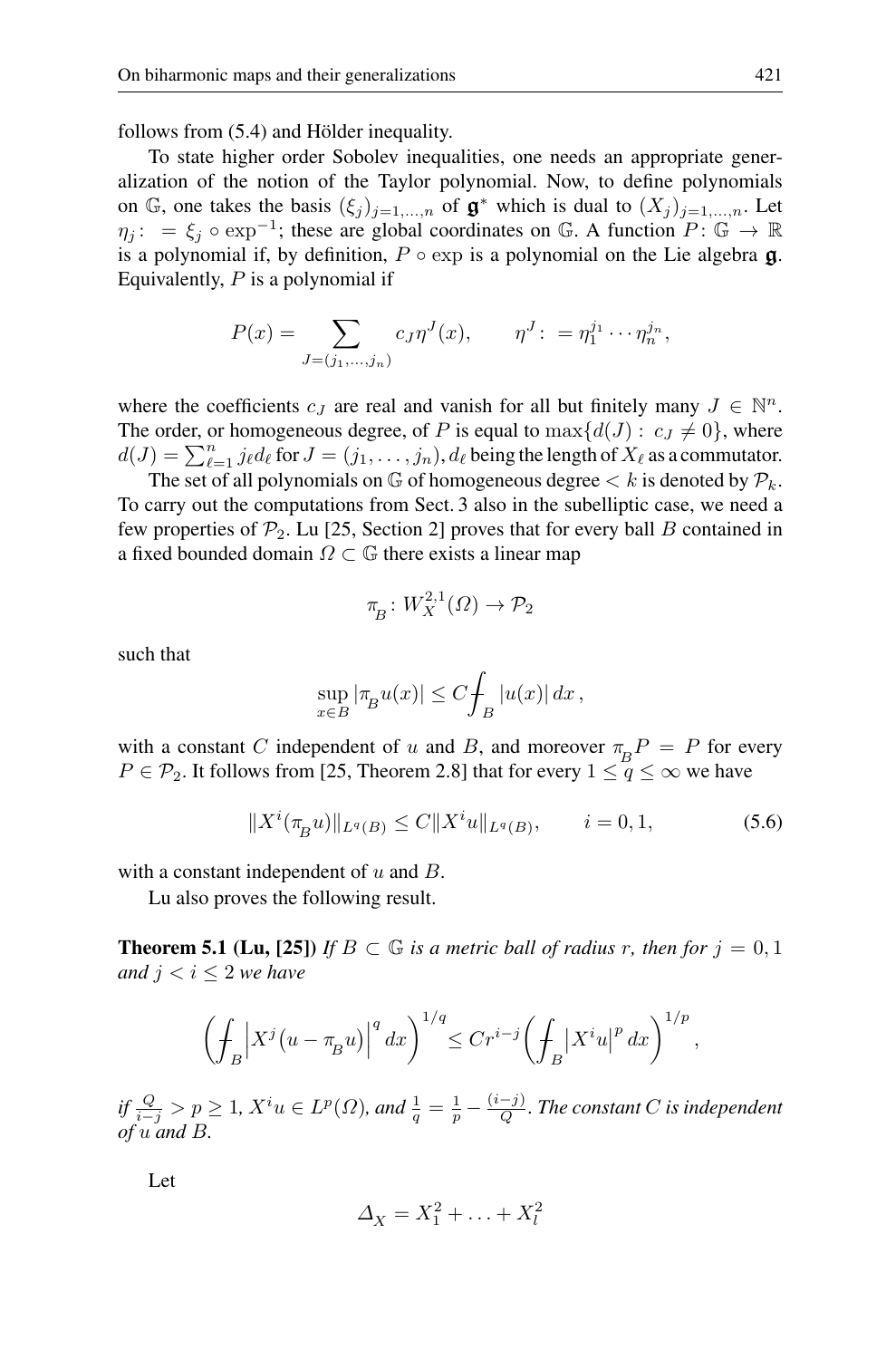denote the sublaplacian on G. It follows from the results of Folland [11], see also Foland and Stein [12], that  $\Delta_X$  has a fundamental solution  $\Gamma: \mathbb{G} \times \mathbb{G} \to \mathbb{R}$  such that  $\Gamma$  is smooth away from the diagonal and

$$
\left(\Delta_X \int_{\mathbb{G}} \Gamma(\cdot, y)\varphi(y) \, dy\right)(x) = \varphi(x) \qquad \text{for all } \varphi \in C_0^{\infty}(\mathbb{G}).\tag{5.7}
$$

Besides that,  $G(x, y) = X_i X_j \Gamma(x, y)$  is a sigular integral kernel of homogeneous degree zero (each of the differentiations can be performed either with respect to  $x$ or to  $y$ ). This yields the following.

**Theorem 5.2** *If*  $\Delta_X f = g$  *for some*  $g \in L^p(\mathbb{G})$ ,  $1 < p < \infty$ *, then*  $X_i X_j f \in$  $L^p(\mathbb{G})$  *for all*  $i, j = 1, \ldots, l$ *. Moreover,* 

$$
||X_i X_j f||_{L^p(\mathbb{G})} \leq C ||g||_{L^p(\mathbb{G})}. \tag{5.8}
$$

This is the desired boundedness of 'Riesz transforms' on  $L^p$ . More general results of that type can be found e.g. in Folland [11, Theorem 6.1], and Rothschild and Stein [28, Theorem 16].

#### *5.2. Biharmonic maps on the Heisenberg group*

For a bounded domain  $\Omega \subset \mathbb{H}_1$ , and  $u \in W_X^{2,2}(\Omega,\mathbb{S}^k)$ , we set

$$
E_2(u) = \int_{\Omega} |\Delta_X u|^2 dx.
$$

Here,

$$
\varDelta_\textbf{X}\colon = {X_1}^2+{X_2}^2
$$

is the sub-laplacian on  $\mathbb{H}_1.$  We say that  $u\in W^{2,2}_X(\Omega,\mathbb{S}^{k})$  is a *subelliptic biharmonic map* if and only if

$$
\frac{d}{ds}\Big|_{s=0} E(\pi \circ (u + s\varphi)) = 0 \qquad \text{for every } \varphi \in C_0^{\infty}(\Omega, \mathbb{R}^{k+1}).\tag{5.9}
$$

As before,  $\pi(y) = y/|y|$  denotes the nearest point projection onto  $\mathbb{S}^k$ .

To write the Euler equation in the form resembling (2.9), set

$$
L_X(w, V) : = X \cdot (wV) + Xw \cdot V \quad \text{for } w \in C_0^{\infty}(\Omega), V \in C_0^{\infty}(\Omega, \mathbb{R}^2);
$$
  

$$
\Phi_X(v, w; V) : = \Delta_X v L_X(w, V) - \Delta_X w L_X(v, V).
$$
 (5.10)

We have of course  $L_X(w, X\zeta) = \Delta_X(\zeta w) - \zeta \Delta_X w$ ; as before we do not want to use second order derivatives of w in the notation for  $L_X$ .

Mimicking the computations from Sect. 2, one easily proves the following lemma.

**Lemma 5.1** *Assume that*  $u \in W_X^{2,2}(\Omega, \mathbb{S}^k)$ . *Then the following conditions are equivalent:*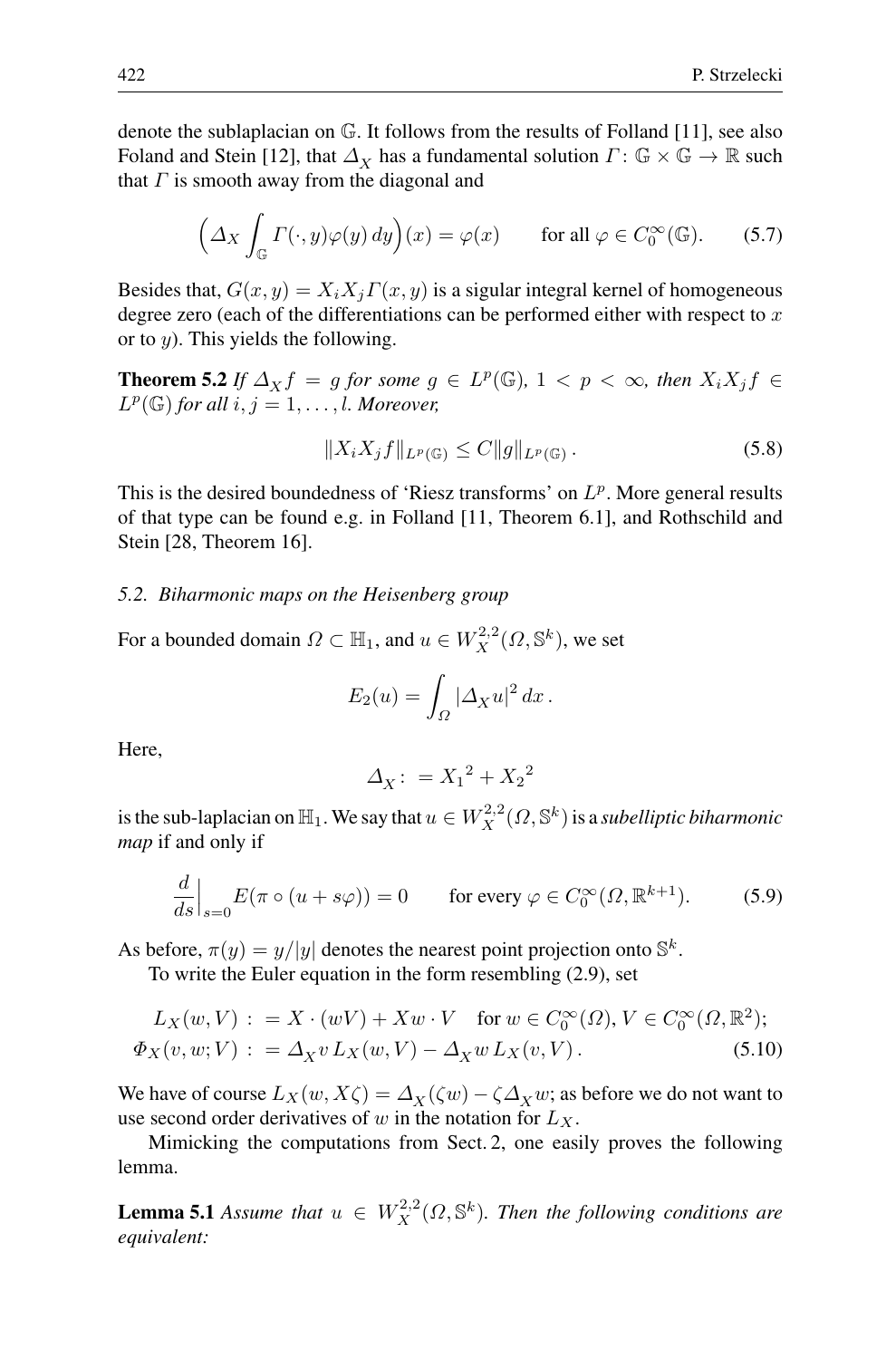- (i) u *is a subelliptic biharmonic map;*
- (ii) *The identity*

$$
\int_{\Omega} \Phi_X(u^{\beta}, u^{\alpha}; X\zeta) dx = 0 \tag{5.11}
$$

*holds for all*  $\zeta \in C_0^{\infty}(\Omega)$  *and all*  $\alpha, \beta = 1, \ldots, k + 1$ *;* (iii) *The identity*

$$
\int_{\Omega} (\Delta_X u^{\alpha} + |Xu|^2 u^{\alpha}) \Delta_X \varphi \, dx + 2 \int_{\Omega} |Xu|^2 X u^{\alpha} X \varphi \, dx
$$

$$
- \sum_{\beta=1}^{k+1} \int_{\Omega} u^{\alpha} \Delta_X u^{\beta} X u^{\beta} X \varphi \, dx = \sum_{\beta=1}^{k+1} \int_{\Omega} \Phi_X (u^{\alpha}, u^{\beta}; \varphi X u^{\beta}) \, dx
$$
(5.12)

holds for all 
$$
\varphi \in C_0^{\infty}(\Omega)
$$
 and all  $\alpha = 1, ..., k + 1$ .

Since (5.11) is continuous with respect to weak convergence in  $W_X^{2,2}$ , we have the following.

**Proposition 5.1** *If a sequence of subelliptic biharmonic maps converges weakly in*  $W_X^{2,2}(\Omega,\mathbb{S}^k)$ , then its limit is also a subelliptic biharmonic map.

The proof is analogous to the proof of Proposition 2.2.

*Sketch of proof of Theorem 1.3.* The general pattern of proof is the same as in Sect. 3. To avoid too much repetition, we briefly indicate necessary changes.

We test the equation (5.12) with  $\zeta^2(u^{\alpha}-T(u^{\alpha}))$ , where  $\zeta$  is a cutoff function, equal to 1 on a small metric ball  $B$  and vanishing off  $2B$ , with standard estimates for derivatives w.r.t.  $X_i$ , up to the second order, and  $T(u^{\alpha}) = \pi_{2B} u^{\alpha}$  is Lu's projection polynomial described above.

*Step 1*. To estimate the right hand side, one proves a counterpart of Lemma 3.1, going through the proof from Sect. 6 and replacing all "Euclidean ingredients" by their subelliptic counterparts. (See the comments after the proof of Lemma 4.2.) This yields

$$
\left| \int_{B} \Phi_{X}(u^{\alpha}, u^{\beta}; \varphi X u^{\beta}) dx \right| \le C \left( \int_{2B} |X^{2} \varphi|^{2} dx \right)^{1/2} \left( \int_{2B} |X^{2} u|^{2} dx \right)^{3/4} (5.13)
$$

for concentric Carnot-Carathédory balls  $B = B(a, r) \subset 2B = B(a, 2r) \subset \Omega$ , and test functions  $\varphi \in C_0^{\infty}(B(a, 4r/3)).$ 

*Step 2*. Using inequality (5.13), and mimicking the proof of Lemma 3.2, one proves that  $|X^2u|$  satisfies a family of weak reverse Hölder inequalities. All lower order terms are estimated with the help of inequality (5.6) and Theorem 5.1.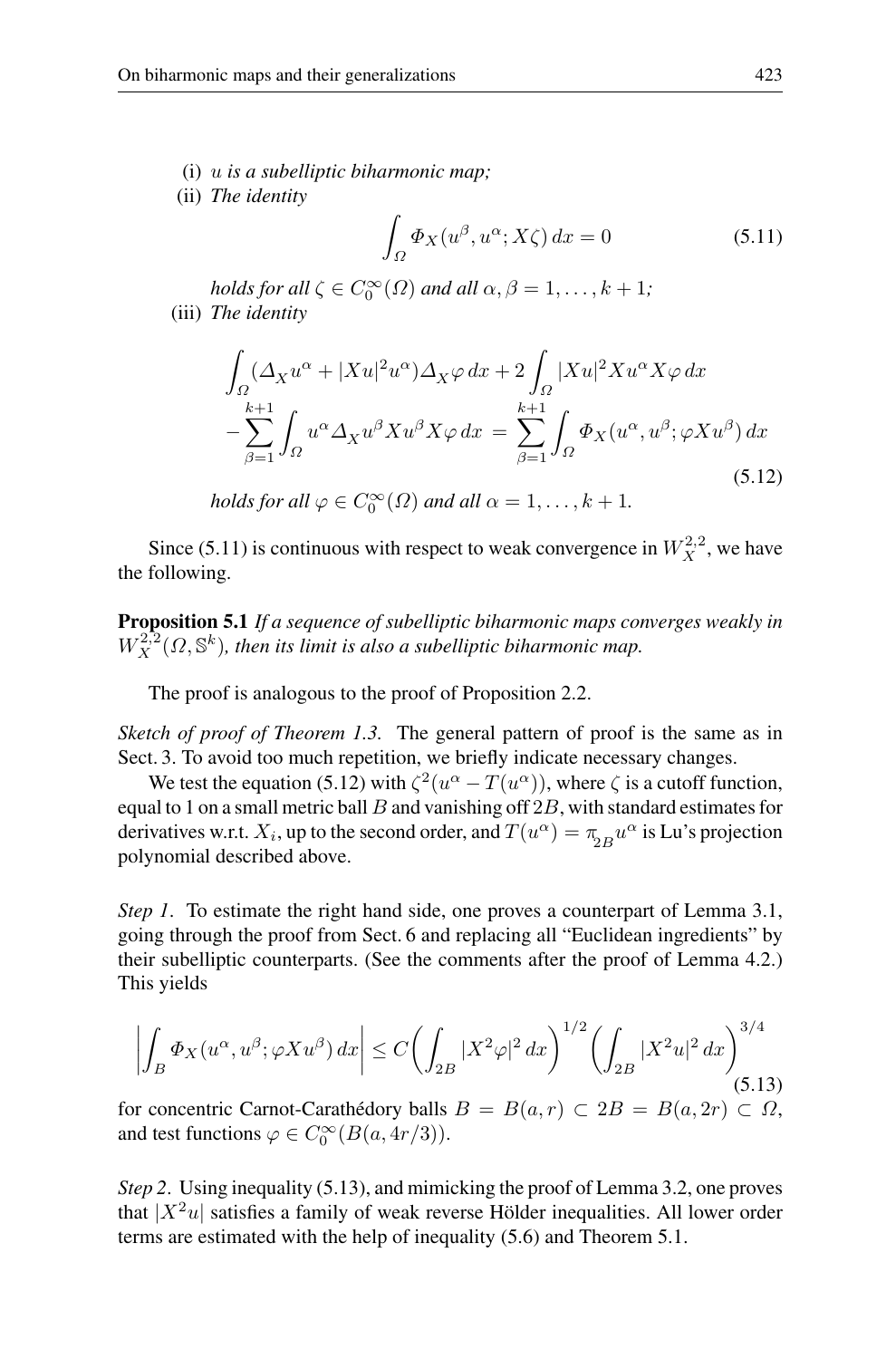Since the homogeneous dimension of  $\mathbb{H}_1$  is equal to 4, all integrability exponents match those from Sect. 3.1.

*Step 3*. A modification of standard arguments, see Zatorska-Goldstein [40] for details, shows that a variant of Gehring–Giaquinta–Modica higher integrability lemma (in the form applied earlier in Sect. 3.1 and in Sect. 4) holds for the CC metric. Thus,  $|X^2u|$  is locally integrable with a power greater than 2. This means that  $Xu$  is integrable with a power greater than the homogeneous dimension. Hence, u is Hölder continuous (see e.g. [16, Theorem 5.1, part 3] for an appropriate version of Sobolev imbedding).

*Step 4*. Adapting the argument presented at the beginning of Sect. 3.2, one proves that u has third order order derivatives  $X_i X_j X_k u \in L^p_{loc}$  for all  $i, j, k \in \{1, 2\}$ and all  $p < 4/3$ . We write (5.9) in the form

$$
\int_{\Omega} \Delta_X u^{\alpha} \Delta_X \zeta \, dx = \sum_{\gamma=1}^{k+1} \int_{\Omega} \Delta_X u^{\gamma} \Delta_X (u^{\gamma} u^{\alpha} \zeta) \, dx
$$
\n
$$
\text{for all } \alpha = 1, \dots, k+1 \text{ and } \zeta \in C_0^{\infty}(\Omega). \tag{5.14}
$$

Integrating the right hand side by parts, and using counterparts of identities (2.10), we obtain

$$
-\Delta_X^2 u^\alpha = \sum_{\gamma=1}^{k+1} R_{\gamma,\alpha}(u),\tag{5.15}
$$

where

$$
\begin{split} R_{\gamma,\alpha}(u) &= \left(\varDelta_X u^\gamma\right)\varDelta_X(u^\alpha u^\gamma) - 2X\cdot\left((\varDelta_X u^\gamma)X(u^\alpha u^\gamma)\right) \\ &+ \varDelta_X(|Xu^\gamma|^2u^\alpha) \end{split}
$$

belongs locally to  $L^p$  for some  $p > 1$ . The bootstrap argument from Sect. 2 can be repeated. Once it is known that  $X_i X_i X_k u$  are Hölder continuous, smoothness of u follows from Schauder estimates and Folland's results [11] (alternatively, one can rewrite (5.15) as a second order system system of  $2k + 2$  equations for  $U = (u^{\alpha}, w^{\alpha})$ , where  $w^{\alpha}$ : =  $\Delta_X u^{\alpha}$ , and apply the main theorem of Xu and  $Zu$ illy [38]).  $\square$ 

## *5.3. Other functionals*

It should be clear by now that the proof of Theorem 1.4 is fully analogous to the proof of Theorem 1.2. All necessary tools have been described in Sect. 5.1.

We only indicate the most important steps and leave all other details to an interested reader.

*Definitions*. Let  $\Omega$  be a bounded domain in a Carnot group  $\mathbb{G}$  of homogeneous dimension Q. Define

$$
E_p(u) = \int_{\Omega} \left(\sum_{\alpha=1}^{k+1} |\Delta_X u|^2\right)^{p/2} dx
$$
 (5.16)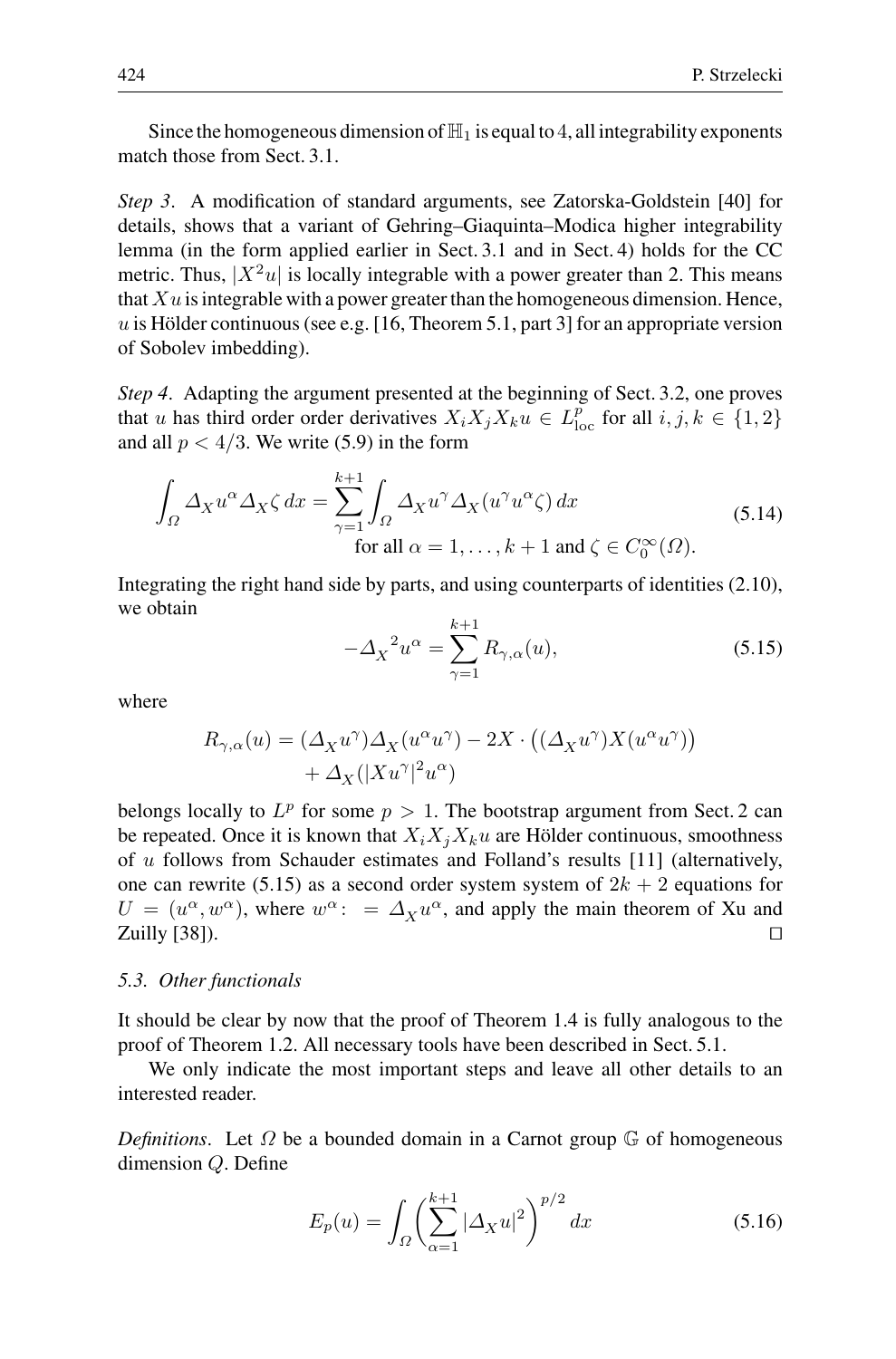for maps  $u \in W_X^{2,p}(\Omega, \mathbb{S}^k)$ . We say that  $u \in W_X^{2,p}(\Omega, \mathbb{S}^k)$  is a subelliptic pbiharmonic map if and only if

$$
\frac{d}{ds}\Big|_{s=0} E_p(\pi \circ (u+s\varphi)) = 0 \qquad \text{for every } \varphi \in C_0^{\infty}(\Omega, \mathbb{R}^{k+1}), \tag{5.17}
$$

where  $\pi(y) = y/|y|$ .

Recall that  $l = \dim V_1$ , where  $V_1 \subset \mathfrak{g}$  is the generating subspace of  $\mathfrak{g}$ . For vector fields  $V \in C_0^{\infty}(\Omega, \mathbb{R}^l)$  we write

$$
\Phi_{p,X}(u^{\beta}, u^{\alpha}; V) := |\Delta_X u|^{p-2} \Phi_X(u^{\beta}, u^{\alpha}; V), \tag{5.18}
$$

where  $\Phi_X$  is defined by (5.10).

*Various forms of the Euler equation*. It is easily proved that (5.17) is equivalent to each of the following identities:

$$
\int_{\Omega} \Phi_{p,X}(u^{\beta}, u^{\alpha}; X\zeta) dx = 0 \quad \text{for all } \zeta \in C_0^{\infty}(\Omega), 1 \le \alpha, \beta \le k+1; \quad (5.19)
$$

$$
\int_{\Omega} |\Delta u_X|^{p-2} \left(\Delta_X u^{\alpha} + |Xu|^2 u^{\alpha}\right) \Delta_X \varphi \, dx
$$
\n
$$
+ \int_{\Omega} |\Delta_X u|^{p-2} \left(2|Xu|^2 X u^{\alpha} - \sum_{\beta=1}^{k+1} u^{\alpha} \Delta_X u^{\beta} X u^{\beta}\right) \cdot X \varphi \, dx \tag{5.20}
$$
\n
$$
= \sum_{\beta=1}^{k+1} \int_{\Omega} \Phi_{p,X}(u^{\beta}, u^{\alpha}, \varphi X u^{\beta}) \, dx \quad \text{for all } \varphi \in C_0^{\infty}(\Omega), \alpha = 1, \dots, k+1.
$$

(One can safely mimick the proof of Lemma 2.1, and copy the reasoning from Sect. 4, used to prove (4.7). Commutativity of Euclidean derivatives was not employed there.) As before, (5.19) provides the necessary cancellation condition to estimate the critical term on the right side of (5.20).

*Reverse Hölder inequalities. Hole filling.* Assume that  $2p = Q$ . One can then replace m by  $Q$  and Euclidean derivatives by subelliptic ones in Lemma 4.1 and Lemma 4.2; no essential changes are needed in the proofs. Thus, we obtain higher integrability of  $|X^2u|$  and  $|Xu|$ ; Hölder continuity of u follows.

As remarked at the end of Sect. 3.1, it is also possible to use a variant of hole filling and obtain a decay estimate of the form

$$
\int_{B_r} |X^2 u|^{Q/2} dx \leq C r^{\gamma}, \qquad 0 < r < r_0,
$$

with some  $\gamma > 0$ . Hölder continuity of u, in light of the pointwise inequality  $|\Delta_X u| \ge |Xu|^2$ , follows then from a well known variant of Morrey's lemma on Carnot groups.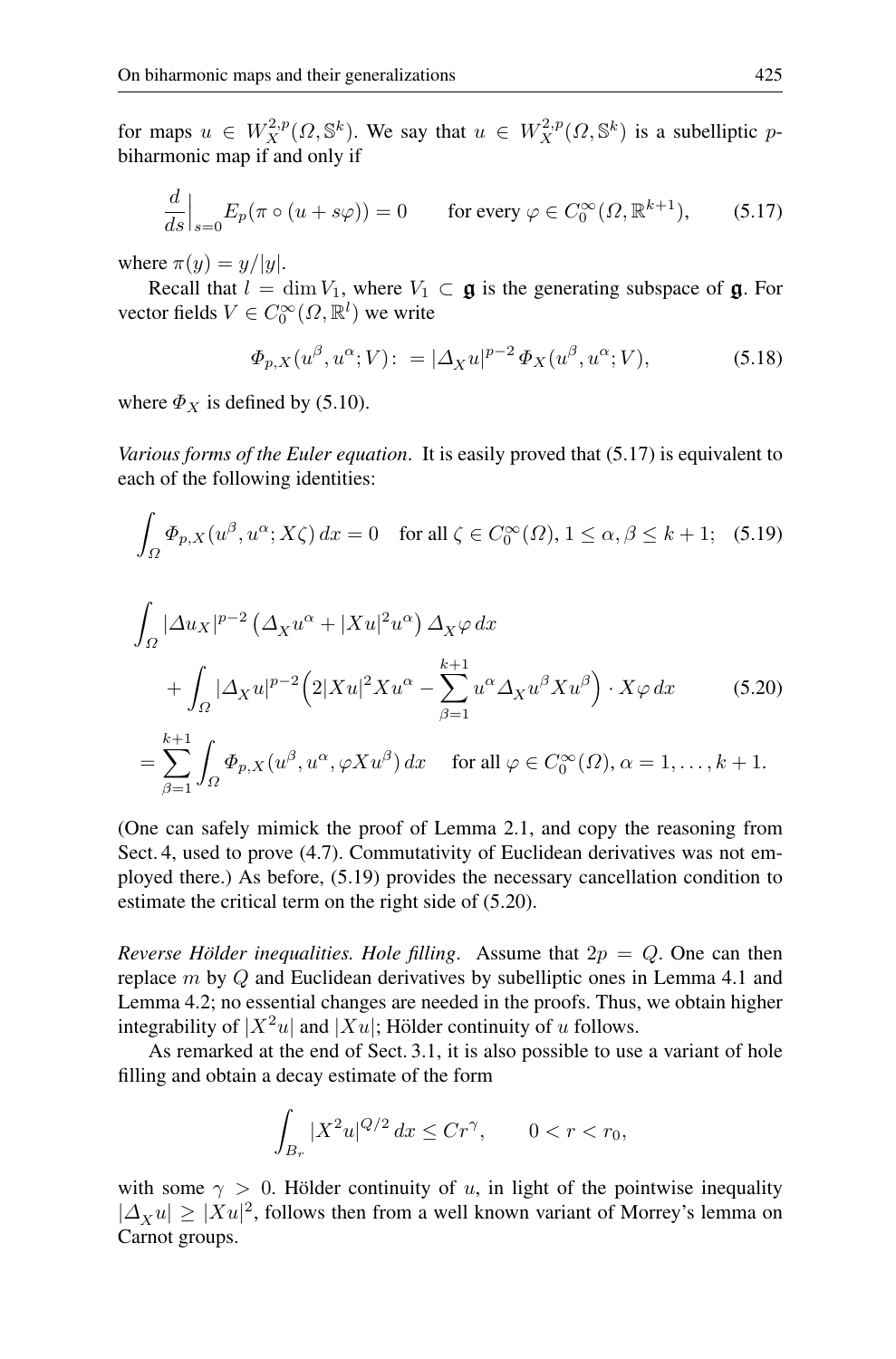# **6. Proofs of the crucial estimates**

In this section we give self-contained proofs of Lemma 3.1 and Lemma 4.2. The key arguments depend heavily on cancellation properties analogous to those observed by Coifman, Lions, Meyer and Semmes in [9], and widely used in PDE theory afterwards. In fact, for a biharmonic map  $u \in W^{2,2}(\mathbb{B}^4, \mathbb{S}^k)$  with  $\nabla \Delta u \in L^{4/3}$ the inequality stated in Lemma 3.1 follows directly from the results of [9] and the duality of Hardy space and BMO. However, the argument given at the beginning of Sect. 3.2 implies only that  $D^3u \in L^p$  for all  $p < 4/3$ , and the author does not know how to obtain  $D^3u \in L^{4/3}$  a priori, *before* proving reverse Hölder inequalities, continuity of  $u$ , etc. Thus, a slightly different way is chosen, so that the existence of third order distributional derivatives of  $u$  is not needed in the proof of Lemma 3.1.

The general strategy is as follows. We represent the smooth test function  $\varphi$  as  $\varphi = \Gamma * \Delta \varphi$ , where  $\Gamma$  stands for the fundamental solution of the Laplace operator. Then, applying Fubini's theorem and writing the integral which represents  $\Gamma^* \Delta \varphi$  as the outer one, we use cancellation properties of the equation and Sobolev inequality to bound the inner integral by some Riesz potential. An application of the classical fractional integration theorem closes the argument.

Before entering into more details, we recall a standard technique, namely the Whitney decomposition of an open set  $\Omega \subset \mathbb{R}^n$ . We shall need it for  $\Omega$ : =  $\mathbb{R}^n \setminus \{y\}.$ 

For  $x \in \Omega$  set  $r_x = |x - y|/250$ . Then  $\{B(x, r_x/4)\}_{x \in \mathbb{R}^n \setminus \{y\}}$  is a covering of  $\Omega = \mathbb{R}^n \setminus \{y\}$ . We select a maximal subfamily of pairwise disjoint balls  ${B(x_i, r_{x_i}/4)}_{i\in I}$ . Next, we set  $B_i: B(x_i, r_{x_i})$  and  $r_i: r_{x_i}$ . We also fix  $\eta \in C_0^{\infty}(B(0, 1))$  with  $\eta \equiv 1$  on  $B(0, \frac{3}{4})$ .

One then easily checks the following properties.

- (i)  $\bigcup_{i \in I} B(x_i, \frac{3}{4}r_i) = \mathbb{R}^n \setminus \{y\}$  (this follows from maximality).
- (ii)  $\sum_{i\in I}^{\infty} \chi_{B(x_i, 2r_i)} \leq N$ , where the constant N depends only on the dimension, i.e. no point of  $\mathbb{R}^n$  belongs to more than N balls  $B(x_i, 2r_i)$ .
- (iii)  $\sum_{i \in I} \theta_i \equiv 1$  on  $\mathbb{R}^n \setminus \{y\}$ , where  $\theta_i \in C_0^{\infty}(B_i)$  is given by

$$
\theta_i(x) := \frac{\eta_i(x)}{\sum_{j \in I} \eta_j(x)} \quad \text{with} \quad \eta_i(x) := \eta((x - x_i)/r_i) .
$$

(Note that the sum in the denominator is locally finite – in fact, for any point  $x$  at most  $N$  terms are nonzero.) (iv)  $|D^k \theta_i| \leq C r_i^{-k}$  for  $k = 1, 2$ .

We shall also need the following simple result.

**Lemma 6.1** *With the above notation, for every*  $\gamma \in (0, n)$  *we have* 

$$
\sum_{i\in I}r_i^\gamma\hskip-1pt\int_{B_i}|f(x)|\,dx\leq C\int_{\mathbb{R}^n}\frac{|f(x)|\,dx}{|y-x|^{n-\gamma}}\,.
$$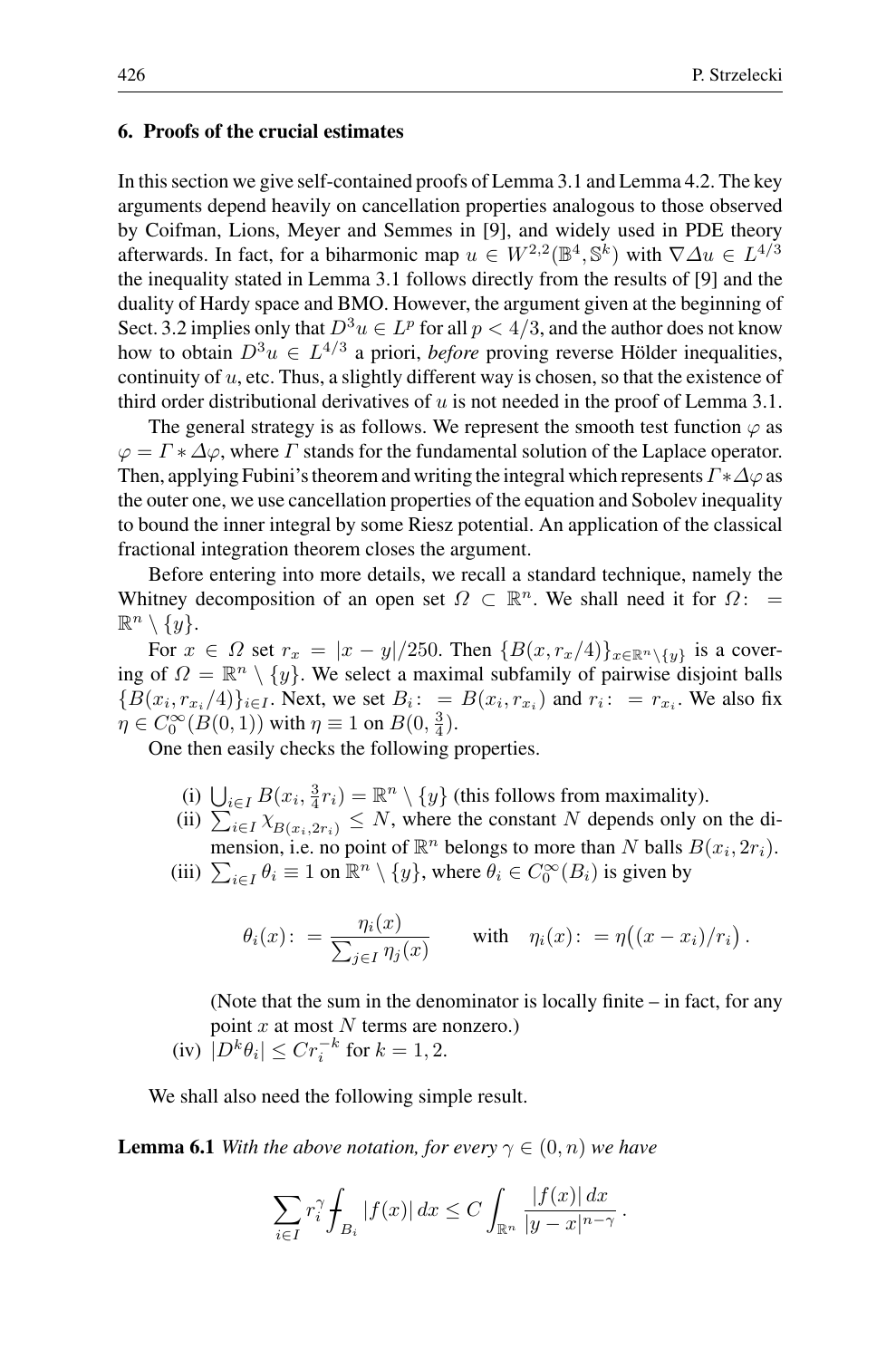*Sketch of proof.* Set  $I_k = \{i \in I : |x_i - y| \in (2^k, 2^{k+1}] \}$  and split the sum on the left-hand side into

$$
\sum_{k\in\mathbb{Z}}\sum_{i\in I_k}r_i^{\gamma}\int_{B_i}|f(x)|\,dx\,.
$$

For a fixed k the set  $I_k$  has at most  $c = c(n)$  elements and all balls  $B_i$  with  $i \in I_k$ are contained in the annulus  $A_k$ : =  $B(y, 2^{k+2}) \setminus B(y, 2^{k-1})$ . If  $x \in B_i$ , then  $r_i \approx |x - y| \approx |x_i - y|$ . Using these observations and (i)-(iv) above, we conclude that

$$
\sum_{i \in I_k} r_i^{\gamma} \int_{B_i} |f(x)| dx \le C \int_{A_k} \frac{|f(x)| dx}{|y - x|^{n - \gamma}};
$$

summation over k yields the result.  $\square$ 

We are now ready to give the

**Proof of Lemma 3.1.** We may assume that the test function  $\phi$  is of class  $C_0^{\infty}$ . Recall that

$$
\Phi(u, w; V) = \Delta u L(w, V) - \Delta w L(u, V), \qquad (6.1)
$$

where

$$
L(\phi, V) = \nabla \phi \cdot V + \text{div}(\phi V).
$$

Write

$$
\varphi(x) = \int_{\mathbb{R}^4} \Gamma(x, y) \Delta \varphi(y) \, dy,
$$

where  $\Gamma(x, y) = \text{const}|x - y|^{-2}$  is the fundamental solution of the Laplace operator. Differentiating under the integral sign, we obtain

$$
L(v, \varphi \nabla u^{\beta}) = \varphi \nabla v \cdot \nabla u^{\beta} + \text{div} (\varphi v \nabla u^{\beta})
$$
  
= 
$$
\int_{\mathbb{R}^{4}} \Delta \varphi(y) \left[ \Gamma(\cdot, y) \nabla v \cdot \nabla u^{\beta} + \text{div} (v \Gamma(\cdot, y) \nabla u^{\beta}) \right] dy
$$
  
= 
$$
\int_{\mathbb{R}^{4}} \Delta \varphi(y) L(v, \Gamma(\cdot, y) \nabla u^{\beta}) dy.
$$
 (6.2)

Thus, by Fubini theorem, (6.1) and (6.2) lead to

$$
\int_{B_{4r/3}} \Phi(u^{\alpha}, u^{\beta}; \varphi \nabla u^{\beta}) dx = \int_{B_{4r/3}} \Delta \varphi(y) \Psi(y) dy,
$$
\n(6.3)

where

$$
\Psi(y): = \int_{\mathbb{R}^4} \Phi(u^{\alpha}, u^{\beta}; \zeta_1 \Gamma(\cdot, y) \nabla u^{\beta}) dx ; \qquad (6.4)
$$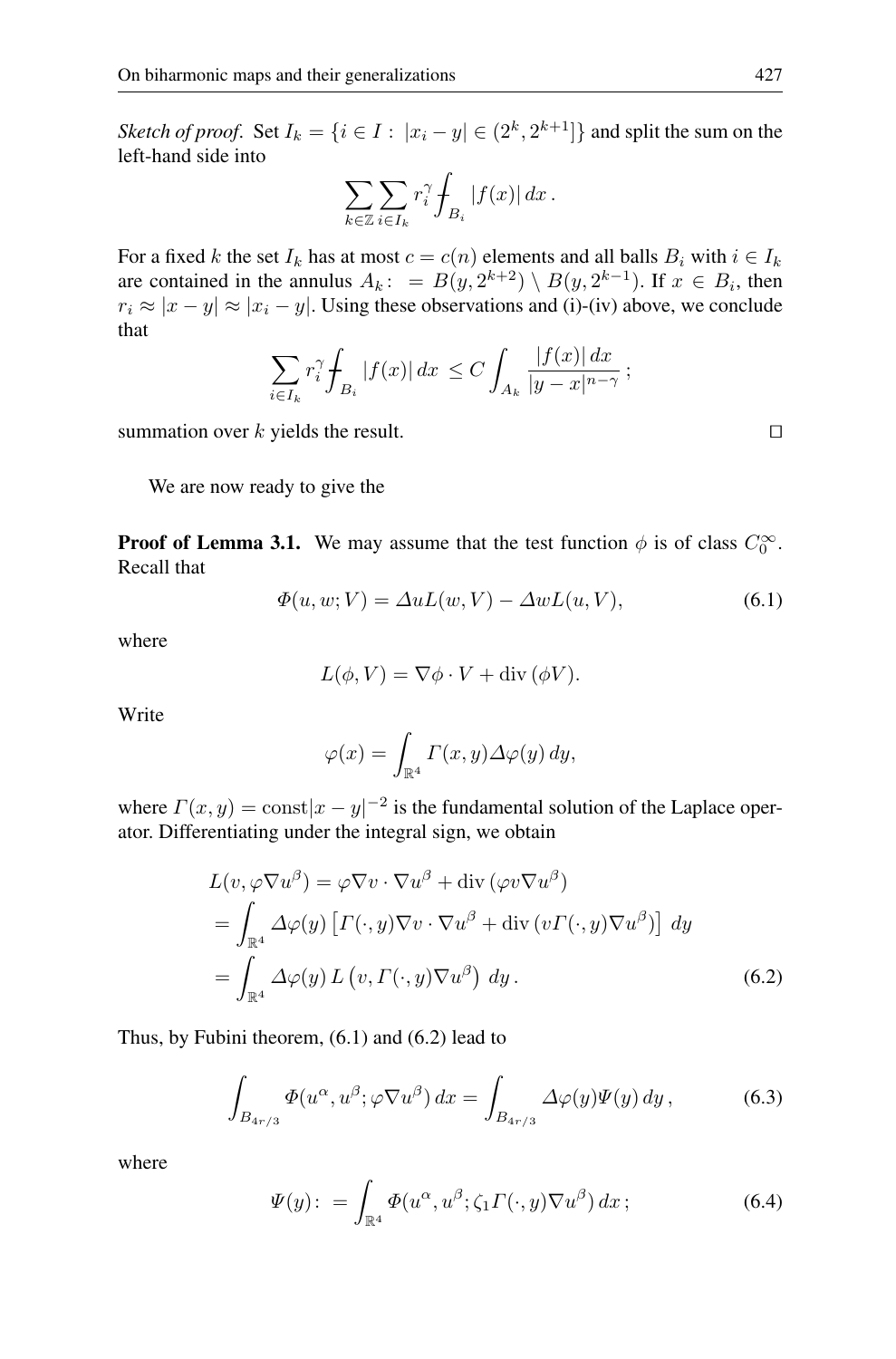here,  $\zeta_1$  is a cutoff function of class  $C_0^{\infty}(B_{3r/2})$  with  $\zeta_1 \equiv 1$  on some neighbourhood of  $B_{4r/3}$  and  $|D^k \zeta_1| \leq Cr^{-k}$  for  $k = 1, 2$ . To conclude the whole proof, it remains to show that

$$
\Psi \in L^{2}(B_{4r/3}), \qquad \|\Psi\|_{L^{2}(B_{4r/3})} \leq C \left(\int_{B_{2r}} |\Delta u|^{2} dx\right)^{3/4}.
$$
 (6.5)

To establish (6.5), we fix  $y \in B_{4r/3}$  and estimate  $\Psi$  by two suitably chosen Riesz potentials. To this end, we pick the partition of unity  $\theta_i \equiv \theta_i^y \in C_0^{\infty}$  described above. Write  $B_i$  to denote the ball which contains the support of  $\theta_i$ . Now, recalling the crucial cancellation property (2.9) of  $\Phi$ , we obtain

$$
|\Psi(y)| = \left| \sum_{i \in I} \int_{B_i} \Phi(u^{\alpha}, u^{\beta}; \theta_i \zeta_1 \Gamma(\cdot, y) \nabla u^{\beta}) dx \right|
$$
  
\n
$$
= \left| \sum_{i \in I} \int_{B_i} \Phi\left(u^{\alpha}, u^{\beta}; (u^{\beta} - u^{\beta}_{B_i}) \nabla[\theta_i \zeta_1 \Gamma(\cdot, y)]\right) dx \right|
$$
  
\n
$$
= \left| \sum_{i \in I_1} \int_{B_i} \Phi\left(u^{\alpha}, u^{\beta}; (u^{\beta} - u^{\beta}_{B_i}) \nabla[\theta_i \zeta_1 \Gamma(\cdot, y)]\right) dx \right|,
$$
  
\n(6.6)

where  $I_1 \subset I$  denotes the set of those indices  $i \in I$  for which  $\theta_i \zeta_1 \neq 0$ , i.e.  $B_i \cap B_{3r/2}$  is nonempty. Using triangle inequality, one checks that in this case

$$
|x_i - y| \le r_i + \frac{3r}{2} + \frac{4r}{3} = \frac{|x_i - y|}{250} + \frac{17r}{6}.
$$

Thus diam  $B_i = |x_i - y|/125 \le r/40$ . Therefore,  $B_i \subset B_{2r}$  for all  $i \in I_1$ . Moreover, for  $k = 1, 2$  and for all  $x \in B_i$ ,  $i \in I_1$  we have

$$
\left| D^k \left[ \theta_i \zeta_1 \Gamma(\cdot, y) \right] \right| \approx |x - y|^{-2 - k} \approx r_i^{-2 - k} \approx r_i^{2 - k} |B_i|^{-1} \,. \tag{6.7}
$$

Thus, using (2.7) to estimate  $\Phi$ , and invoking the trivial bounds  $|u| = 1$ ,  $|u-u_{B_i}| \le$ 2, we obtain from (6.6)

$$
|\Psi(y)| \leq C \sum_{i \in I_1} \int_{B_i} |\Delta u| |u - u_{B_i}| dx + C \sum_{i \in I_1} r_i \int_{B_i} |\Delta u| |\nabla u| dx
$$
  
=:  $S_1(y) + S_2(y)$ . (6.8)

Now, we estimate each sum by (a power of) a suitable Riesz potential, using Sobolev inequality, the pointwise estimate  $|\nabla u|^2 \leq |\Delta u|$ , and Lemma 6.1. To deal with  $S_1$ ,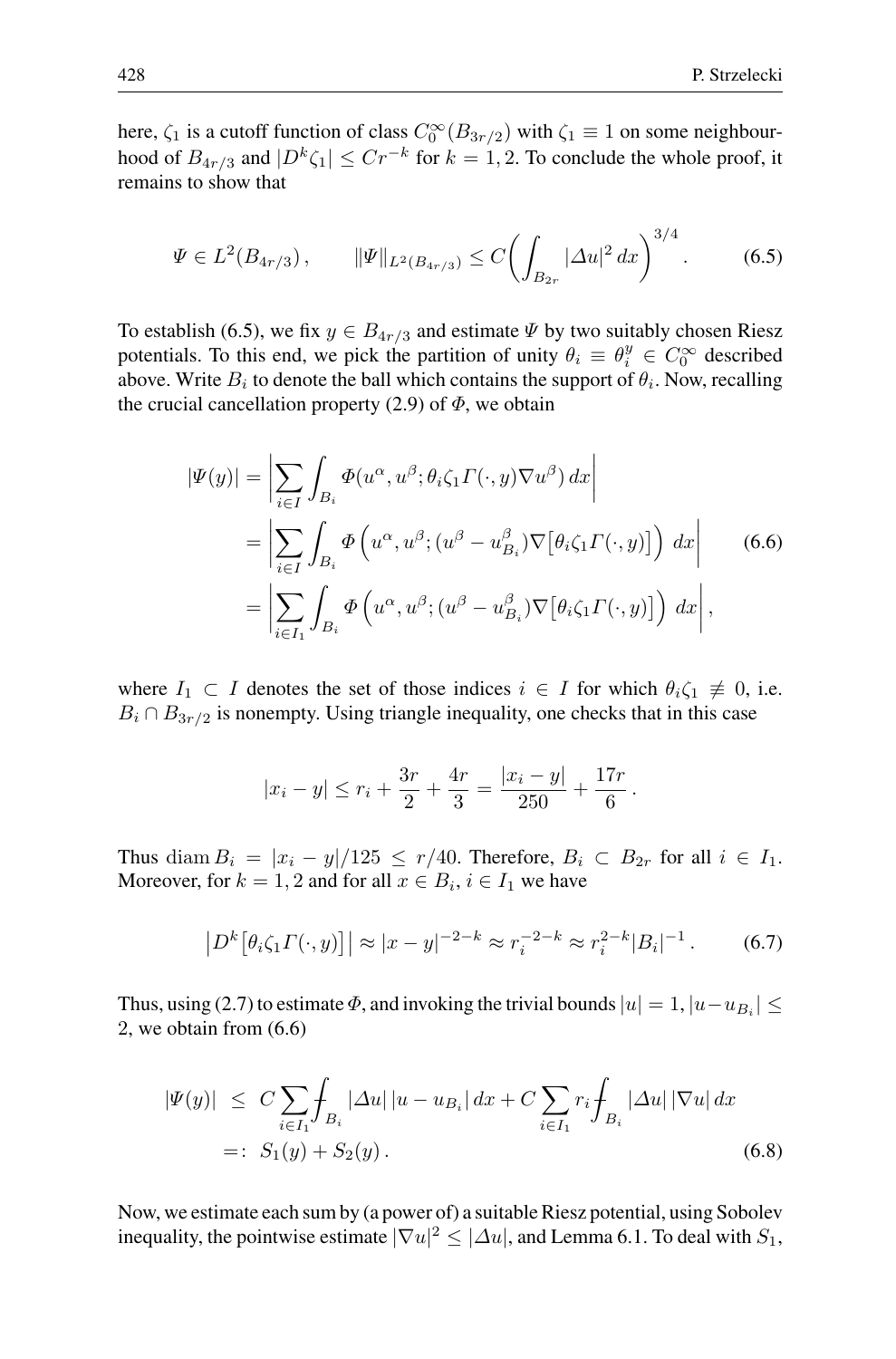we choose  $p = 6$  (so that  $p' = 6/5$  and  $p_* = 12/5 = 2p'$ ) and estimate

$$
|S_1(y)| \leq C \sum_{i \in I_1} \left( \int_{B_i} |\Delta u|^{p'} dx \right)^{1/p'} \left( \int_{B_i} |u - u_{B_i}|^p dx \right)^{1/p}
$$
  
\n
$$
\leq C \sum_{i \in I_1} r_i \left( \int_{B_i} |\Delta u|^{p'} dx \right)^{1/p'} \left( \int_{B_i} |\nabla u|^{p_*} dx \right)^{1/p_*}
$$
  
\n
$$
\leq C \sum_{i \in I_1} r_i \left( \int_{B_i} |\Delta u|^{p_*/2} dx \right)^{3/p_*} \quad \text{as } p' = p_*/2 \text{ and } |\nabla u|^2 \leq |\Delta u|
$$
  
\n
$$
\leq C \left( \sum_{i \in I_1} r_i^{p_*/3} \int_{B_i} |\Delta u|^{p_*/2} dx \right)^{3/p_*} \quad \text{as } 3/p_* > 1
$$
  
\n
$$
\leq C \left( \int_{\mathbb{R}^4} \frac{|\Delta u(x)|^{6/5} \chi_{B_{2r}}(x)}{|y - x|^{4 - 4/5}} dx \right)^{5/4} \quad \text{by Lemma 6.1.}
$$

Applying now the fractional integration theorem, we conclude that  $S_1^{4/5} \in L^q$  for  $\frac{1}{q} = \frac{6}{10} - \frac{4}{4 \cdot 5} = \frac{2}{5}$ , i.e.  $S_1 \in L^2$ , and moreover

$$
||S_1||_{L^2(B_{4r/3})} \le C \bigg(\int_{B_{2r}} |\Delta u|^2 \, dx\bigg)^{3/4}.\tag{6.9}
$$

S<sub>2</sub> can be estimated directly by a Riesz potential of  $|\Delta u|^{3/2}$ ; another application of fractional integration theorem yields

$$
||S_2||_{L^2(B_{4r/3})} \le C \left( \int_{B_{2r}} |\Delta u|^2 dx \right)^{3/4}.
$$
 (6.10)

Gathering (6.9) and (6.10) we infer that  $\Psi \in L^2$ ; estimate (6.5) follows. The proof of Lemma 3.1 is complete now.

Note that the particular form of  $\Phi$  was not really important here. We only used the cancellation property (2.9), linearity of  $\Phi$  in the last argument, and natural growth estimates. This is precisely the reason why Lemma 4.2 holds.

**Sketch of proof of Lemma 4.2.** Since the reasoning is very similar to the previous proof, we only indicate a few changes briefly. As before, using the kernel  $\Gamma(x, y) =$  $|c_m(x-y)|^{2-m}$  to represent  $\varphi$ , we obtain

$$
\int_{B_{4r/3}} \Phi_p(u^{\alpha}, u^{\beta}; \varphi \nabla u^{\beta}) dx = \int_{B_{4r/3}} \Delta \varphi(y) \Psi_p(y) dy,
$$
 (6.11)

where

$$
\Psi_p(y) : = \int_{\mathbb{R}^4} \Phi_p(u^{\alpha}, u^{\beta}; \zeta_1 \Gamma(\cdot, y) \nabla u^{\beta}) dx
$$
  
= 
$$
- \sum_{i \in I_1} \int_{B_i} \Phi_p\left(u^{\alpha}, u^{\beta}; (u^{\beta} - u^{\beta}_{B_i}) \nabla [\theta_i \zeta_1 \Gamma(\cdot, y)]\right) dx
$$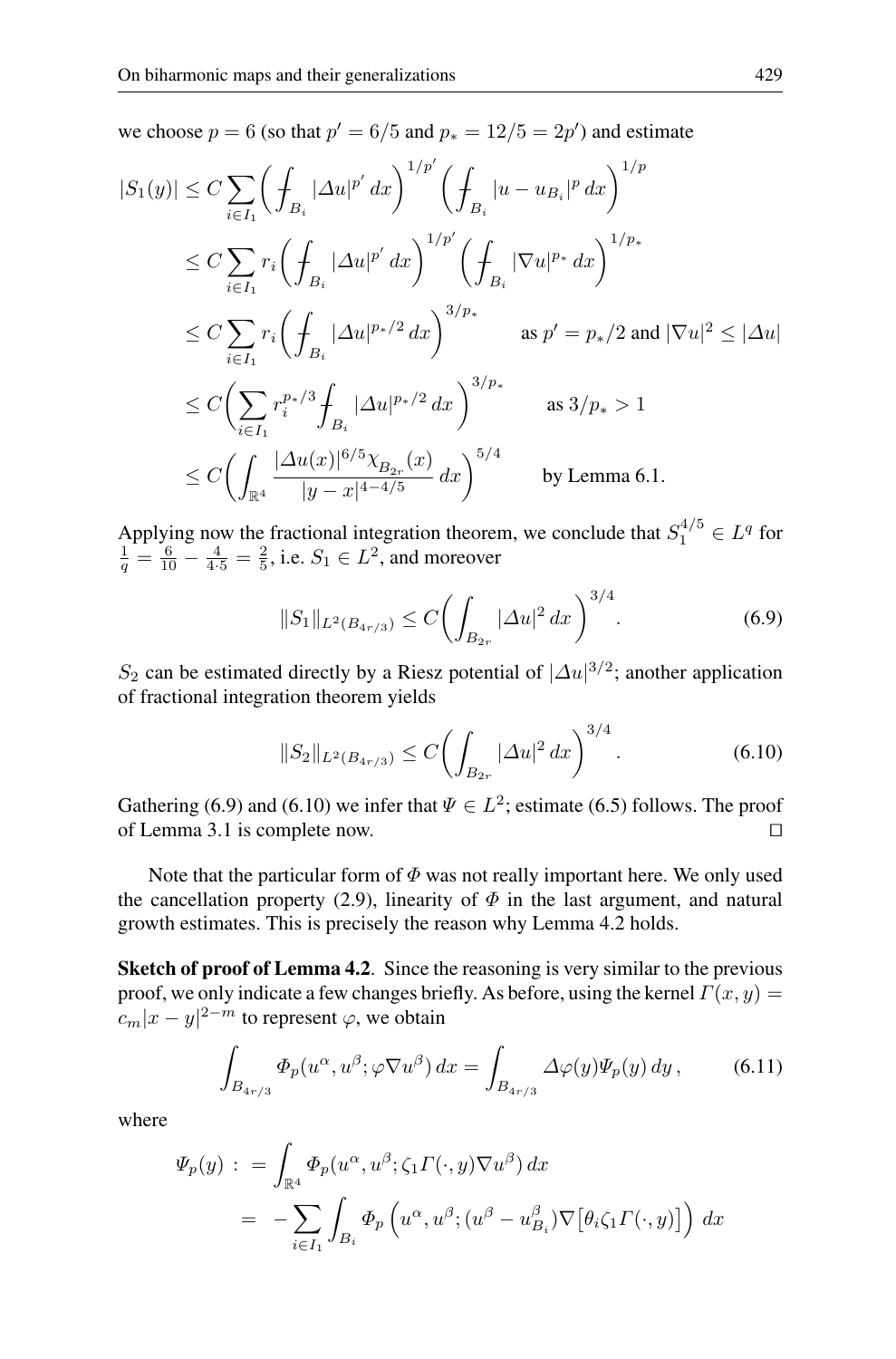(Whitney decomposition and the cancellation property (4.4) of  $\Phi_p$  were used to obtain the last equality). Thus,

$$
|\Psi_p(y)| \le C(S_1(y) + S_2(y)),
$$

where

$$
S_1(y) = \sum_{i \in I_1} \int_{B_i} |\Delta u|^{p-1} |u - u_{B_i}| dx, \quad S_2(y) = \sum_{i \in I_1} r_i \int_{B_i} |\Delta u|^{p-1} |\nabla u| dx.
$$

As in the estimate of  $S_1$  in the previous proof, we apply Hölder inequality with exponents  $s' = m(m-1)/(m-2)(m+1)$ ,  $s = m(m-1)/2$  (so that  $s_*/2 =$  $(p-1)s'$ , then invoke Sobolev inequality, and finally use Lemma 6.1 to obtain

$$
|S_1(y)| \leq C \sum_{i \in I_1} \left( \int_{B_i} |\Delta u|^{(p-1)s'} dx \right)^{1/s'} \left( \int_{B_i} |u - u_{B_i}|^s dx \right)^{1/s}
$$
  
\n
$$
\leq C \sum_{i \in I_1} r_i \left( \int_{B_i} |\Delta u|^{(p-1)s'} dx \right)^{1/s'} \left( \int_{B_i} |\nabla u|^{s_*} dx \right)^{1/s_*}
$$
  
\n
$$
\leq C \sum_{i \in I_1} r_i \left( \int_{B_i} |\Delta u|^{s_*/2} dx \right)^{1 + \frac{1}{m}}
$$
  
\n
$$
\leq C \left( \int_{B(a, 2r)} \frac{|\Delta u(x)|^{\frac{m}{2} \cdot \frac{m-1}{m+1}}}{|y - x|^{m^2/(m+1)}} dx \right)^{1 + \frac{1}{m}}.
$$

Thus, by fractional integration theorem,

$$
||S_1||_{L^{m/(m-2)}(B_{4r/3})} \leq C||\Delta u||_{L^{m/2}(B_{2r})}^{(m-1)/2}.
$$
\n(6.12)

One more application of fractional integration theorem shows that

$$
||S_2||_{L^{m/(m-2)}(B_{4r/3})} \leq C||\Delta u||_{L^{m/2}(B_{2r})}^{(m-1)/2}.
$$
\n(6.13)

Combining (6.12) with (6.13), we infer that  $\Psi_p \in L^{m/(m-2)}$  and obtain the desired estimate of the norm. Inserting this estimate in (6.11), we complete the proof of Lemma 4.2.  $\Box$ 

*Remark.* Note that in both proofs above we use *only* the following tools:

- the triangle inequality for the Euclidean metric;
- the doubling property of Lebesgue measure;
- the Whitney decomposition (of the complement of a single point);
- standard growth estimates of the fundamental solution of the Laplacian;
- the Sobolev inequality on balls;
- the fractional integration theorem for Riesz potentials;
- (last but not least) the cancellation property of  $\Phi$ , resp.  $\Phi_p$ .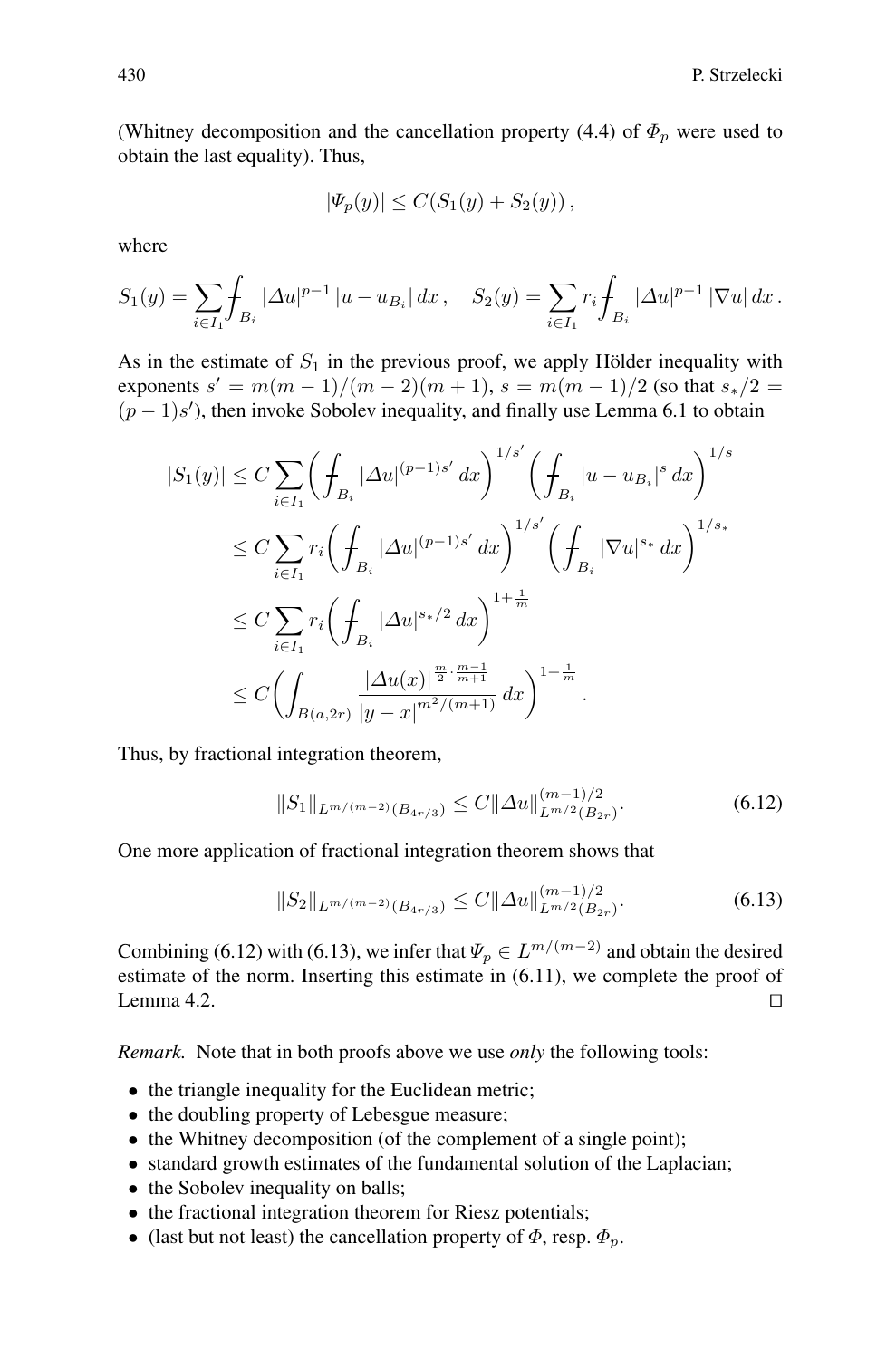We refer to Hajlasz and Koskela [16] for a thorough discussion of generalized Riesz potentials and Sobolev inequalities on stratified groups and in metric spaces. The fundamental solution  $\Gamma$  of  $\Delta_X$  satisfies, together with its derivatives with respect to both variables  $x$  and  $y$ , the growth estimates

$$
|\varGamma(x,y)|\leq C\frac{\rho(x,y)^2}{|B(x,\rho(x,y))|}\qquad\text{for }n\geq 3,
$$

and, for  $n \geq 2$ ,

$$
|X_i\Gamma(x,y)|\leq C\frac{\rho(x,y)}{|B(x,\rho(x,y))|},\qquad |X_iX_j\Gamma(x,y)|\leq \frac{C}{|B(x,\rho(x,y))|},
$$

where  $B$  denotes a ball in the Carnot–Caratheodory metric; see e.g. Sanchez-Calle [29, Theorem 1], or [27]. These inequalities lead to a counterpart of (6.7), which is needed for a proof of (5.13) (a closely related argument is given in the proof of Lemma 3.2 in [17]).

Thus, all the computations in this Section can in fact be repeated in a subelliptic setting. It is clear that in both proofs presented above the *topological* dimension of  $\mathbb{R}^m$  plays no role; it is the *homogeneous* dimension which is decisive.

#### **References**

- 1. Adams, R.A.: Sobolev spaces. Academic Press, 1975
- 2. Almeida, L.: The regularity problem for generalized harmonic maps into homogeneous spaces. Calc. Var. **3**, 193–242 (1995)
- 3. Bensoussan, A., Frehse, J.: Regularity results for nonlinear elliptic systems and applications. Springer, Berlin Heidelberg 2002
- 4. Capogna, L., Danielli, D., Garofalo, N.: The geometric Sobolev embedding for vector fields and the isoperimetric inequality. Comm. Anal. Geom. **2**, 203–215 (1994)
- 5. Capogna, L., Garofalo, N.: Regularity of minimizers of the calculus of variations in Carnot groups via hypoellipticity of systems of Hörmander type. J. Eur. Math. Soc., electronic online edition, 2002, DOI: 10.1007/s100970200043
- 6. Chang, S.-Y.A., Gursky, M., Yang, P.: Regularity of a fourth order nonlinear PDE with critical exponent. Amer. J. Math. **121**, 215–257 (1999)
- 7. Chang, S.-Y.A., Wang, L., Yang, P.: Regularity of harmonic maps. Comm. Pure Appl. Math. **52**, 1099–1111 (1999)
- 8. Chang, S.-Y.A., Wang, L., Yang, P: A regularity theory of biharmonic maps. Comm. Pure Appl. Math. **52**, 1113–1137 (1999)
- 9. Coifman, R., Lions, P.L., Meyer, Y., Semmes, S.: Compensated compactness and Hardy spaces. J. Math. Pures Appl. **72**, 247–286 (1993)
- 10. Fefferman, C., Stein, E.:  $H^p$  spaces of several variables. Acta Math. **129**, 137–193 (1972)
- 11. Folland, G.B.: Subelliptic estimates and function spaces on nilpotent Lie groups. Arkiv för Mat. 13, 161-207 (1975)
- 12. Folland, G.B., Stein, E.M.: Hardy spaces on homogeneous groups. Princeton University Press, Princeton 1980
- 13. Giaquinta, M.: Multiple integrals in the calculus of variations and nonlinear elliptic systems. Annals of Mathematics Studies, vol. 105. Princeton University Press, Princeton, NJ 1983
- 14. Giusti, E., Miranda, M.: Un esempio di soluzioni discontinue per un problema di minimo relativo ad un integrale regolare del calcolo delle variazioni. Boll. Un. Mat. Ital. ser. IV, **1**, 219–226 (1968)